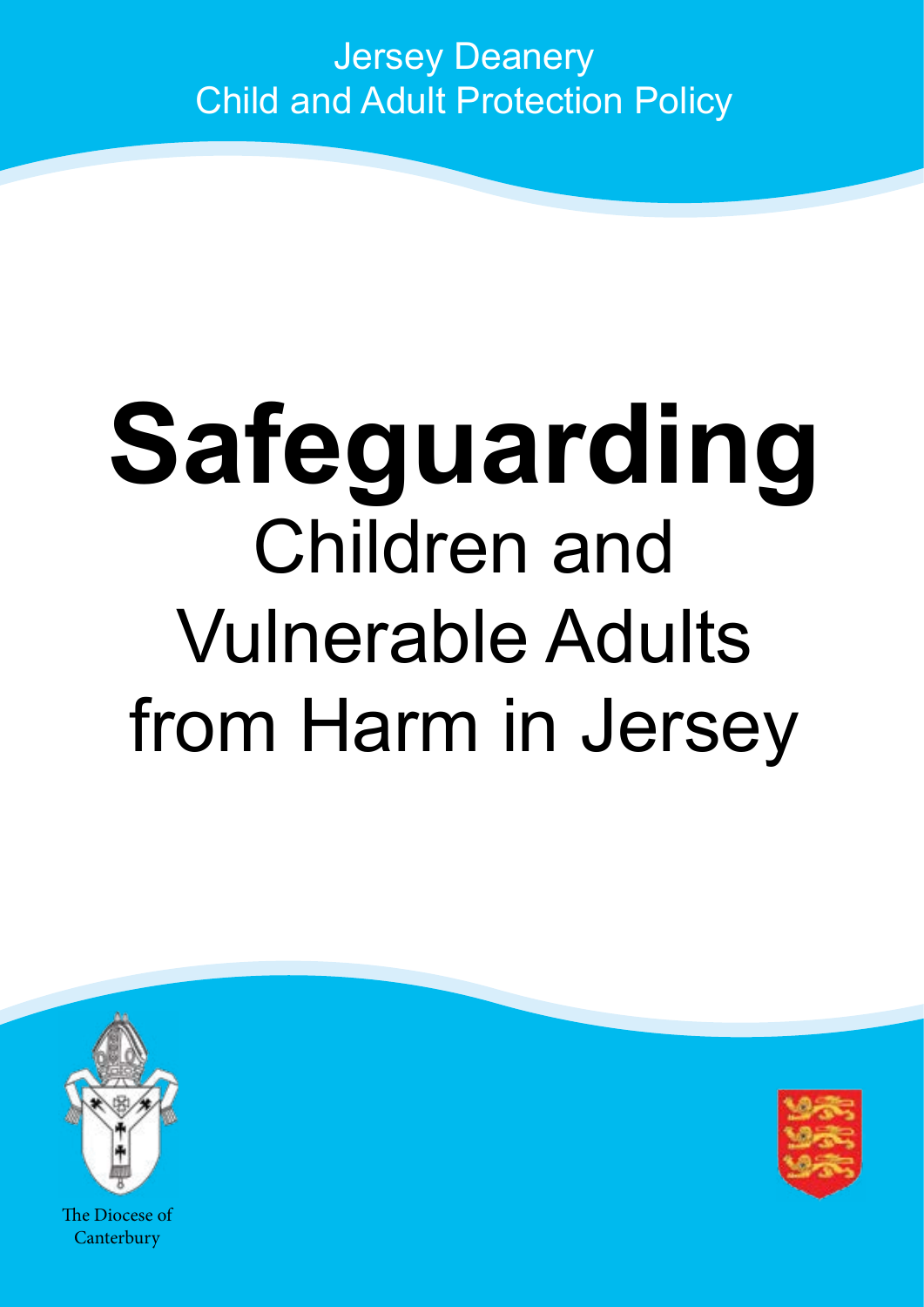The Key message of this policy is that if a safeguarding concern arises within the Deanery of Jersey then it should be discussed at once with one of the Diocesan Safeguarding Advisers and the Vice Dean (Safeguarding). The Diocesan Safeguarding Advisers are:

■ Elaine Rose tel. 01233 720930, mobile 07831 860218, elainerose1966@gmail.com

The Vice Dean (Safeguarding) is:

■ Paul Brooks tel. 01534 880393, minister@stpaulsjersey.org

The base supplementary reference source for safeguarding is the Diocese of Canterbury Safeguarding Website:<www.canterburydiocese.org/safeguarding>

> Diocesan House Lady Wootton's Green **Canterbury** CT1 1NQ

> > 01227 459401

#### **JUNE 2015**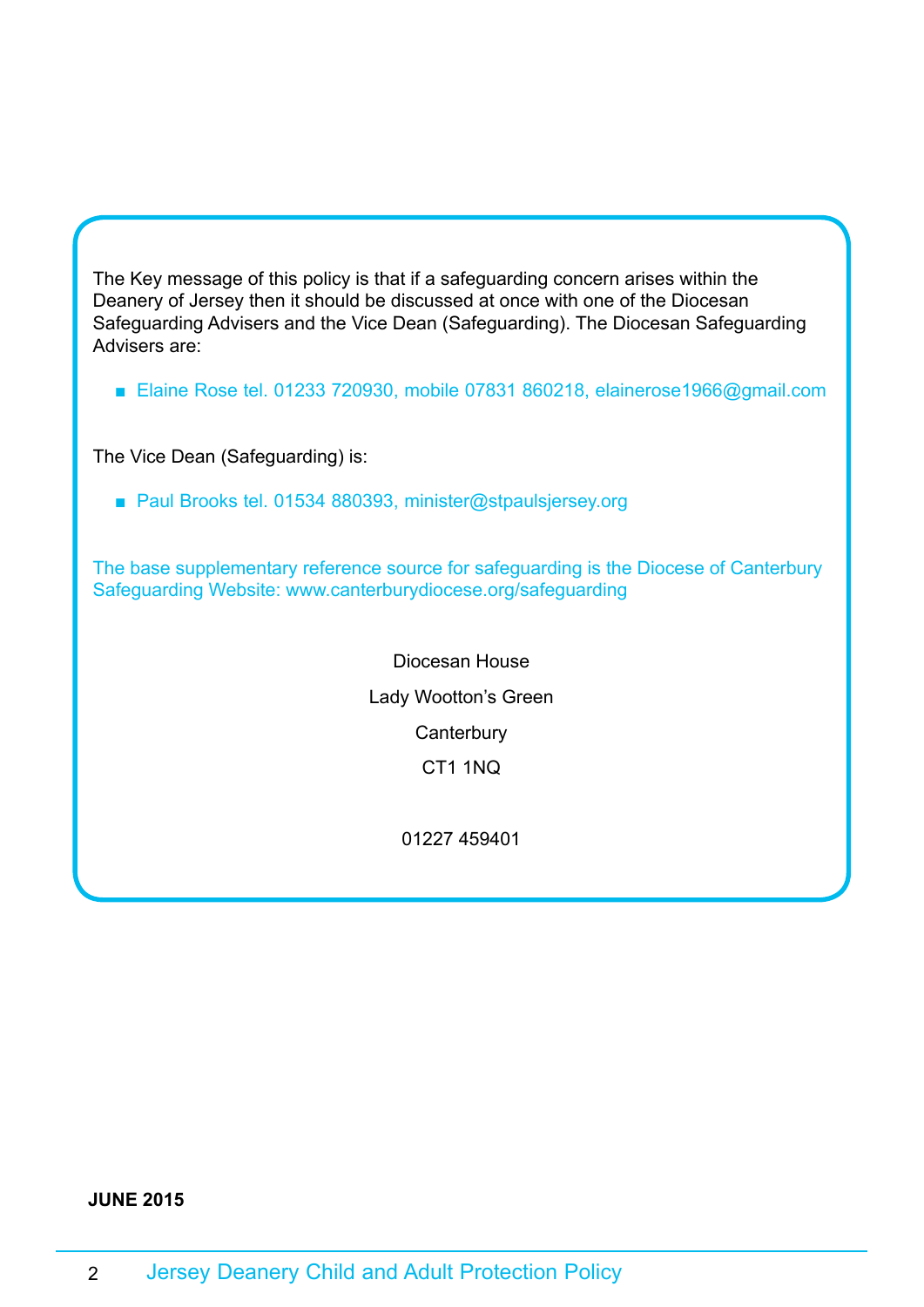### **Contents**

| A Message from the Bishop of Dover (Bishop in Canterbury)                       | 4  |
|---------------------------------------------------------------------------------|----|
| 1. Introduction                                                                 | 5  |
| 2. Church of England's Safeguarding Principles                                  | 6  |
| 3. Definitions of Children and Vulnerable Adults                                | 9  |
| 4. The Organisation and Structure of the Deanery of Jersey                      | 10 |
| 5. The Responsibilities of the Diocese and the Deanery of Jersey                | 10 |
| 6. The Responsibilities of the Island Churches                                  | 12 |
| 7. Abuse, Neglect and Exploitation of Children                                  | 14 |
| 8. Abuse, Neglect and Exploitation of Vulnerable Adults                         | 16 |
| 9. Responding to Safeguarding Concerns Regarding Children and Vulnerable Adults | 18 |
| <b>Action to be Taken</b>                                                       | 18 |
| <b>Particular Issues Concerning Children</b>                                    | 19 |
| <b>Particular Issues Concerning Vulnerable Adults</b>                           | 20 |
| <b>Other Issues</b>                                                             | 21 |
| 10. Pastoral Care for Survivors of Historic Abuse                               | 22 |
| 11. Offenders in the Congregation                                               | 24 |
| 12. Disclosures from the Disclosure and Barring Service (DBS)                   | 25 |
| 13. Safe Recruitment                                                            | 26 |
| 14. A Safe Environment for Children                                             | 28 |
| 15. A Safe Environment for Adults                                               | 30 |
| 16. Confidentiality                                                             | 32 |
| 17. Further Help and Guidance                                                   | 34 |
| 18. Useful Contacts                                                             | 34 |
| <b>Annexes</b>                                                                  | 36 |
| <b>Church Safeguarding Policy Statement</b>                                     | 36 |
| <b>Church Safeguarding Coordinator - Job Description</b>                        | 37 |
| Safeguarding in the Church                                                      | 38 |
| Key Tasks for the Church Leadership - Checklist                                 | 38 |
| <b>Responding to Safeguarding Concerns Flow Chart</b>                           | 39 |
| Dos and Don'ts in                                                               | 40 |
| <b>Responding to Disclosures/Allegations</b>                                    | 40 |
| <b>Ministering to Sexual Offenders</b>                                          | 42 |
| Possible Contract for Someone with Sex Offences or Posing Other Serious Risks   | 44 |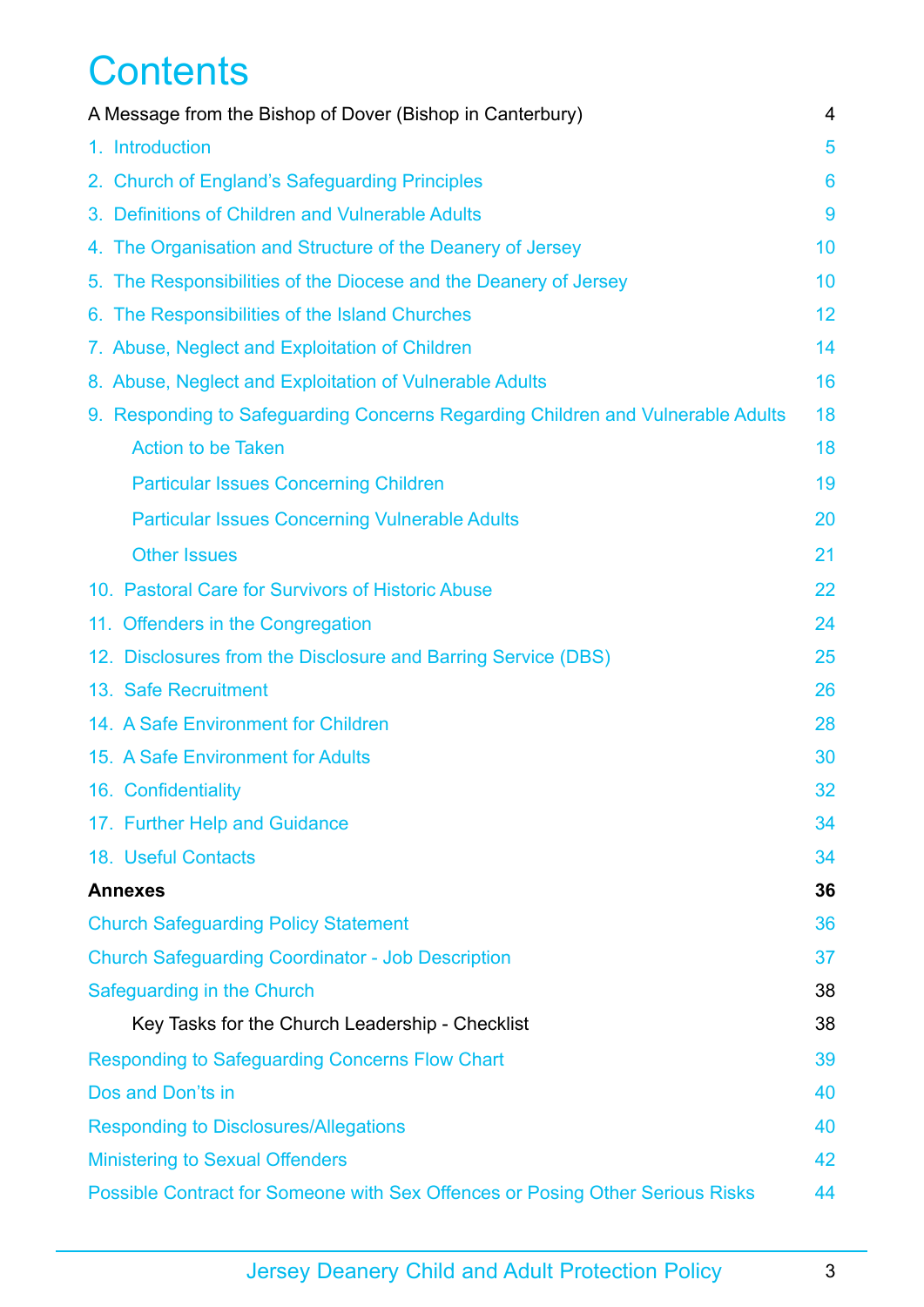### <span id="page-3-0"></span>A Message from the Bishop of Dover (Bishop in Canterbury)

The protection of children and vulnerable adults from abuse and neglect is of paramount importance within the Church of England. We cannot afford to be complacent or to lower our guard. All God's children are far too precious for that.

I am very pleased that we have now produced a safeguarding policy document specific to the Jersey Deanery which combines the protection of children and vulnerable adults. The policy is consistent with both the polity of the States of Jersey and with the House of Bishops safeguarding guidelines. The policy document aims to create a framework for sound safeguarding practice and is supplemented by practice guidance and documentation downloadable from the Safeguarding section of the Diocesan Website.

May I take this opportunity to strongly recommend the policy to you. The Dean of Jersey has identified a Vice Dean (Safeguarding) to oversee safeguarding within the Deanery (Paul Brooks). Our Diocesan Safeguarding Adviser, Elaine Rose is happy and available to assist with any safeguarding enquiries.

Perhaps I may emphasise two points. Firstly, if you ever receive a report of a safeguarding concern involving a child or an adult you must quickly contact Elaine who will give you proper advice. Secondly, all those who hold licence in my name are required to undertake appropriate safeguarding training.

With all good wishes and every blessing,



Gracious and loving God,

we ask you for your blessing as we seek, in our time together, to discern your will and purpose for your church in safeguarding. May we know your grace and love in all things and may we be renewed in a commitment to safeguard all your children. Through Jesus Christ, our Lord. Amen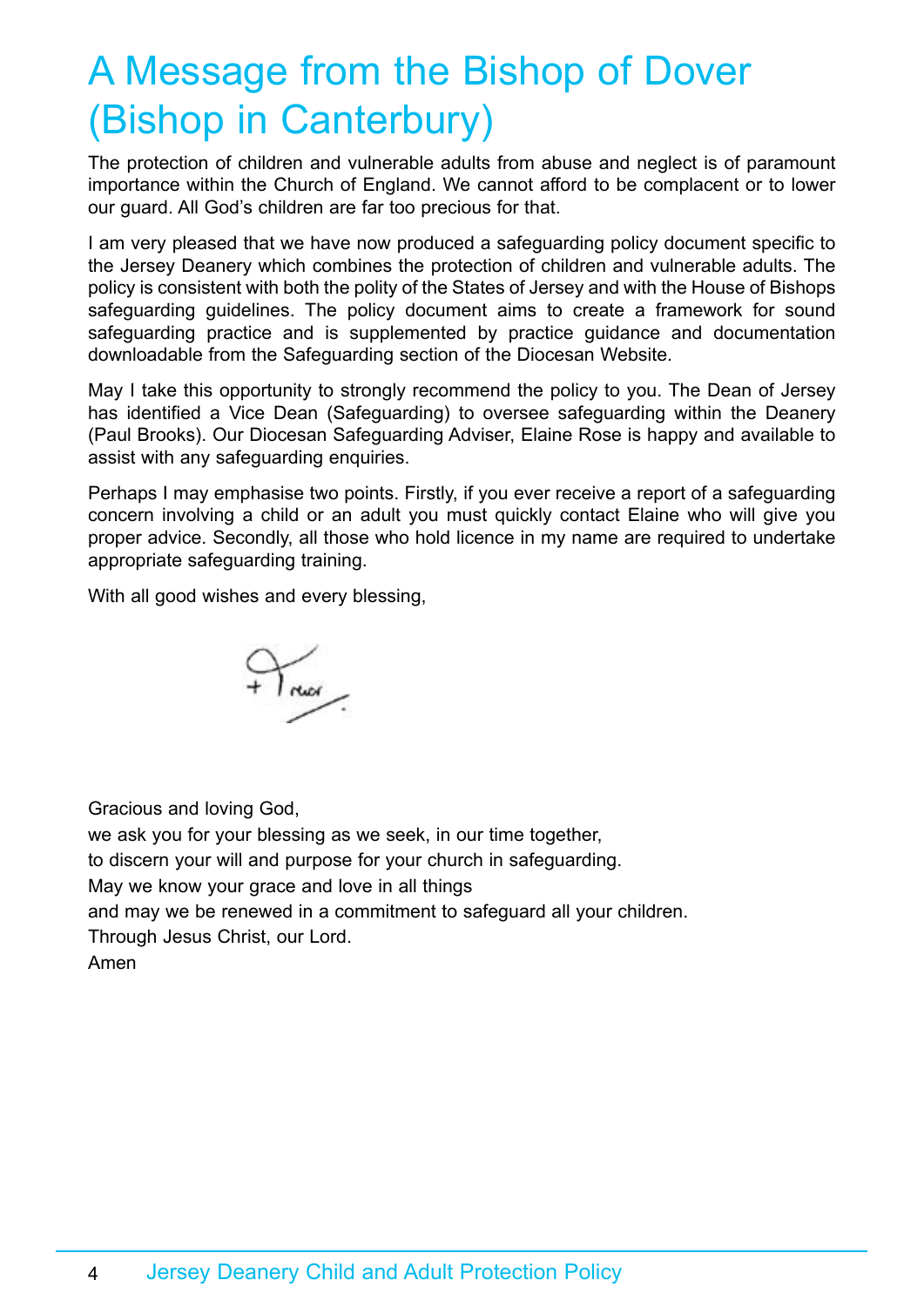# <span id="page-4-0"></span>1. Introduction

### **1.1**

The purpose of this Policy is to promote the safety of children and vulnerable adults in the Deanery of Jersey through clear safeguarding policies and procedures. It is complemented by practice guidance in separate Annexes attached to this policy. Further guidance can be found on the Safeguarding section of the Canterbury Diocesan Website www.canterburydiocese.org/safeguarding. Any future changes or updates to the Policy or practice guidance will be placed on the Canterbury Diocesan Website and, in time, on the Deanery Website too. It is proposed to set up a Deanery Safeguarding Website which will replicate all items relating to Jersey which are currently on the Canterbury Diocesan Website.

### **1.2**

The Policy is based on: the House of Bishops (HOB) child protection policy for the Church of England "Protecting all God's Children" 2010 (referred to as "HOB Safeguarding Children Policy" throughout this document); the vulnerable adult safeguarding policy document for the Church of England "Promoting a Safe Church" 2006 (referred to as HOB Safeguarding Adult Policy); and other national church policy documents issued since then. These key national church policy documents are available on the safeguarding section of the Diocesan Website.

### **1.3**

This Policy replaces all previous Diocesan and Deanery safeguarding church policies for children and vulnerable adults. However, it cannot provide for every eventuality. There is no substitute for common sense, consultation, training, sensitivity and all the other things that contribute to sound safeguarding practice. The Policy establishes a procedural framework to encourage good practice.

### **1.4**

The HOB Safeguarding Children Policy states: "Clear robust procedures are essential to safeguarding. However, it is important to remember that above all it is people who protect, not procedures. The aim is to create a culture of informed vigilance by the Church." This applies equally to the protection of vulnerable adults and children.

### **1.5**

The key message of these Guidelines is that if an issue of safeguarding concern arises within the Jersey Deanery then it should be discussed at once with the Diocesan Safeguarding Advisers and the Vice Dean (Safeguarding). They are always very ready to help:

- Elaine Rose Tel: 01233 720930. E-mail: elainerose1966@gmail.com
- Paul Brooks Tel. 01534 880393. E-mail: minister@stpaulsjersey.org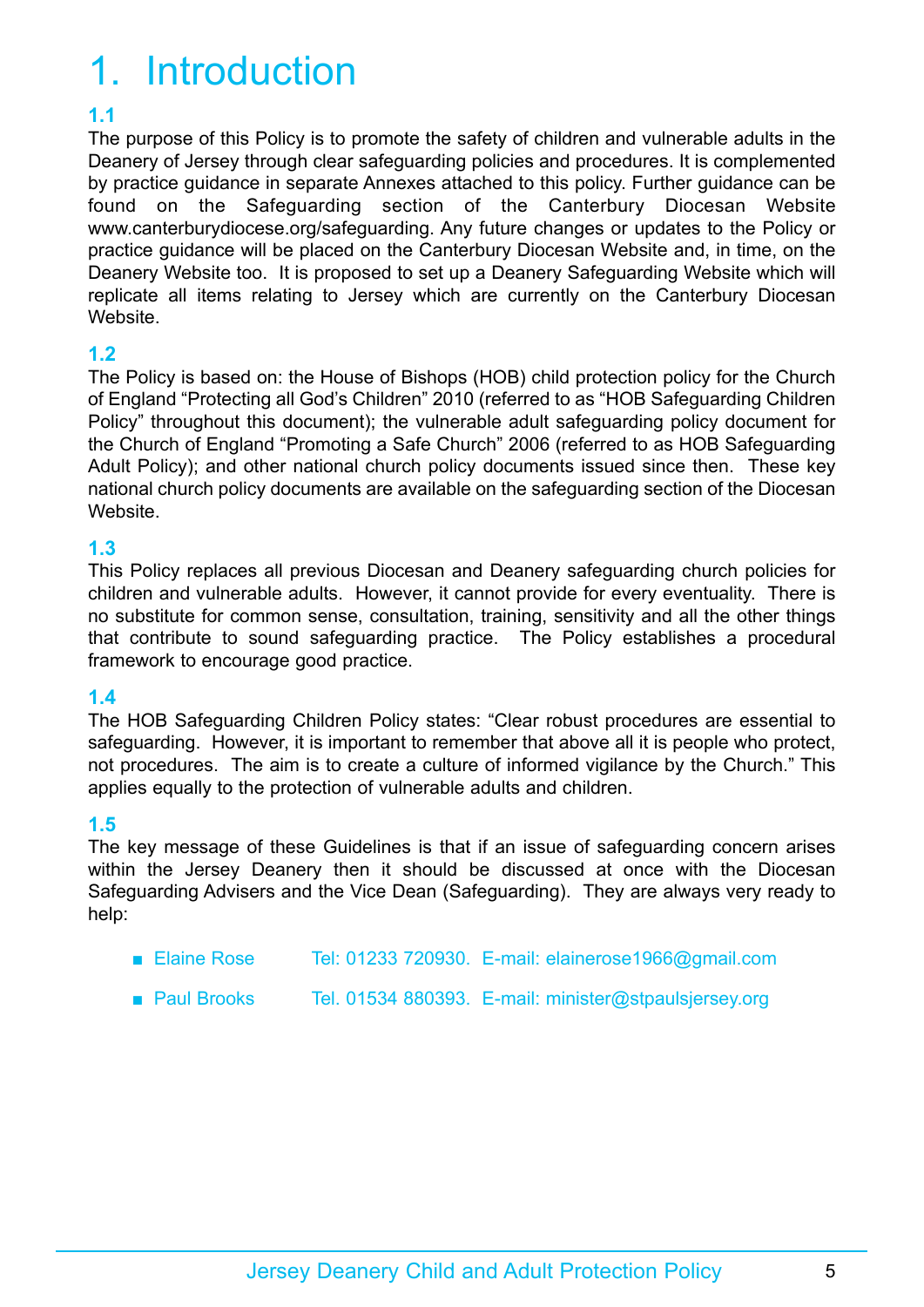### <span id="page-5-0"></span>2. Church of England's Safeguarding **Principles**

### **2.1**

The Church of England is the largest voluntary organisation in the island working with children and adults. It opens its doors to everyone. Therefore people of all ages with a vast range of life experiences, including those with personal difficulties, come into its buildings every day. This is as it should be. The majority of people want to share their beliefs and positive life experiences to ensure that children and vulnerable adults are given the chance and opportunity to enjoy the Christian experience and benefit from the fellowship of others. Many people, particularly those who have not had the best start in life, may experience for the first time a sense of belonging and love by being part of a church activity or church community.

#### **2.2**

However, among those who come to churches and church activities are people who may possibly abuse children, or occasionally vulnerable adults. The abuser may be a man, a woman or even an older child. It is imperative that the church is a safe place for all. The House of Bishops have therefore issued their Safeguarding Policy which sets out the principles which underpin all the Church's work with children and vulnerable adults.

### **2.3**

The following sections from the HOB Safeguarding Children Policy set out the key features of the Church of England's approach to the safeguarding of children and vulnerable adults: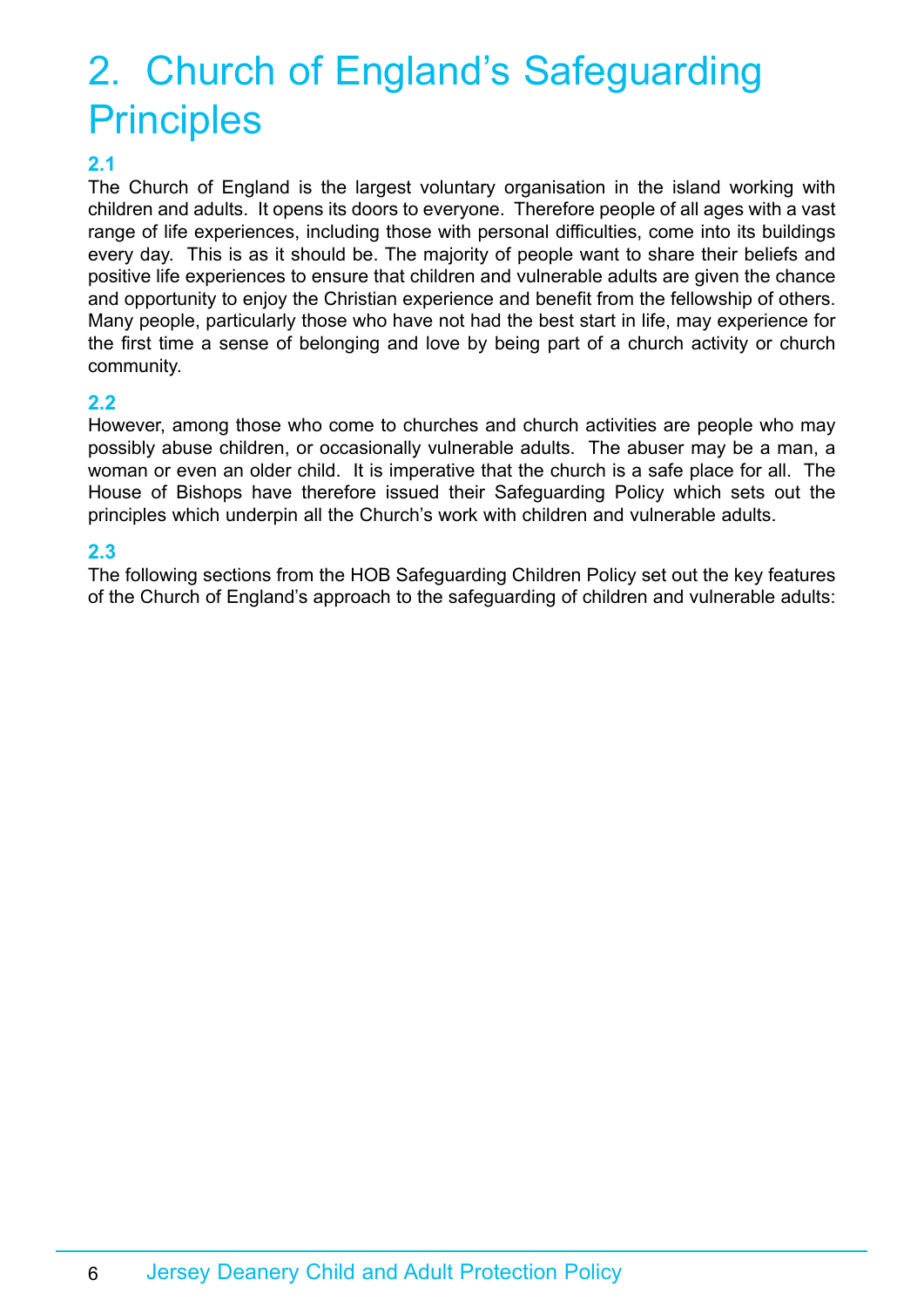#### **Principles of the House of Bishop's Safeguarding Policy for Children and Vulnerable Adults** *We are committed to:*

- *The care, nurture of, and respectful pastoral ministry with, all children and all adults.*
- *The safeguarding and protection of all children, young people and adults when they are vulnerable.*
- The establishing of safe, caring communities, which provide a loving *environment where there is a culture of 'informed vigilance' as to the dangers of abuse.*
- We will carefully select and train all those with any responsibility within the *Church, in line with safer recruitment principles, including the use of criminal records disclosures and registration with the relevant vetting and barring schemes.*
- We will respond without delay to every complaint made which suggests *that an adult, child or young person may have been harmed, co-operating with the police and local authority in any investigation.*
- We will seek to work with anyone who has suffered abuse, developing with *him or her an appropriate ministry of informed pastoral care.*
- We will seek to challenge any abuse of power, especially by anyone in a *position of trust.*
- We will seek to offer pastoral care and support, including supervision and *referral to the proper authorities, to any member of our church community known to have offended against a child, young person or vulnerable adult.*
- *In all these principles we will follow legislation, quidance and recognised good practice.*
- (H.O.B. Safeguarding Children Policy p.vii)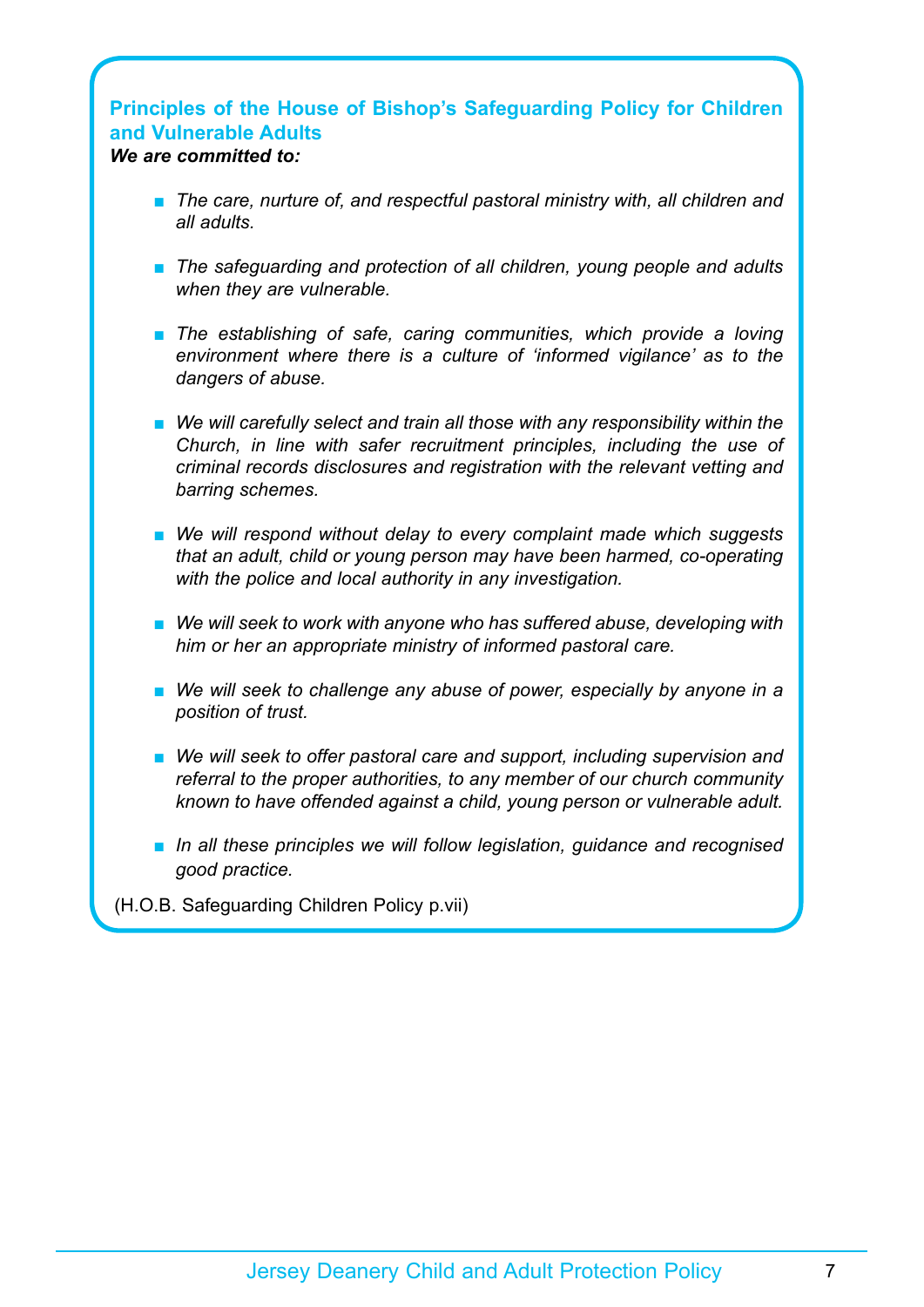#### **Our Theological Approach**

*The Church is intended to be a place where men, women and children, including those who are hurt and damaged, may find healing and wholeness. It is our calling to be agents of healing and recovery in such a way that enables all who have suffered from abuse to lead lives with dignity in a context that is as safe as possible.*

*As individual Christians and as part of the Church, our vocation is to reflect the character of God. We are called to welcome and care for the oppressed, the marginalised, and the victims of injustice. Safeguarding good practice concerns the development of safer expressions of care to all and underpins the love and welcome of God.*

*The Church must hold in tension concerns for both justice and compassion. Nevertheless, those who have suffered child abuse have sometimes found an unsympathetic hearing. They may be disbelieved, discouraged and damaged*  further. Some people may side with the alleged perpetrator. This occurs in all *parts of society, but it is particularly hurtful when it occurs within the Church.*

*Because redemption and the possibility of forgiveness are so central to the gospel, the Church is not only well equipped to assist in the rehabilitation of offenders but it is also challenged by the issues their presence raises for us.*

*Our congregations can be a refuge for those who have perpetrated abuse but are seeking help in maintaining a non-abusive way of life. We have also to be aware that some who abuse may see church membership as an opportunity to be close to children or vulnerable parents in order to continue their abusive patterns of behaviour. Experience shows that whether penitent or not, those who abuse need support in taking responsibility for their own actions and in stopping their abusive behaviour: in addition, of course, the vulnerable need protection from them."*

(H.O.B. Safeguarding Children Policy pages 1-3)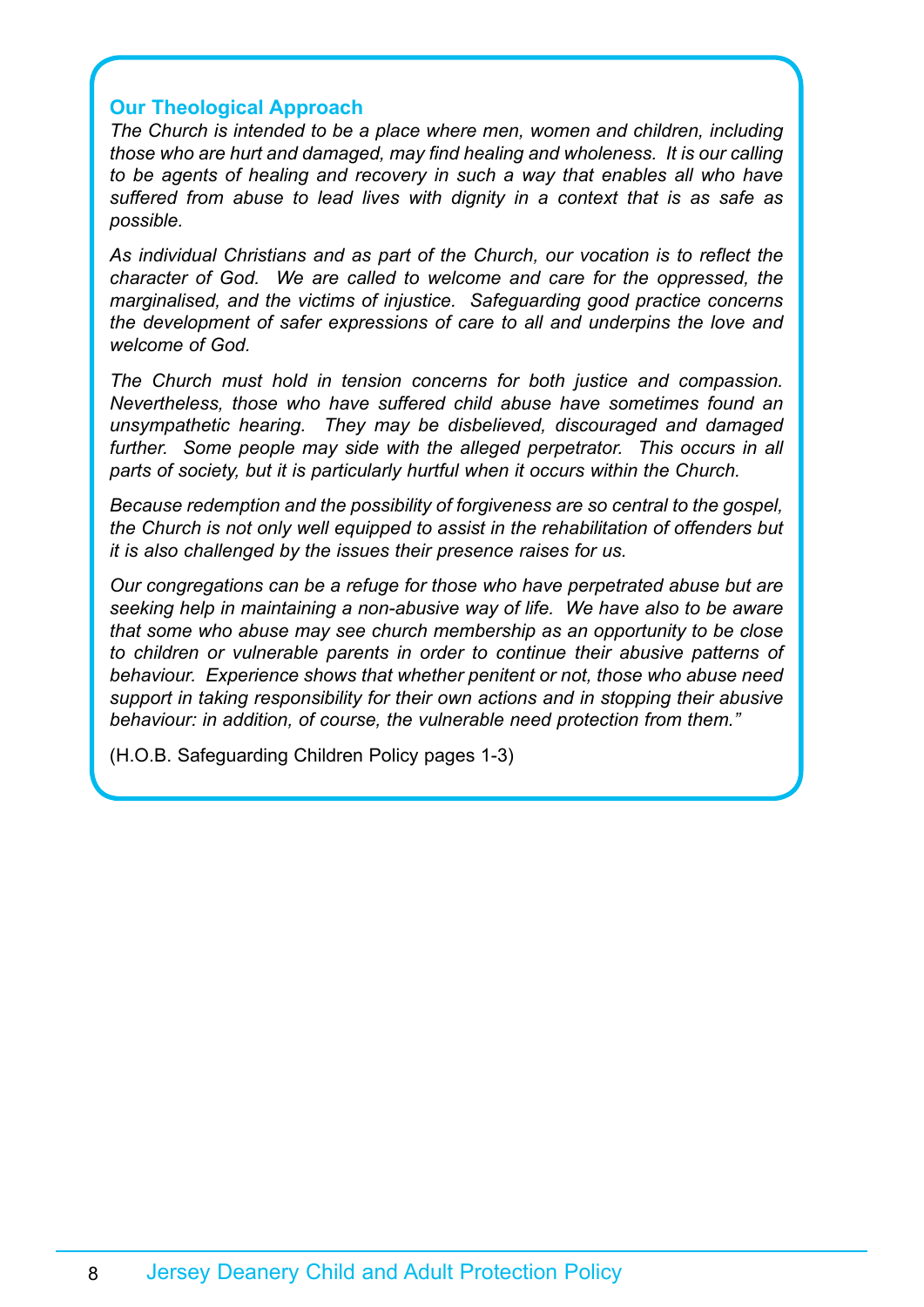# <span id="page-8-0"></span>3. Definitions of Children and Vulnerable **Adults**

### **3.1**

The Children (Jersey) Law 2002 defines a child as being any person under the age of 18.

### **3.2**

The HOB Safeguarding Adult Policy defines a vulnerable adult as:

*"Any adult aged 18 or over who, by reason of mental or other disability, age, illness, or other situation is permanently or for the time being unable to take care of him or herself, or to protect him or herself against significant harm or exploitation."*

Some factors that increase vulnerability include:

- A mental illness, chronic or acute
- A sensory or physical disability or impairment
- A learning disability
- A physical illness
- Dementia
- An addiction to alcohol or drugs
- Failing faculties of old age
- An unpaid carer
- Those who are homeless
- Immigrant families or individuals (including those seeking asylum)
- Victims of domestic abuse direct violence and/or significant emotional coercion
- Those who have suffered historic abuse in childhood
- A permanent or temporary reduction in physical, mental or emotional capacity brought about by life events – for example bereavement or abuse or trauma

### **3.3**

Sometimes a person can have more than one vulnerability that can be missed; for example, someone with a drink problem masking underlying dementia; or a frail housebound elderly person with underlying depression.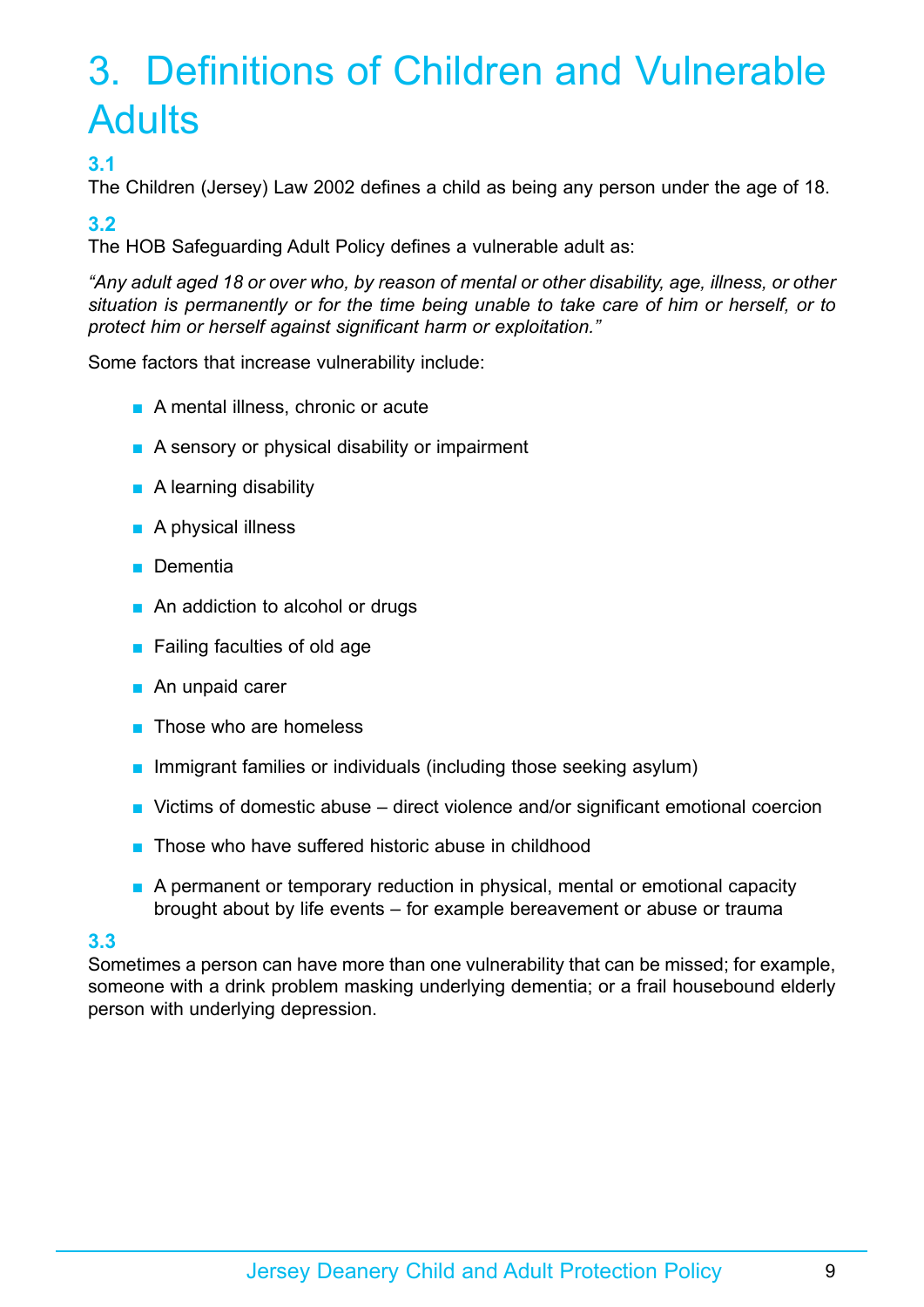# <span id="page-9-0"></span>4. The Organisation and Structure of the Deanery of Jersey

### **4.1**

The Deanery of Jersey consists of 18 benefices comprising 12 Ancient Parishes and 6 District Churches and Proprietary Chapels in addition to Daughter Churches. For the purposes of this policy the term 'church' is used to cover all 18 benefices and the term 'minister' used to describe rectors, vicars, incumbents and ministres désservants.

### 5. The Responsibilities of the Diocese and the Deanery of Jersey

### **5.1 Diocesan Policy**

The Diocese and Deanery of Jersey fully endorse the HOB Safeguarding Children and Adult Policies. In addition the Diocese and Deanery of Jersey have adopted the other key national church safeguarding policy documents which are:

- Responding to Domestic Abuse 2006
- Safeguarding Guidelines relating to Safer Recruitment 2010 and 2013 (interim versions)
- Responding well to those who have been sexually abused 2011
- Responding to Serious Safeguarding Situations 2014

#### **5.2**

All are available on the Safeguarding section of the Diocesan Website. The Diocese and Deanery of Jersey are responsible for implementing these policies and supporting island churches in their implementation.

### **5.3 Diocesan Safeguarding Advisers**

The key means of providing support to island churches is through the Diocesan Safeguarding Advisers who are available to assist with any safeguarding queries or concerns regarding both children and vulnerable adults, to raise awareness of safeguarding issues and promote the training of all those working in this area.

### **5.4 Safeguarding Management Group**

In compliance with the HOB recommendations the Diocese has a Safeguarding Management Group (SMG) for children and vulnerable adults. This Group, in consultation with Jersey safeguarding partners, is responsible for developing policy, procedures and practice guidance to assist parishes and island churches and for monitoring the implementation of these. Details of the membership and terms of reference can be found on the safeguarding section of the Diocesan Website.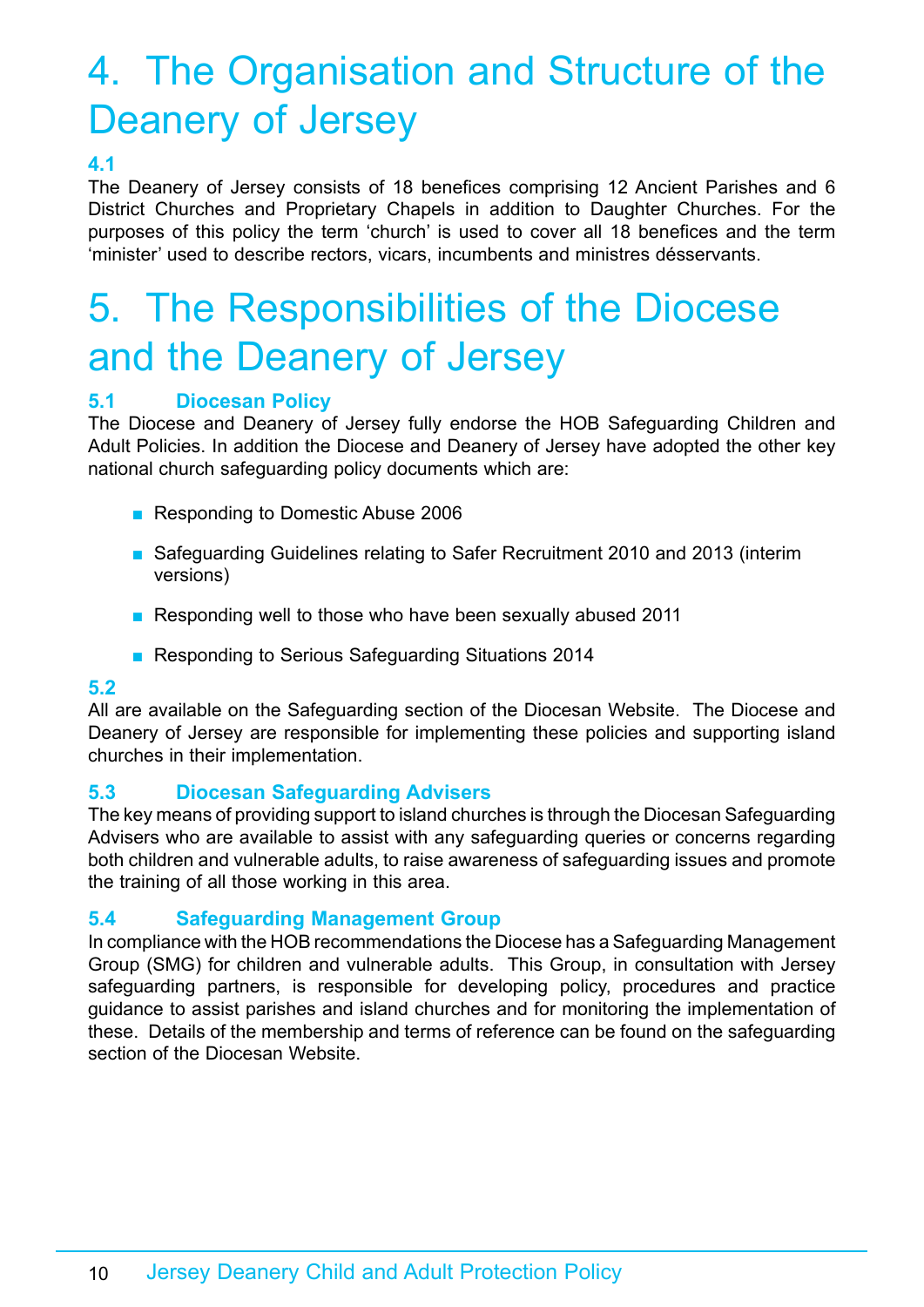### **5.5 Risk Assessment Group**

The Diocese has a Risk Assessment Group (RAG), which evaluates and manages any risk posed by individuals or activities, including those with blemished Disclosure and Barring Service (DBS) Disclosures. The Group is independently chaired, has a childcare legal adviser as well as a clergy representative and reports to the Bishop. Its membership and terms of reference are on the Safeguarding section of the Diocesan Website. Consultation with the Jersey Deanery, through the Vice Dean (Safeguarding) will take place regarding any RAG case in the island.

### **5.6 Disclosures from the DBS**

The Diocese handles applications to the DBS for people holding the licence of the Bishop of Dover (Bishop in Canterbury). Applications for others are through the Jersey Vetting Bureau (JVB) submitted by appropriately trained Deanery members - Church Disclosure Officers. Further information is given in Section 12.

### **5.7 Complaints Procedure**

The Diocese and Deanery have a complaints procedure for those wishing to complain about the handling of safeguarding issues. If these issues cannot be resolved through the Dean, complaints (or compliments) can be made to the Bishop, or to the Diocesan Secretary.

### **5.8 Training**

The Diocese has a responsibility to ensure the provision of safeguarding training to island churches, clergy, Readers, Authorised Lay Ministers and church organisations involved with children and vulnerable adults. The HOB Policy puts particular stress on safeguarding training for all licensed clergy, which the Bishop insists upon. A group of local trainers is being set up to deliver basic safeguarding training to island churches regarding children and vulnerable adults.

### **5.9**

Other HOB Key Policy Recommendations accepted by the Diocese and Deanery are:

- Ensuring that the Diocesan Safeguarding Advisers are informed of any safeguarding concern including any allegations against the clergy
- Including the monitoring of safeguarding in parishes and island churches as part of the Dean's responsibilities
- Individual clergy files should include any allegations of safeguarding concern against a child or vulnerable adult
- The Diocesan Safeguarding Advisers should have full access to clergy files and other confidential material
- Relevant safeguarding information should be shared with other Dioceses, denominations or church groups as appropriate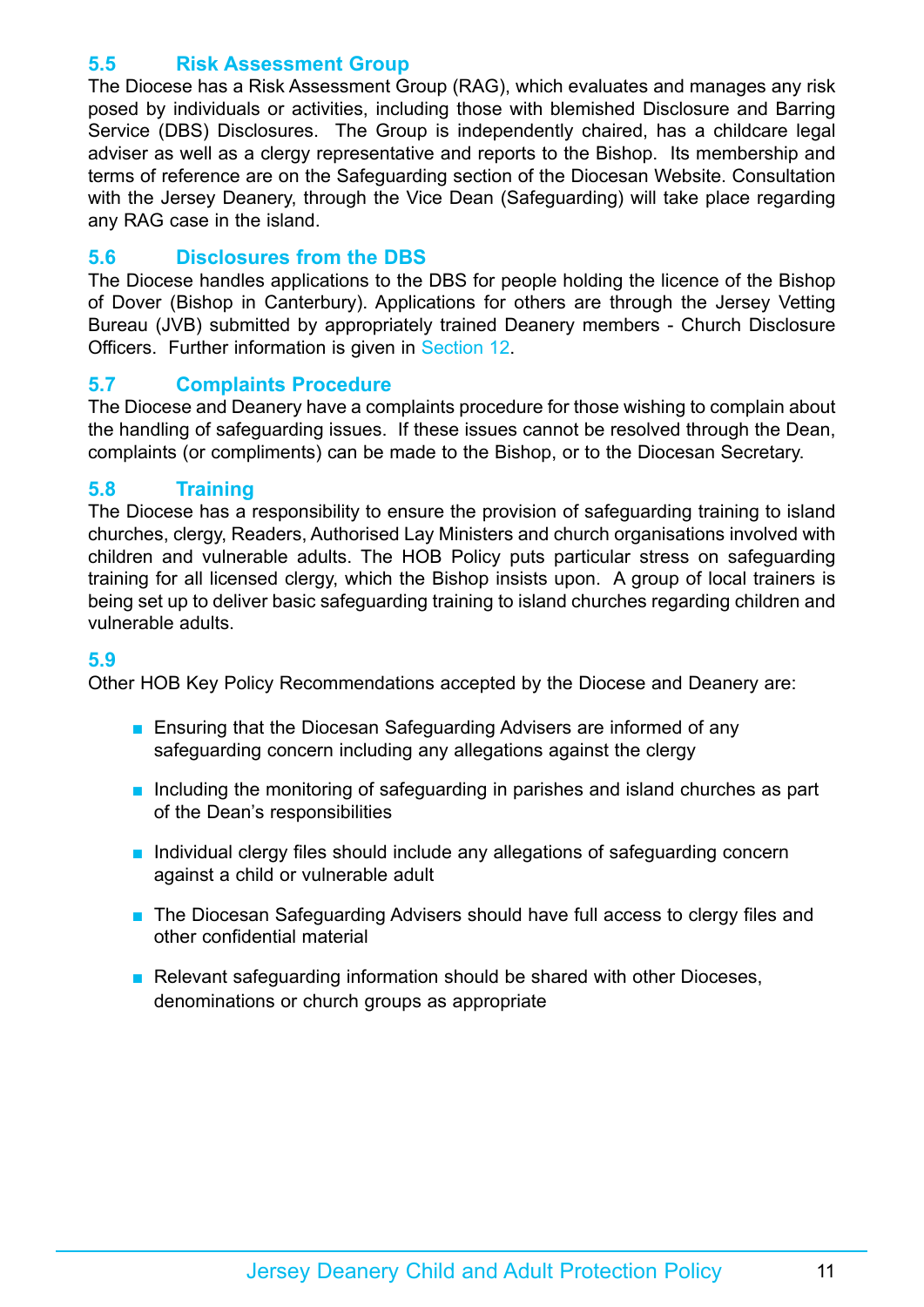### <span id="page-11-0"></span>6. The Responsibilities of the Island **Churches**

### **6.1 HOB Policy**

The HOB safeguarding policies set out a number of clear and distinct responsibilities relating to safeguarding. These are summarised below.

### **6.2 Church Safeguarding Policy Statement**

The Bishop **insists** that every church adopts, displays and implements a Church Safeguarding Policy Statement, as set out in the proforma document at Annexe A and downloadable from the Safeguarding section of the Diocesan Website. This should be adopted annually at the first meeting of the new Church Officers and then displayed prominently in each church building. This ensures a discussion amongst the church leadership of safeguarding issues at least once a year following the annual swearing in of Church Officers or by the church leadership team. This should be an opportunity for an informed debate and not a tick-box exercise. See paragraph  $6.10$  for the insurance implications should this not be complied with.

### **6.3 Church Safeguarding Coordinators**

The Bishop **insists** that every church in the Deanery appoints a Church Safeguarding Coordinator (CSC). This person is the key link between the Deanery, the Diocese and the church on safeguarding matters. He/she will have an overview of all local safeguarding issues and will monitor the implementation of the Deanery policy. There can be separate Coordinators for children and adults, or one person can cover the combined responsibilities.

### **6.4**

The Deanery and Diocese are to be advised of any change of CSC. A job description is at Annexe B and can be downloaded from the Safeguarding section of the Diocesan Website.

### **6.5**

The CSC will help the local church to coordinate the response to any safeguarding issue and must inform the incumbent and Diocesan Safeguarding Adviser of any concerns about a child or vulnerable adult.

### **6.6**

It may be appropriate for the coordinator to be someone without other pastoral responsibility for children/adults in the church, although this is not essential. The coordinator can be a member of the church leadership but if not they should have a right to attend leadership meetings, as appropriate - certainly at least once a year. What is of primary importance is that a coordinator is appointed and that this person is someone capable of carrying out the responsibilities listed in the job description at Annexe B.

### **6.7**

Churches held in plurality may join together to implement the policies and procedures under one Church Safeguarding Coordinator. However, legal responsibility for safeguarding will still rest with the minister.

### **6.8 Church Disclosure Officers (CDO)**

Churches should appoint a CDO to liaise between the church and the Deanery on the administrative aspects of DBS Disclosures. The CDO is responsible for ensuring that those working with children/adults who require a DBS Disclosure are checked and that checks are updated every 5 years. CDOs have a very different role from the CSC. However, in some churches the same person may hold both positions. The Safeguarding Team at Diocesan House and the Deanery should be advised of any change of CDO.

### 12 Jersey Deanery Child and Adult Protection Policy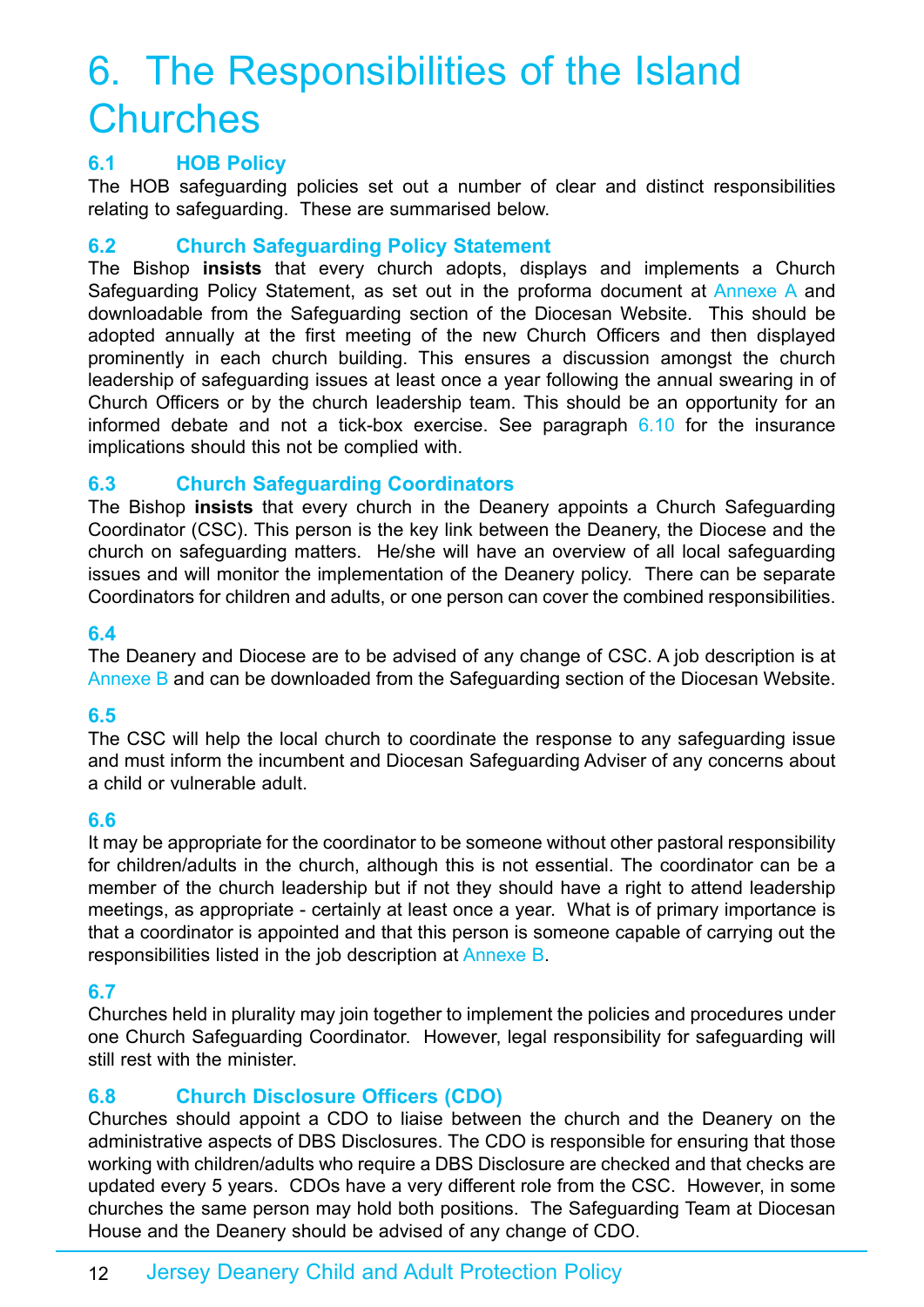### **6.9 Childline and Family Lives**

The Bishop **insists** that every church displays in church premises used by children the Childline telephone number for children (0800 1111) and the Family Lives number for support for parents and other carers (0808 800 2222). The Church Safeguarding Policy Statement in Annexe A contains these numbers so is sufficient, if displayed, to meet this expectation, as far as the church building itself is concerned; the Policy Statement also includes the Samaritans helpline.

### **6.10 Insurance**

The HOB safeguarding policy documents require each church to have appropriate insurance cover. Insurers require the church to adopt best practice regarding child and adult protection, based on available guidance. Therefore a church runs the risk of invalidating its insurance cover relating to safeguarding issues if it fails to follow basic guidance provided by the national and local church safeguarding policies. The parish insurers should be notified of any serious safeguarding allegations/actions involving paid or voluntary church workers.

### **6.11 Safe Recruitment**

Great emphasis in the HOB policy is placed on churches adopting a more robust safe recruitment policy regarding both paid and voluntary staff. This is discussed further in Section 13.

### **6.12 Cultural Awareness**

In any work relating to child and adult protection it is important to recognise, be attentive to and respect a person's religious and ethnic identity.

### **6.13 Hire of Church Premises**

Responsibility for implementing safeguarding policies and practices is down to the hirer of church premises. However, the church has a responsibility to observe 'reasonable care' in ensuring that basic safeguarding policies and practices are being followed and that their building meets health and safety standards. It is strongly advised that a written agreement is drawn up with the hirer. Detailed guidelines and a template for a hire agreement are downloadable from the Safeguarding section of the Diocesan Website.

### **6.14 Organ Lessons in Church**

Music lessons with young people will normally be arranged through a school or as a private arrangement between parent and teacher. However, if the church organ is going to be used the Church Officers/church leadership retain a general responsibility for health and safety in activities carried out on its premises and needs insurance cover. The organist should in these circumstances complete a Confidential Declaration and have a DBS Disclosure, if this has not already been done. No lessons with a young person should take place in a church without the parent or another responsible adult present. A brief agreement should be drawn up to this effect for both to sign. Copies of the Model of Safer Working Practice should be given to the organist and parent; this is downloadable from the safeguarding section of the Diocesan Website.

### **6.15 Key Tasks for the Local Church**

A checklist of key safeguarding tasks for the leadership of local churches is set out at Annexe C.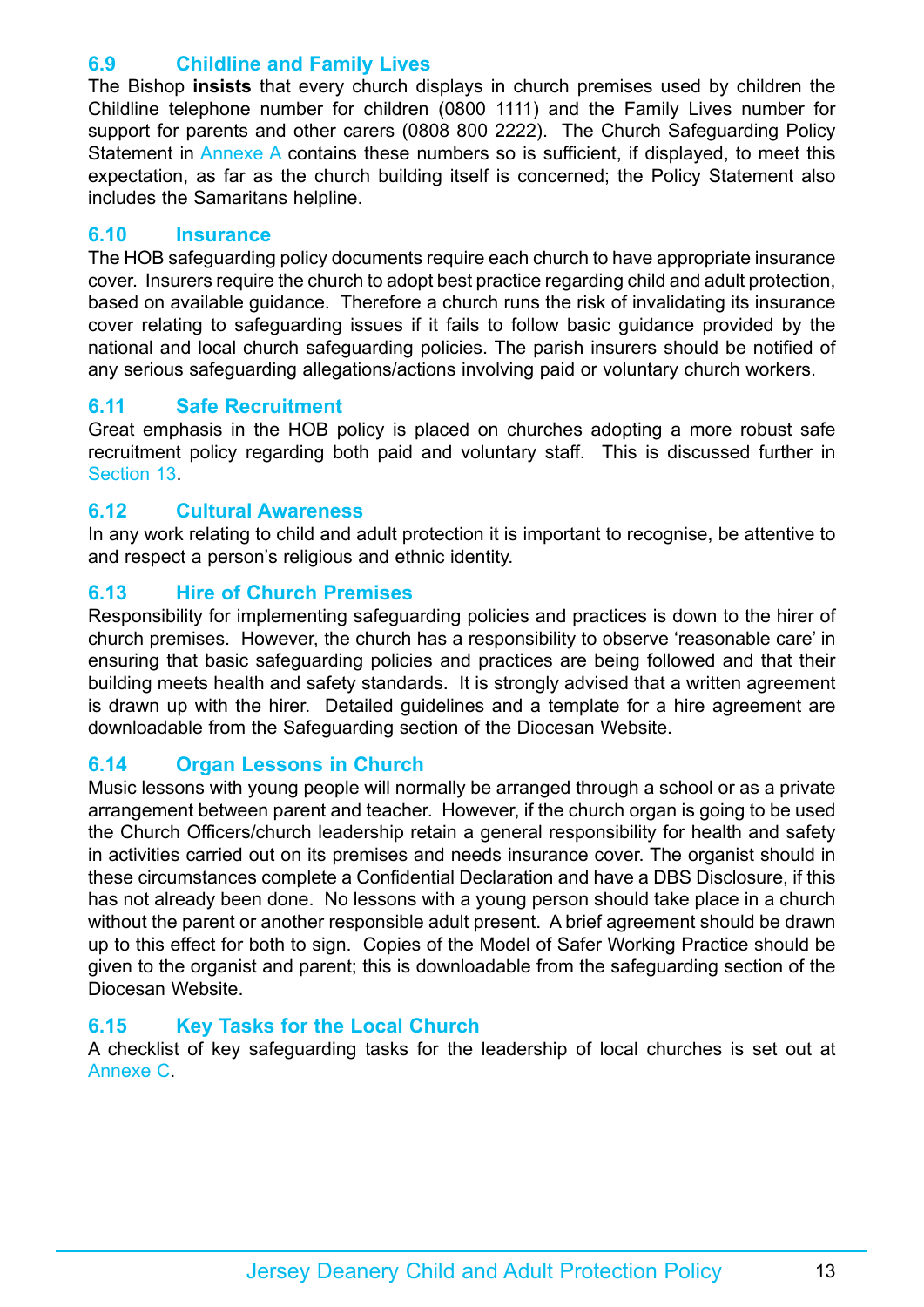## <span id="page-13-0"></span>7. Abuse, Neglect and Exploitation of Children

### **7.1**

The abuse of children can take many forms. Children and young people with disabilities (physical, sensory and/or learning difficulties) are especially vulnerable and need special care and protection.

### **7.2**

Crucial to any assessment is knowledge and sensitivity to racial, cultural and religious patterns. Whilst differences must be taken into account, all children have a right to protection. Differences in child rearing do not justify child abuse; no racial group advocates the abuse of children.

### **7.3 Signs and Symptoms of Abuse**

Possible signs and symptoms of child abuse are listed in the safeguarding section of the Diocesan website.

### **7.4 Statutory Definitions**

The UK central government document "Working Together to Safeguard Children" (Department for Education 2013) categorises and defines abuse in terms of:

- physical abuse
- emotional abuse
- sexual abuse
- neglect

Full definitions of these categories are available on the Safeguarding section of the Diocesan Website.

### **7.5 Spiritual Abuse**

The HOB Safeguarding Children Policy (para 3.35) comments: "Within faith communities harm can also be caused by the inappropriate use of religious belief or practice. This can also include the misuse of the authority of leadership or penitential discipline, oppressive teaching, or intrusive healing and deliverance ministries". The enquiry into the death of Victoria Climbie found that she had been severely traumatised by "deliverance prayer" at her church, which led her to believe that she was possessed by demons and was evil and wicked. A child should never be told this or encouraged to believe it. Sensitivity and discretion is required in prayer for children. These issues are equally applicable to vulnerable adults.

### **7.6 Sexual Exploitation**

Recent cases in the UK have highlighted the serious problem in some towns and cities of vulnerable adolescents, particularly children in care, being targeted by criminal gangs for sexual exploitation. Guidelines and advice on recognising the plight of such children are on the Safeguarding section of the Diocesan Website listed under Human Trafficking and Exploitation.

### **7.7 Abuse by Children and Young People**

Abuse by children and young people is more common than is generally realised. It is normal for children and young people to be curious about the opposite sex and not unusual for them to experiment sexually. However, where a child is in a position of power and

### 14 Jersey Deanery Child and Adult Protection Policy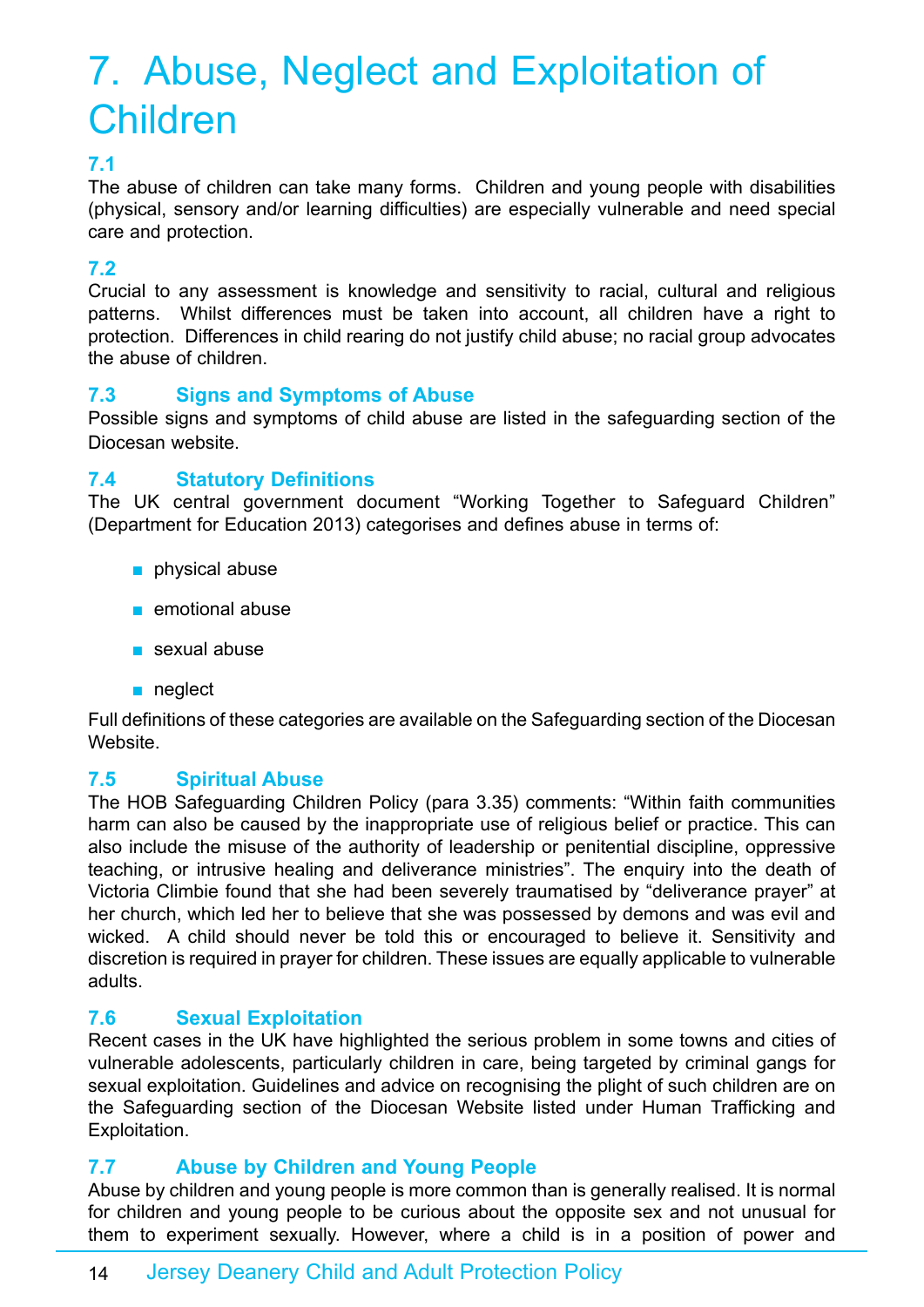responsibility over another child and abuses that trust through some sexual activity, then this is abuse. Where one child forces him or herself on another child of any age, this also is abusive. Such situations should be taken as seriously as if an adult were involved and would be investigated in the same way by the child protection agencies. This is important as the effect on the child victim may be as great, and the perpetrator could himself/herself be a victim of abuse and in need of help. Children and young people under 18 perpetrate approximately 30% of the sexual abuse of children.

### **7.8 e-Safety and Abuse**

With the ever-growing use of the internet and mobile telephones there has been a corresponding rise in the use of the internet and other electronic communication to target, groom and abuse children. Adults may target chat rooms, social networking sites, messaging services, mobile phones and the Internet generally. Children are particularly vulnerable to abuse by adults who pretend to be children of comparable ages in social networking sites and who try to obtain images or engineer meetings. Diocesan safeguarding guidelines in the context of electronic communication in a church setting, including a parental consent form are available on the Safeguarding section of the Diocesan Website.

### **7.9 Electronic Images**

The downloading, keeping or distributing of indecent images of children are all classified as sexual offences. Such offences are sometimes referred to as non-contact sexual offences. However, it must be remembered that children will have been abused in the making of the images. The texting of sexual messages and photographs (sometimes referred as 'sexting') can be particularly problematic and abusive amongst children and young people.

### **7.10**

In summary:

- Ensure all electronic communications are appropriate and professional.
- If using e-technology as a group activity, ensure that an adult worker knows and understands what is happening within the group.
- Do not make any relationships with a child (other than family members) through a social networking site.
- Maintain a log of all electronic contact with individuals or groups including messaging and texting.

### **7.11**

For further details on good practice see the Model Code of Safer Working Practice on the Diocesan website. Many of the good practice guidelines listed in the Code and in this section are equally applicable to vulnerable adults.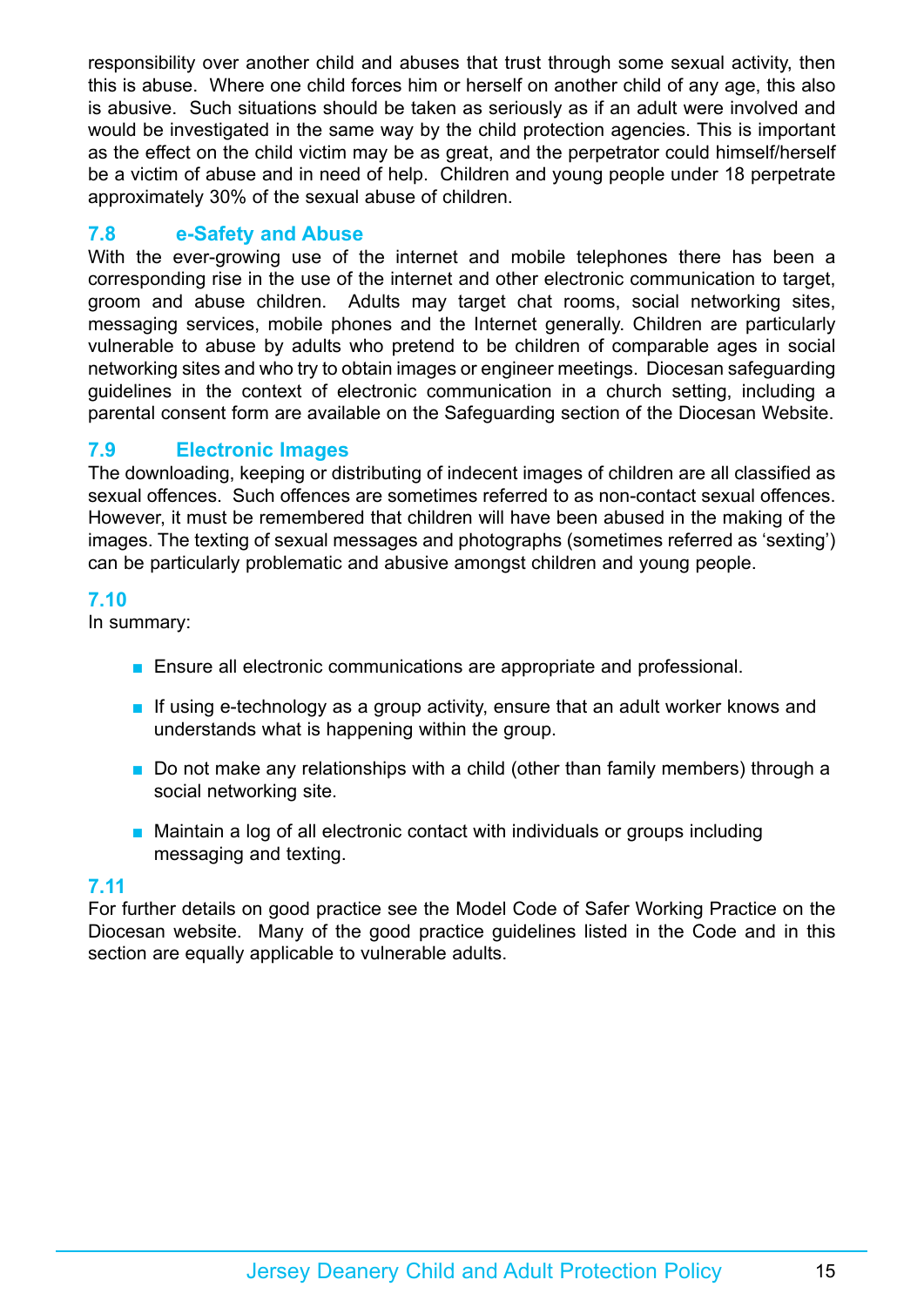### <span id="page-15-0"></span>8. Abuse, Neglect and Exploitation of Vulnerable Adults

### **8.1**

All vulnerable adults should be treated with respect and dignity. Their privacy should be respected. They should be allowed to lead as independent a life as possible. They are entitled to the full protection of the law as much as anyone else.

### **8.2**

All adults, including vulnerable adults, have a fundamental human right to choose how and with whom they live, even if to outsiders this appears to involve a degree of risk. The only occasion when that right should be superseded is in situations where other people are put at risk or where the adult is mentally incapacitated and decisions need to be taken on the basis of their best interests.

### **8.3 Who Abuses Vulnerable Adults?**

Potentially anyone, adult or child, can be the abuser of a vulnerable adult. Abuse will sometimes be deliberate but it may also be an unintended consequence of ignorance or lack of awareness. Alternatively it may arise from frustration or lack of support. The list can include:

- relatives of the vulnerable person including husband, wife, partner, son or daughter. It will sometimes include a relative who is a main carer
- neighbours
- workers in places of worship
- people who are themselves vulnerable and/or are users of a care service
- confidence tricksters who prey on people in their own homes

### **8.4 Relatives who are Main Carers**

Carers can experience considerable stress, exhaustion and frustration without respite or support. This can lead to unintended poor care or abuse. Relatives who are the main carers may also be subject to abuse by those they are caring for. This abuse is often endured for long periods and unreported.

### **8.5 Institutions**

All living in institutions have, by definition, a degree of vulnerability. The States of Jersey has responsibility for inspecting and regulating the quality of care in non-statutory institutions such as residential care homes. Some members of the church are visiting adults in institutions - hospitals, prisons and residential homes. If as part of their church responsibilities they have concerns about the care being given and/or the way that someone is being treated the Diocesan Safeguarding Adviser should be contacted. They can also refer direct to the institution or, if they feel it is more appropriate, to:

- a) the Care Regulation Team if the concern relates to a non-State unit (01534 445801 or ari@gov.je)
- b) the Health and Social Services Department (HSSD) if the concern relates to a States unit, via the Designated Nurse Safeguarding (07700717418, 01534 445471 or e.plastow@health.gov.je)

If there are immediate concerns about a child or vulnerable adult see Section 9.

### 16 Jersey Deanery Child and Adult Protection Policy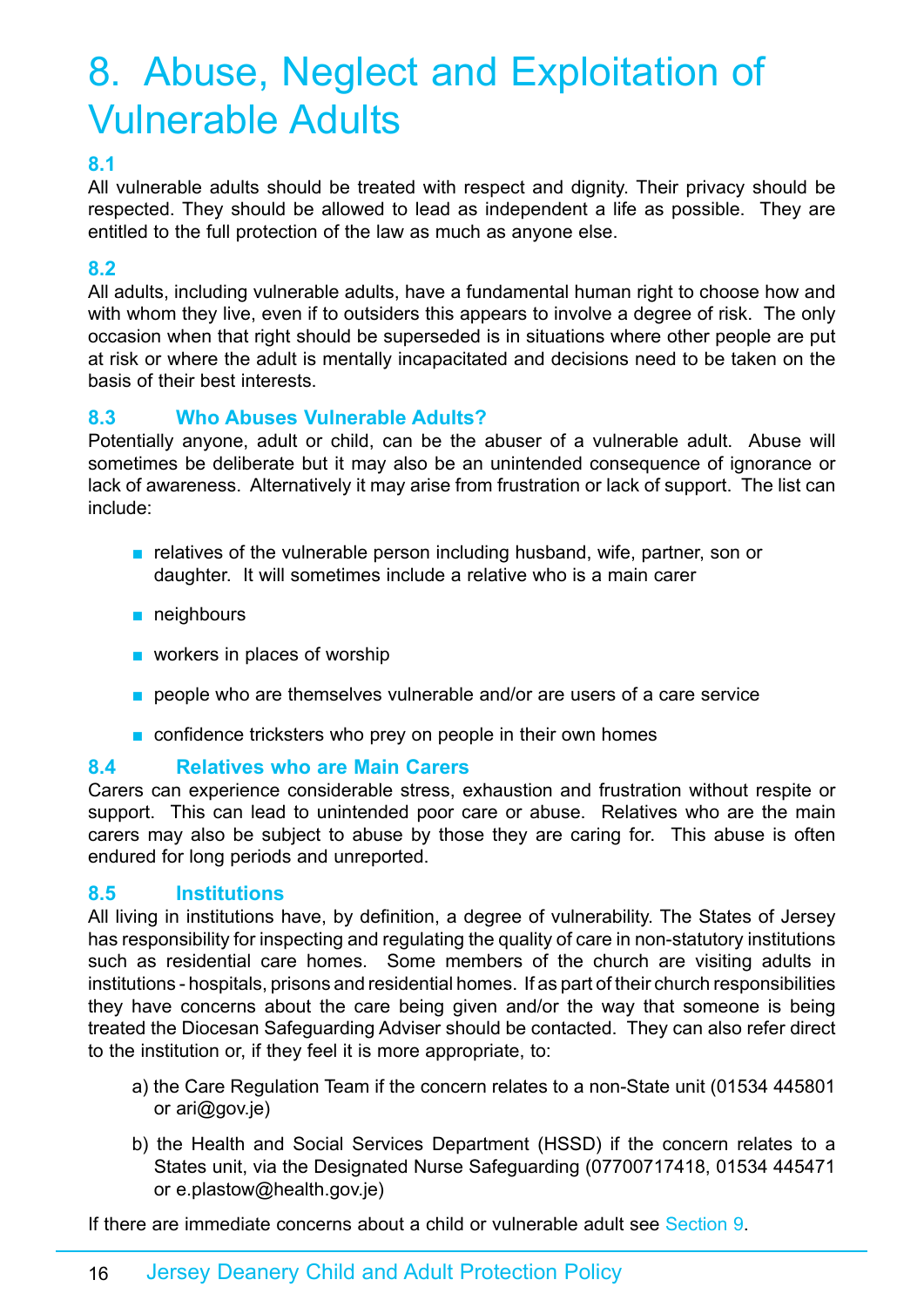### **8.6 Definitions of Adult Abuse**

Included are:

- *Physical abuse* including hitting, slapping, pushing, kicking, misuse of medication, restraint or inappropriate sanctions
- *Sexual abuse* including rape and sexual assault or sexual acts to which the vulnerable adult has not consented, or could not consent or was pressurised into consenting
- *Psychological abuse* including emotional abuse, threats of harm or abandonment, deprivation of contact, humiliation, blaming, controlling, intimidation, coercion, harassment, verbal abuse, isolation or withdrawal from services or supportive networks
- *Financial or material abuse* including theft, fraud, exploitation, pressure in connection with wills, property or inheritance or financial transactions, or the misuse or misappropriation of property, possessions or benefits
- *Neglect or acts of omission* including ignoring medical or physical care needs, failure to provide access to appropriate health, social care or educational services, the withholding of the necessities of life, such as medication, adequate nutrition and heating
- *Discriminatory abuse* including racist, sexist, that based on a person's disability, and other forms of harassment, slurs or similar treatment
- *Survivors of abuse* which may have been in childhood or adulthood and who may need specific pastoral care
- *Domestic abuse* that is usually a systematic, repeated and often escalating pattern of behaviour by which the abuser seeks to control, limit and humiliate, often behind closed doors. Research evidence and practice experience is increasingly highlighting the profound emotional harm and sometimes.
- *Physical harm* caused to children witnessing domestic abuse. Detailed guidelines are available in the Church House publication: "Responding to Domestic Abuse," 2006. This can be accessed via the Safeguarding section of the Diocesan Website.

### **8.7 Human Trafficking**

The number of people trafficked for sexual exploitation, domestic servitude, 'sweat-shop labour' or other exploitation has risen sharply throughout Europe. Violence, intimidation and restriction of liberty often go hand in hand. Detailed guidelines on the recognition of human trafficking are available on the Safeguarding section of the Diocesan Website.

### **8.8 Deliverance Ministry Best Practice**

Clergy may well encounter situations or individuals where evil or oppression is at work. The Church has much to offer through Christ's healing ministry including pastoral care and counselling. The Deanery has resources available to provide advice to churches and to minister to those concerned. Particular caution must be exercised where children or vulnerable adults are in the household. If an enquiry about deliverance ministry involves a child or vulnerable adult then in the first instance the Bishop's Adviser on the Deliverance Ministry (see Section 18 for contact details) and the Diocesan Safeguarding Advisor must be consulted and the Dean informed. Further information on deliverance ministry is available on the Safeguarding section of the Diocesan Website.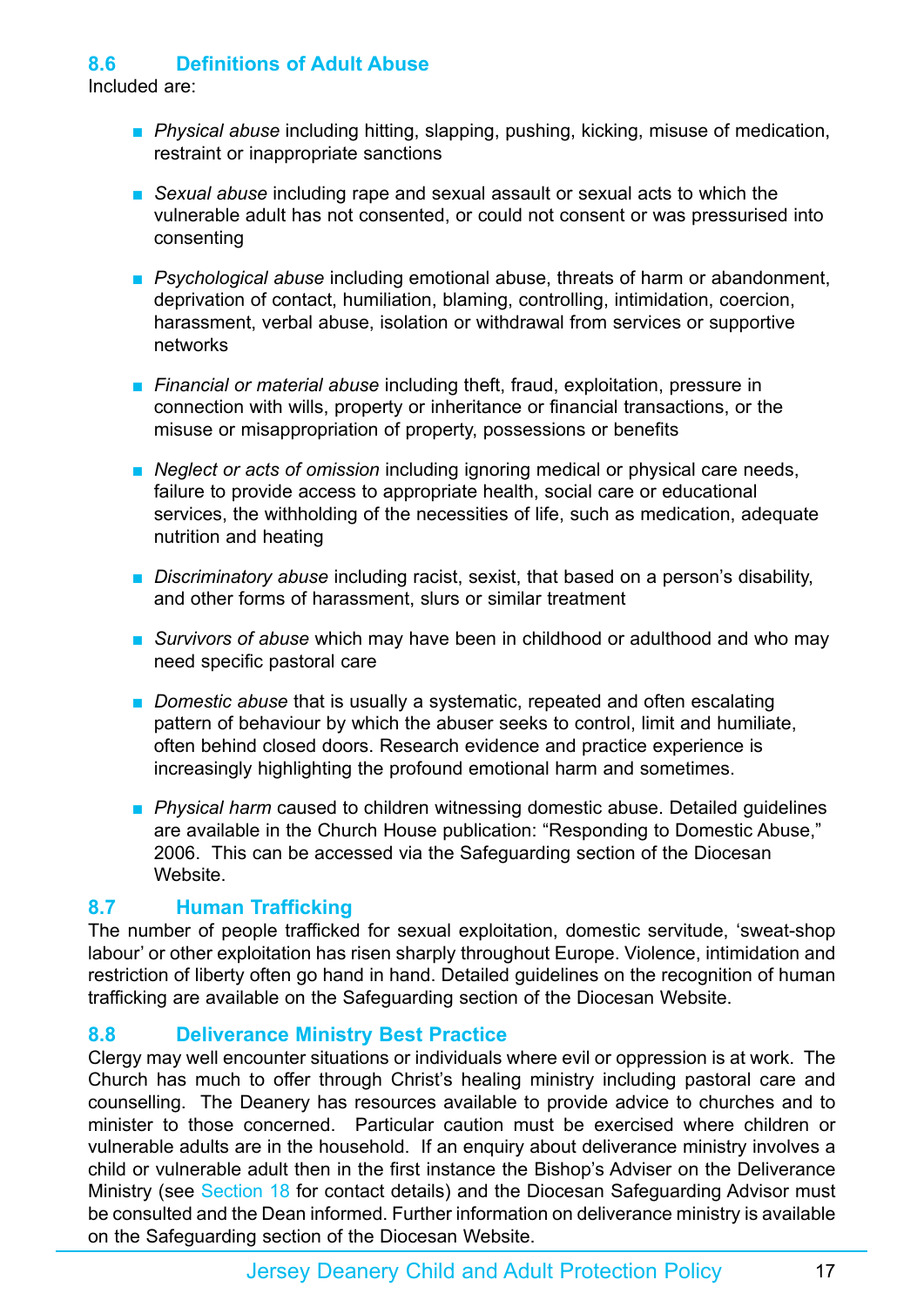### <span id="page-17-0"></span>9. Responding to Safeguarding Concerns Regarding Children and Vulnerable Adults

### Action to be Taken

### **9.1**

If there are safeguarding concerns about a child or vulnerable adult the key message is to contact the Vice Dean (Safeguarding) and the Diocesan Safeguarding Adviser immediately. If the Diocesan Safeguarding Adviser is contacted directly then the Adviser must let the Vice Dean (Safeguarding) know of the referral.

### **9.2**

In rare cases where immediate safety may be in jeopardy the Jersey States Police should be contacted immediately.

### **9.3**

If a child or adult needs urgent medical attention the appropriate emergency services should be called or the person taken to the Accident and Emergency Department at the General Hospital. The hospital staff should be told of any suspicions and the minister and/or Church Safeguarding Coordinator (CSC) informed. They **must** then inform the Diocesan Safeguarding Adviser who will ensure that the Dean and Vice Dean (Safeguarding) are told.

### **9.4**

If the person is not in immediate danger then concerns **must** be discussed immediately with either the minister or CSC. The Diocesan Safeguarding Adviser and the Vice Dean (Safeguarding) **must** be contacted and on more serious/sensitive cases the Dean as well if this has not already been done. If there is uncertainty over whether abuse has occurred the same procedures apply. Concerns can always be discussed with the Diocesan Safeguarding Adviser without initially disclosing the names of the people involved. If there is a safeguarding concern or allegation about a member of the clergy then consultation should be sought at an early stage with either Jersey States Police, Multi-Agency Safeguarding Children's Hub (MASH) or Social Services. This would normally be done by the Diocesan Safeguarding Adviser.

### **9.5**

The Diocesan Safeguarding Adviser will discuss how best to deal with the matter, in particular whether a referral should be made to MASH, or directly to children's Social Services if there is an allocated Social Worker. In child safeguarding cases advice will be sought on the issue of the involvement of the parents. Advice may also need to be sought over church support for the victim of abuse and in some cases their family too. It may also be appropriate to consider support for the person referring the matter and for the alleged perpetrator. The Diocesan Safeguarding Adviser will inform the Vice Dean (Safeguarding) of any decisions taken and action recommended.

### **9.6**

Adults will sometimes disclose historic abuse that occurred when they themselves were children. This is discussed in the next section.

### **9.7**

It can be problematic when someone in the congregation is under investigation for a sexual offence but not convicted. The Diocesan Safeguarding Adviser should always be consulted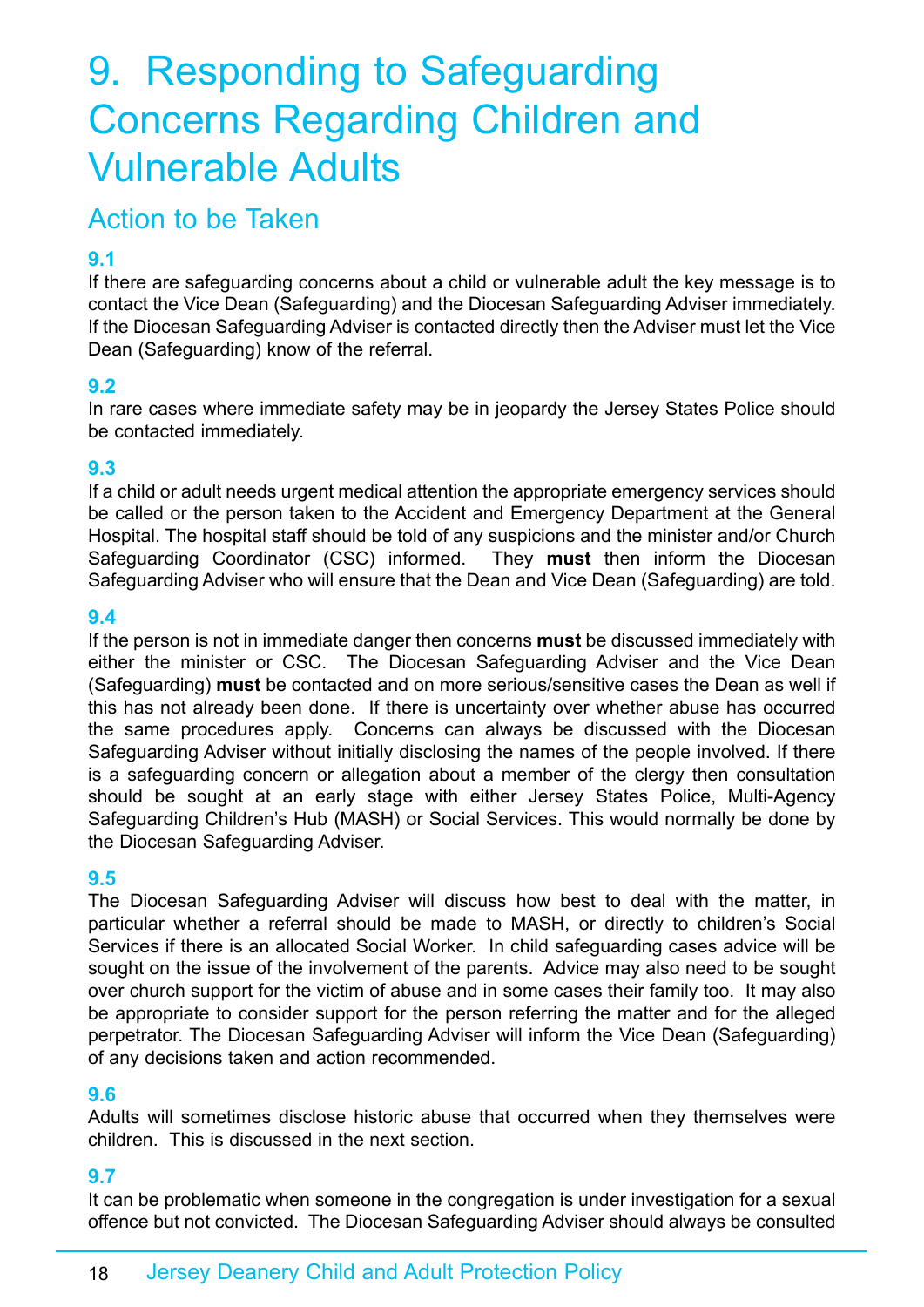<span id="page-18-0"></span>in such circumstances. They are then responsible for initiating a strategy discussion with the Incumbent and/or the CSC to decide how best to manage the person concerned pending a final determination of their case. That discussion can be face to face or on the telephone.

### **9.8**

At Annexe  $\overline{D}$  is a flow chart on how to act if there is a safeguarding issue in your church, both in emergency and non-emergency situations.

### Particular Issues Concerning Children

### **9.9**

Contact with MASH or Children's Social Services would normally be made by the Diocesan Safeguarding Adviser having consulted with the Vice Dean (Safeguarding). Where there are serious safeguarding concerns under Article 42 of the Children (Jersey) Law 2002, Social Services/MASH has a duty to investigate where they have *"reasonable cause to suspect that a child is suffering, or is likely to suffer significant harm."*

### **9.10**

If there are doubts about whether or not to make a referral and under what route, a consultation can be sought with MASH. Consultations and referrals would normally be initiated by the Diocesan Safeguarding Adviser.

### **9.11 Hearing a Child's Disclosure**

When a child discloses abuse it is important to 'actively listen' to what the child is saying but not to start asking questions since this might put ideas into the young person's mind that were not there before and might prejudice a formal investigation should that be necessary. Never attempt to undertake an investigation yourself, or speak directly to the person against whom allegations have been made.

### **9.12**

It is important to tell the child that you will need to pass the information on to someone else. Never promise confidentiality. Let the child know what you are going to do next, reassure the child that they were right to tell you and tell them that they were not to blame for what happened and that what they are saying will be taken seriously.

### **9.13**

It is critical to make a written note of the conversation including what the child said, if possible, including their exact words over critical points in the interview and:

- your responses to the child
- the circumstances leading to the disclosure
- the physical and emotional appearance of the child, e.g. child crying
- the length of interview
- the date and time of the conversation and your signature

If possible, the written record should be made within an hour of the discussion and must be kept in a secure place.

#### **9.14**

The Do's and Don'ts of responding to children's disclosures are summarised in Annexe E.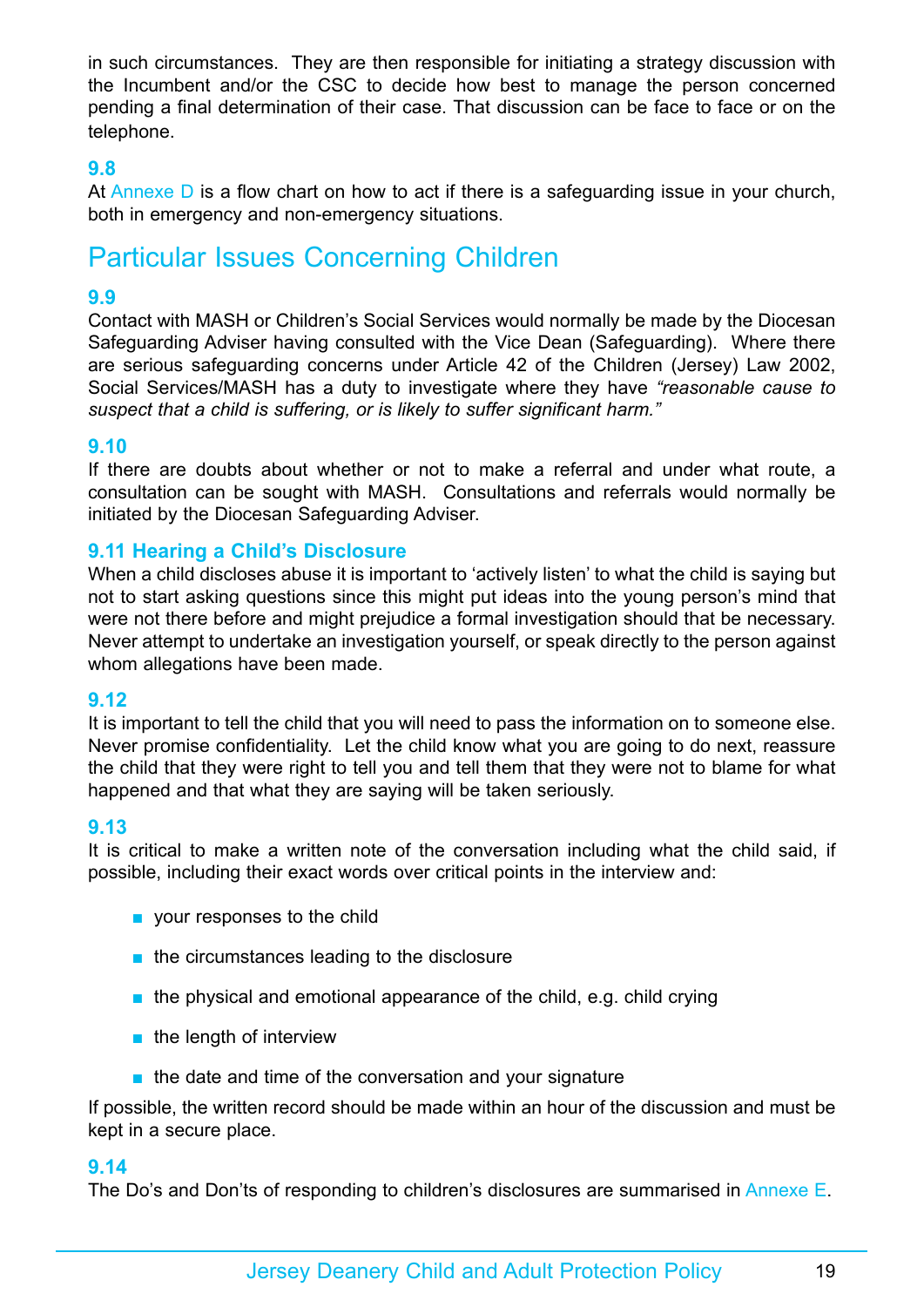### <span id="page-19-0"></span>Particular Issues Concerning Vulnerable Adults

### **9.15 Reporting Concerns about Vulnerable Adults**

Referrals of suspected abuse can be made to Adult Social Services, the police and other statutory bodies in the following circumstances:

- For a person over 18 with their consent.
- $\blacksquare$  If the person is a vulnerable adult with the capacity to make the decision, the information belongs to them unless there is a public interest concern (see below).
- The person does not have capacity to make the decision (see below). A judgement will have to be made by us as church workers in such circumstances.

#### **9.16 Public Interest Concern**

There are some circumstances in which sharing confidential information without consent will normally be justified in the public interest. These are:

- When there is evidence or reasonable cause to believe that a child is suffering, or is at risk of suffering, significant harm.
- When there is evidence or reasonable cause to believe that an adult is suffering, or is at risk of suffering, serious harm.
- To prevent significant harm to a child or serious harm to an adult, including through the prevention, detection and prosecution of serious crime.

### **9.17 Consent and Capacity**

*Consent*: For a vulnerable adult to give consent they should be able to understand and retain relevant information that is being given to them, believe it to be true and, weighing it in the balance, be able to make a choice.

*Capacity*: The starting point should be based on the presumption of mental capacity and on the consequent right of an adult to make their own choice in relation to their own personal safety.

Questions and concerns about mental capacity can be discussed with Jersey MIND 0800 735 9404: help@mindjersey.org. The Mental Health (Jersey) Law 1969 governs whether a person can be admitted, detained and treated in hospital against their wishes.

### **9.18 Good Practice in Sharing Information about Vulnerable Adults**

Never make these decisions on your own. Safeguarding concerns should always be discussed with the Diocesan Safeguarding Adviser. This can be done, at least initially, without identifying the individual concerned both within the church and with the statutory services. Except in emergencies, the Diocesan Safeguarding Adviser would be the person who would normally liaise with the statutory agencies.

### **9.19 Responding to an Adult Experiencing Domestic Abuse**

When supporting a person (women are more likely to face issues of domestic violence but not uniquely) consider the following:

- Do believe what he/she is telling you.
- Do reassure them.
- Don't minimise the danger.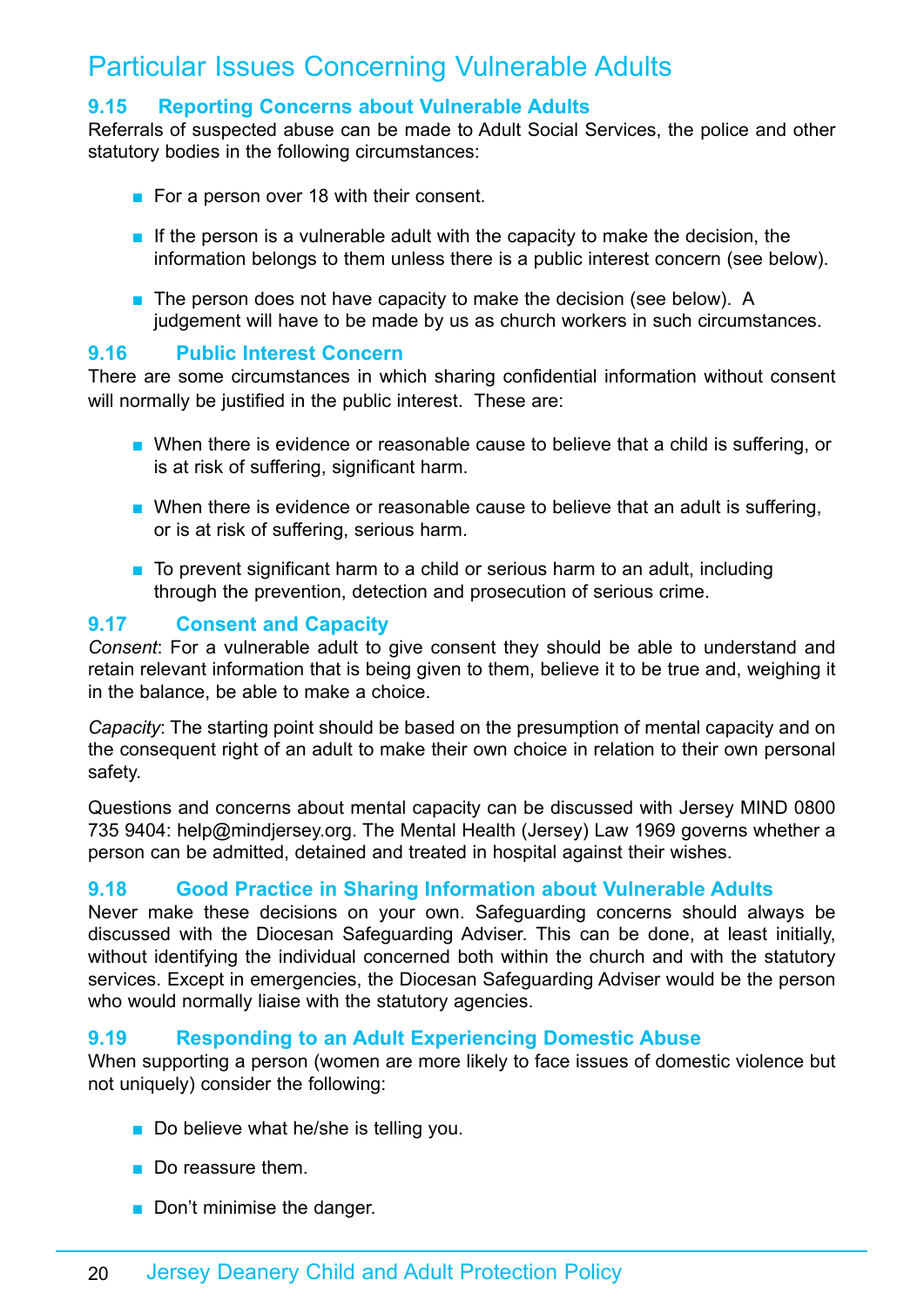- <span id="page-20-0"></span>■ Give him/her contact details of local Refuges and where they can obtain legal advice/representation.
- $\blacksquare$  Do support and respect their choices even if they choose to return to their abuser.
- Help them with a safety plan, such as setting aside some money, collecting important papers or copies of papers (passports etc.) and having a change of clothes packed. Plan how they can exit the house safely.
- Protect confidentiality.

Where there are children in the household consideration will need to be given to their protection. Under such circumstances total confidentiality cannot be promised, as the family may need to be referred to MASH. The advice of the Diocesan Safeguarding Adviser should be sought on any domestic abuse case, whether or not it involves children. Further guidelines on responding to domestic abuse are available on the Safeguarding section of the Diocesan Website.

### Other Issues

### **9.20 Opening a Church Safeguarding Case File**

A case file should be opened whenever a safeguarding incident or allegation occurs in a church. The key document on the file is the Safeguarding Referral Form (see Annexe F and downloadable from the Safeguarding section of the Diocesan Website) which should be completed at the outset when a safeguarding case comes in. The document should also record ongoing actions with dates, other key documents on the case file (e.g. observation notes, reports etc.) and the case closure date. The safeguarding case files must be stored securely (see next paragraph).

### **9.21 Record Keeping and Data Protection**

The Data Protection (Jersey) Law 2005 and Freedom of Information (Jersey) Law 2011 contain principles governing the use of personal data. **Records, including church records, in relation to safeguarding issues, even if they have not been proven, should not be destroyed.** The Minister should keep such records securely in a secure locked filing cabinet. If the Minister moves from the church, the records should be passed to the Minister responsible for the church; in the case of an inter-regnum this should be the Dean who should return the records to the next incumbent once appointed.

### **9.22**

The HOB Safeguarding Children Policy reminds us that there is nothing in data protection legislation that limits appropriate disclosure in order to protect a child, or adult who might be at risk. What matters is that our information sharing should be reasonable and proportionate. Safeguarding issues will always take precedence over data protection.

### **9.23 Allegations or Concerns against Church Officers**

Where there are concerns that a member of the church (ordained, lay, paid or volunteer) is thought to have harmed a child or vulnerable adult and/or has behaved in a way that raises questions as to their suitability in working with children or adults a referral must be made to the Diocesan Safeguarding Adviser.

### **9.24 Situations where there is No Conviction or Court Determination**

There are many reasons why a particular case may not come to court including of course a person being innocent of the initial allegations. However, sometimes concerns remain. Even following an acquittal there may remain evidence of inappropriate or misguided behaviour that needs to be addressed. The advice of the statutory agencies should be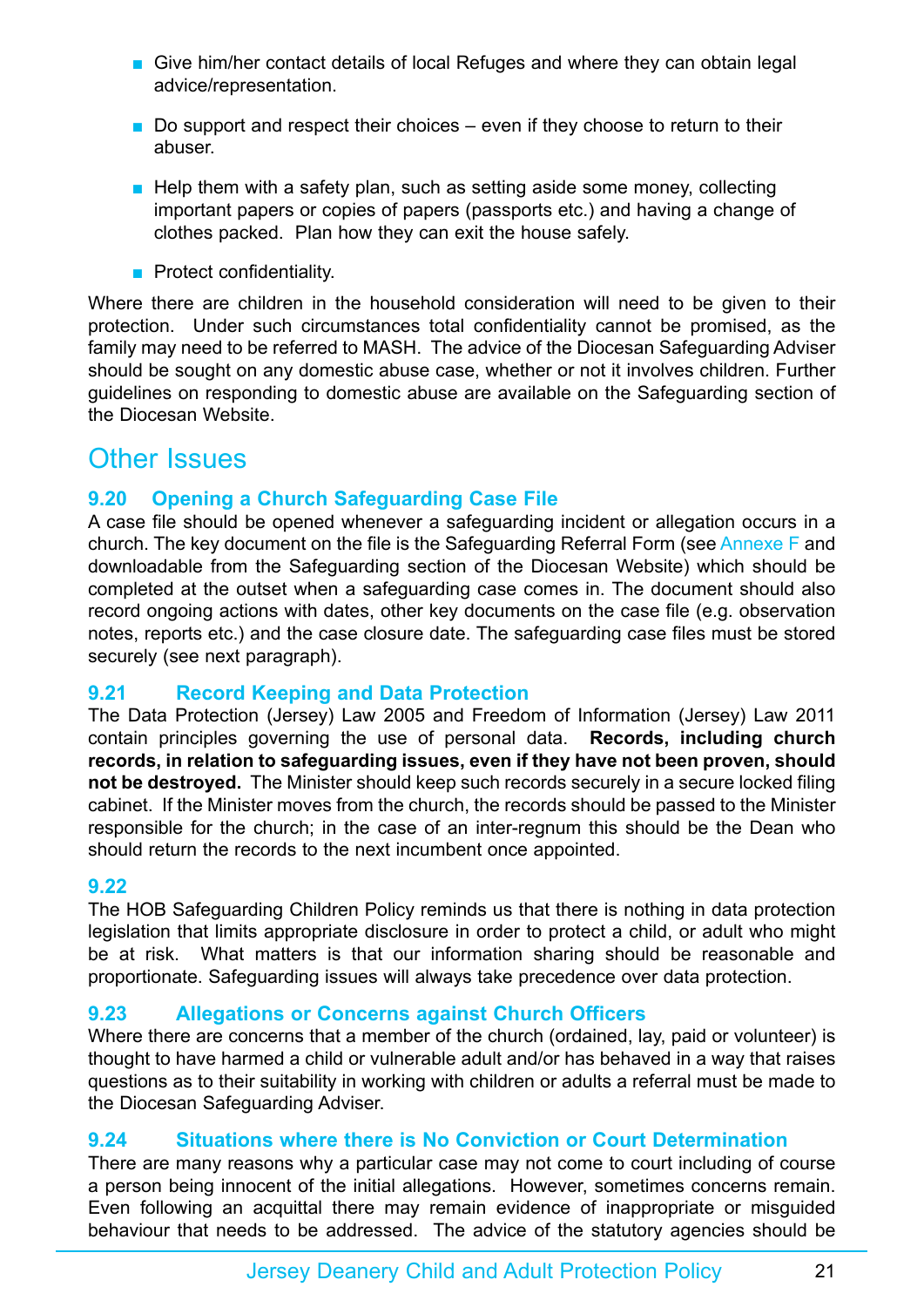<span id="page-21-0"></span>sought about any continuing risk to children or adults. It may still be appropriate in some circumstances and in accordance with legal advice to continue disciplinary action if the allegations relate to an employed Church Officer.

### **9.25**

If there remain unresolved matters of concern a professional risk assessment should be carried out to try to ascertain whether it is safe for the person to continue work that brings them into contact with children and/or vulnerable adults.

### **9.26 Referral for Barring**

Where a paid or voluntary worker in the Deanery has offended against a child, or vulnerable adult; or their behaviour raises safeguarding concerns about their suitability to work with children, or vulnerable adults the Diocesan Safeguarding Advisers will decide whether the information should be passed to the DBS. The DBS will then determine whether the person concerned should be placed on one of the barred lists to prevent them working directly with children and/or vulnerable adults. Prior to any referral the Diocesan Safeguarding Adviser will contact the DBS professional advice line not least to determine whether there is a legal obligation on the Diocese or the Deanery to refer.

### **9.27 Whistle Blowing**

Paid staff, volunteers and members of the congregation should be encouraged to acknowledge their individual responsibility to bring matters of unacceptable practice, performance or behaviour to the attention of the Minister, church leadership team, Church Safeguarding Coordinator, Diocesan Safeguarding Adviser or, in certain circumstances, the Bishop.

### 10. Pastoral Care for Survivors of Historic Abuse

### **10.1**

Many churches are likely to have amongst their membership adults who have experienced abuse when they themselves were children. If someone discloses such abuse great sensitivity is required as it is likely to have been a major step for the individual to trust someone enough to tell them and the advice of the Diocesan Safeguarding Adviser should be sought.

### **10.2**

There is no single, correct procedure for dealing with a disclosure by an adult of historical abuse. The wishes of the person disclosing the abuse will be central. For some adults, just being able to talk to a trusted person about their experiences can be a powerful healing event. The pastoral care of the person who has been abused should be a priority.

#### **10.3**

It is helpful to remind those who disclose historic abuse that people who have committed abuse against someone many years ago could well be continuing to abuse children today. A survivor should be encouraged and supported to report the matter to the police if they have not already done so. The Diocesan Safeguarding Adviser will assist in doing this.

#### **10.4**

A survivor needs to be aware that if the alleged abuser is known to be still working with children in either a paid or voluntary capacity a referral to the statutory services must be made. The Diocesan Safeguarding Adviser would normally make this referral.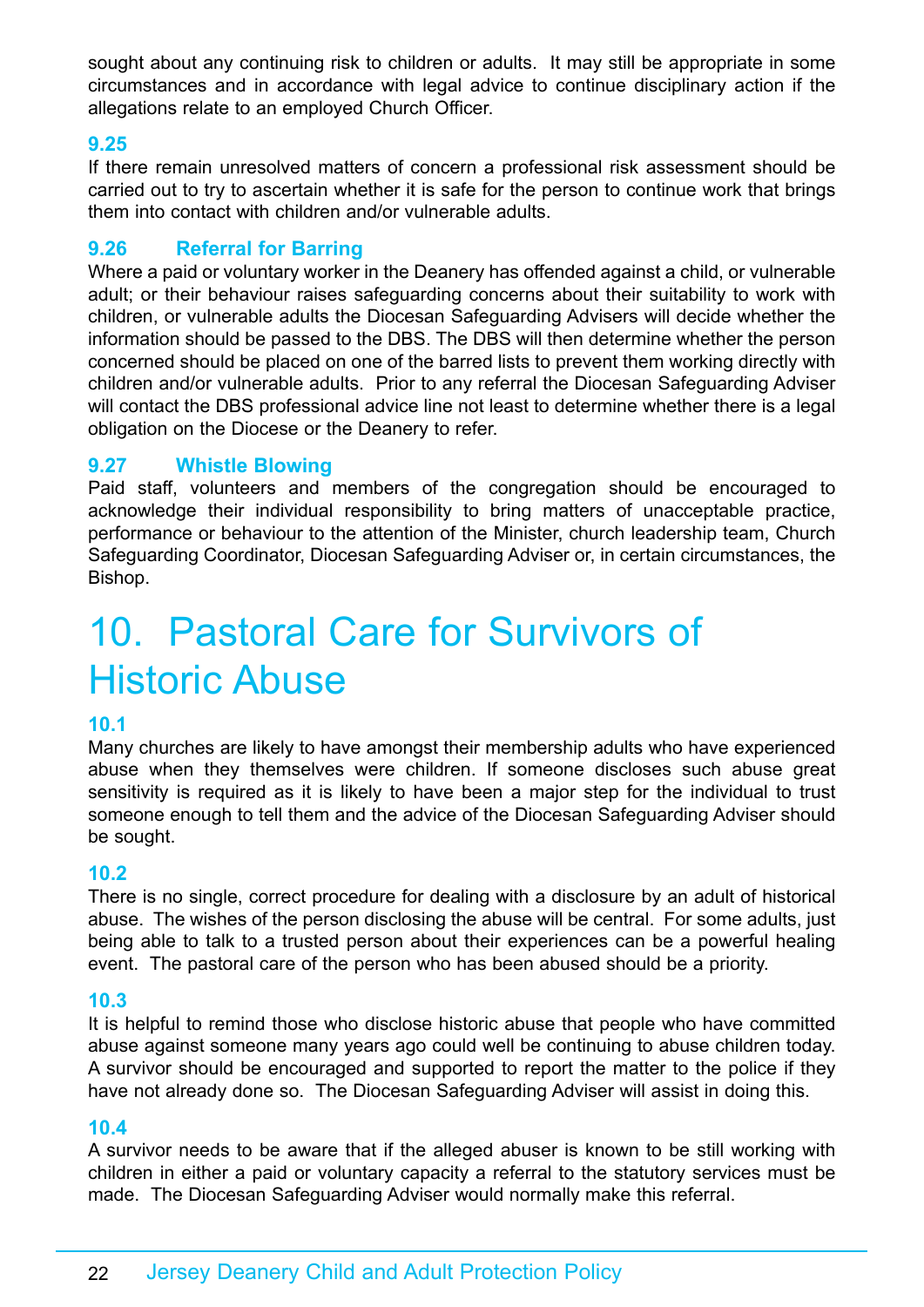### **10.5**

No pressure or encouragement should be given to the survivor by the church to forgive the perpetrator. This would be abusive in itself. It is for God to forgive the perpetrator, not the victim. Some survivors may need professional help. The Diocesan Safeguarding Adviser is available to assist in accessing counselling help.

### **10.6**

If the church was involved in any way with the alleged perpetrator, even if the person has died, the Diocese and the Deanery must examine its actions at the time and consider whether the way they dealt with the case was appropriate in terms of what was known good practice at the time.

### **10.7**

Any serious safeguarding allegation made against a member of the church who has died must be reported to the Diocesan Safeguarding Adviser. They will then pass on details to the National Safeguarding Adviser of the Church of England and to the Jersey States Police. This is to ensure that the information is formally logged on their respective data bases should others make allegations against the same person in the future.

### **10.8**

The Church of England policy and guidance on working with those who have been sexually abused is contained in the Church House publication "Responding Well To Those Who Have Been Sexually Abused," 2011. The document is available on the Safeguarding section of the Diocesan Website. Further guidelines are also on the Website regarding working with survivors of abuse.

### **10.9 The Authorised Listener**

"Responding Well" recommends that each Diocese should appoint "Authorised Listeners" to be available if someone in a church context wishes to discuss their experiences of past abuse. The listener will provide an attentive and attuned ear to help individuals reflect on their feelings, assist in thinking about their next step and generally provide them with support. Authorised Listeners will shortly be identified in the island. They will be qualified professionals with counselling experience. They will be able to offer up to 4 sessions free of charge. A request for an Authorised Listener should be made via the Diocesan Safeguarding Adviser.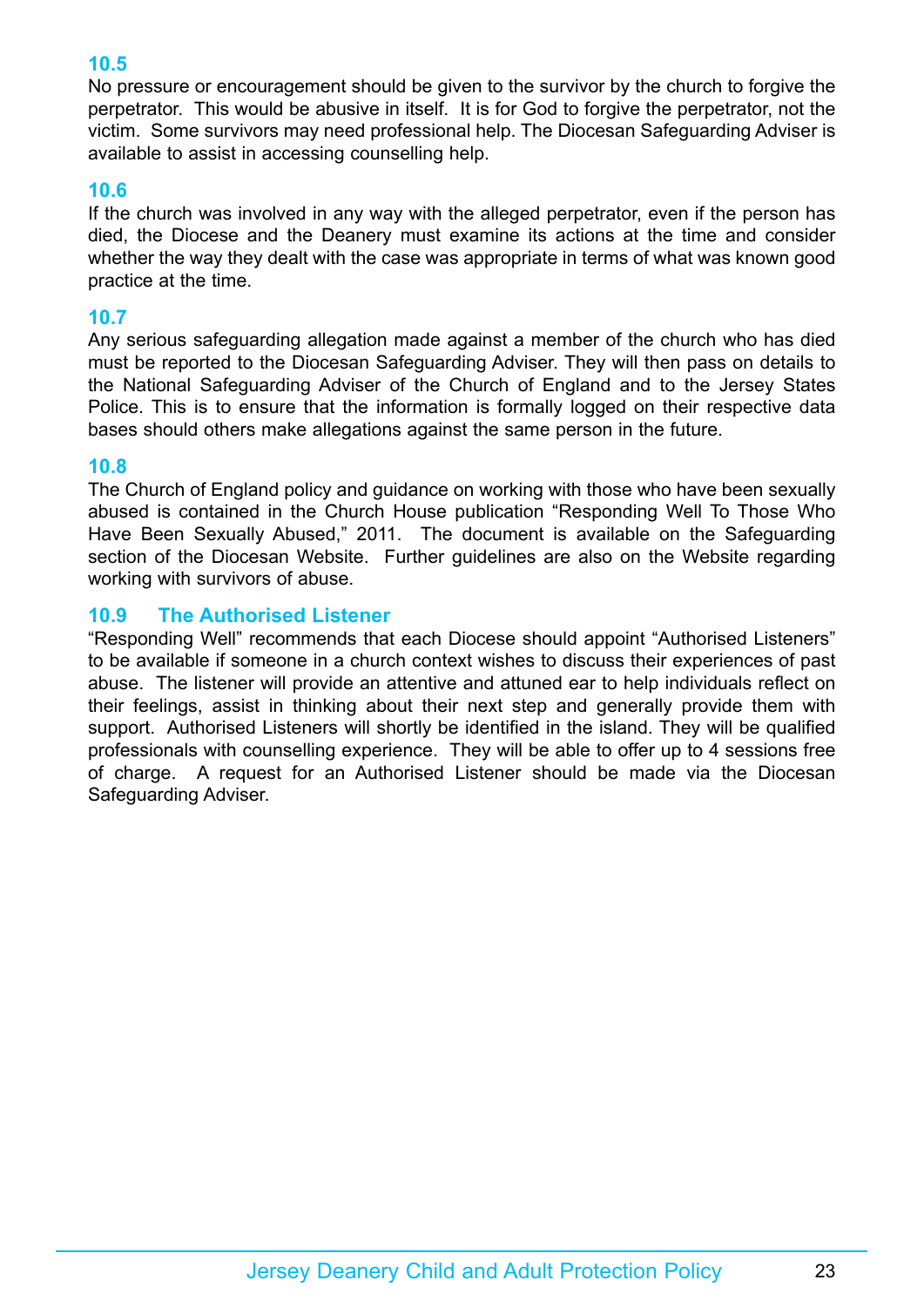# <span id="page-23-0"></span>11. Offenders in the Congregation

### **11.1**

If someone in the congregation, either an adult or a young person, is known to have a conviction for abusing a child or vulnerable adult or moves into a church congregation with such a conviction then the priest **must** consult the Diocesan Safeguarding Adviser. A discussion will also need to take place with the person concerned and efforts made to sustain open communication. It will be necessary to establish clear boundaries both to protect the children/vulnerable adults in the congregation and to lessen the possibility of the person concerned being wrongly suspected of any form of abuse in the future. The HOB Safeguarding Children Policy provides detailed guidance on ministering to people who are known to have sexually abused children. The central points of the guidance are set out in Annexe G.

### **11.2**

Because sexual offences are often addictive, it is naïve to assume that the offender has learnt their lesson and that it is possible simply to "forgive and forget". They may well be tempted to re-offend, may fantasise about abusing and may try to gain access to children and young people by befriending parents. They may try to manipulate and control, and start attending the church specifically to come into contact with children. Sex offenders tend to be highly manipulative people.

### **11.3**

Details about a convicted offender should be shared, on a 'need to know' basis, by the Minister with key individuals such as the CSC and certain individuals in the leadership team of the church. The person should never be on their own with children and young people.

### **11.4**

Clear boundaries need to be placed around the offender. The Minister and Diocesan Safeguarding Adviser will draw up a written contract as quickly as possible for the person concerned to sign. The CSC should be informed and assist if required. The police and probation service should be involved if working with the offender. A model agreement can be found at Annexe H.

### **11.5**

The HOB Safeguarding Children Policy states categorically that no one who has sexually abused a child *"should accept any official role or office in the church which gives him or her status or authority; a child may deem that person to be trustworthy."*

### **11.6**

As well as those with convictions against children, there may be others whose position in the congregation require sensitive assessment in order to determine whether they pose a risk to children or adults. This might include people convicted of violent offences against adults, people involved in severe drug or alcohol addiction and adults with a mental disorder which might in rare cases result in erratic or threatening behaviour. Advice from the Diocesan Safeguarding Adviser must always be sought in cases where a member of the congregation is considered to pose a possible risk to children or adults.

### **11.7 Jersey Multi-Agency Public Protection Arrangements (JMAPPA)**

The States of Jersey Police manage the JMAPPA service. A JMAPPA meeting is convened if someone, a sex offender or otherwise, is thought to pose a significant risk to the public. Members of the congregation on church contracts can be subject to JMAPPA procedures. In such circumstances a representative of the Deanery may be invited to such meetings. If so prior discussion with the Diocesan Safeguarding Adviser is important.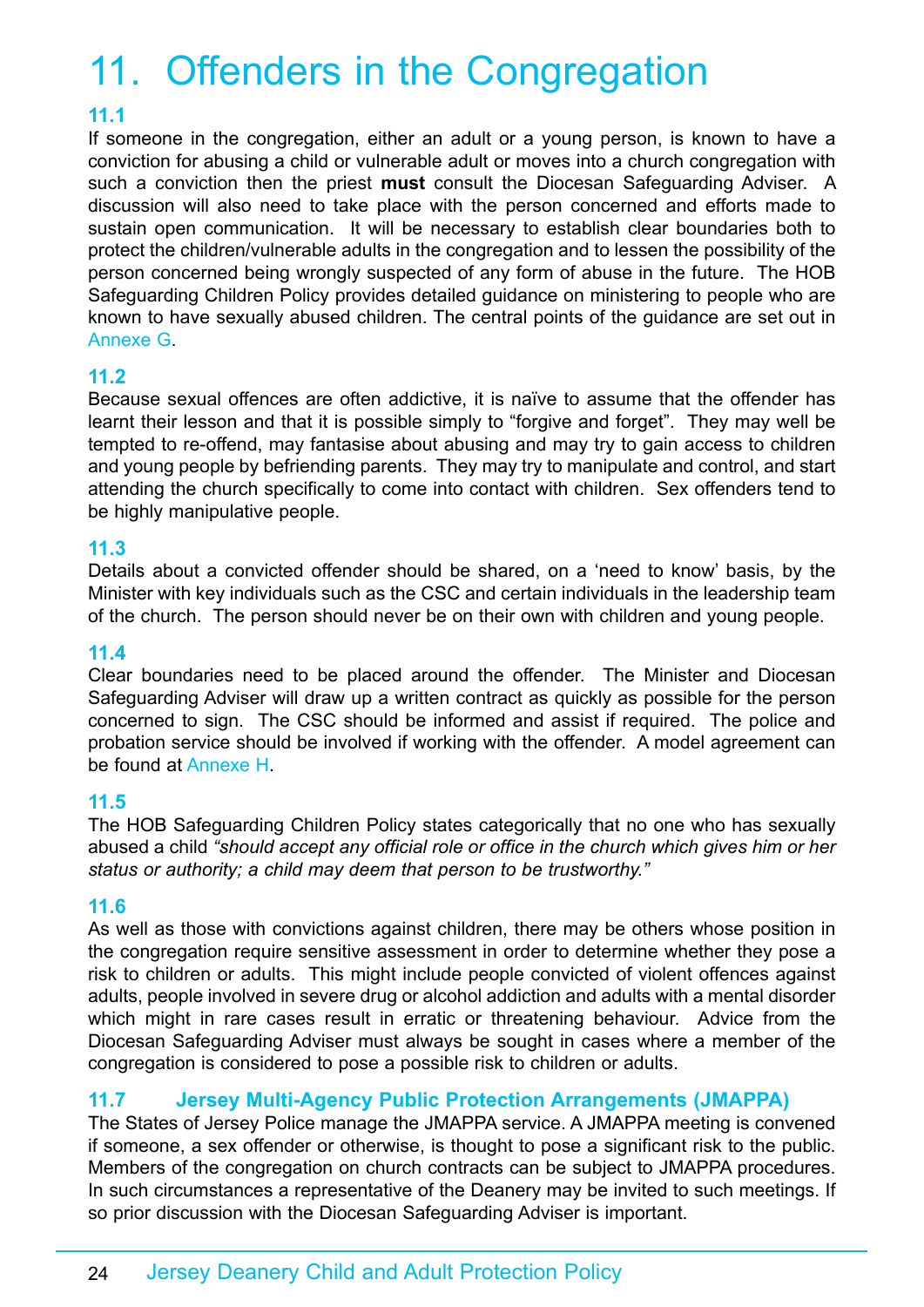### <span id="page-24-0"></span>**11.8**

It is known that a high proportion of sex offenders (at least 30%) worship within faith communities on release from prison. The Bishop expects that the police, probation service and Children's and Adult Social Services inform the Diocese or Deanery of anyone coming out of prison who has offended against a child who is planning to worship in one of our church communities. The Bishop also insists that prison chaplains pass on this information. The statutory confidentiality restrictions to withholding such information have now been eased so long as only key people are informed on a need to know basis.

## 12. Disclosures from the Disclosure and Barring Service (DBS)

### **12.1 DBS Disclosures**

An enhanced Disclosure lists any criminal conviction including cautions. This may include 'spent' convictions and cautions that do not come under the DBS filtering rules introduced in 2013. It can include police information on someone which did not result in a conviction but which the police chose to pass on due to the information being of relevance to a child or vulnerable adult. All disclosures applied for by the Diocese are enhanced. Disclosures should be renewed every 5 years in line with HOB policy.

### **12.2 Arrangements in the Diocese**

The Diocese has registered with the DBS as an 'Umbrella Body' so that it can access the Disclosure Service on behalf of those that hold the licence of the Bishop of Dover (Bishop in Canterbury). The Jersey Vetting Bureau, a section of the States of Jersey Police, carries out all other Deanery DBS checks. Applications are submitted to the Jersey Vetting Bureau by the Church Disclosure Officers. Further information on the DBS process and criteria for obtaining Disclosures is available on the Safeguarding section of the Diocesan Website. Direct advice can be obtained from the Canterbury Diocese Safeguarding Office: Telephone 01227 459401, or E-mail safeguarding@diocant.org.

### **12.3**

A clear DBS Disclosure does not guarantee that the person is not a risk to children or vulnerable adults. The Disclosure becomes out of date almost immediately as a person may commit an offence after the Disclosure has been made. They may be an offender but never been caught. They could also have provided a false name and identification details. The Disclosure process is just one of a number of measures to keep children and vulnerable adults safe, alongside such things as a careful recruitment policy, clear safeguarding procedures and staff training. However, evidence from the Churches' Child Protection Advisory Service (CCPAS) has shown that those who wish to abuse children are less likely to join church communities that have a robustly managed DBS Disclosure policy.

### **12.4 Policy on Those Requiring DBS Checking**

It is the policy of the Church that all those who regularly work with children, including those on a rota, should have enhanced DBS checks. DBS checks are also required of people who manage or supervise those who work with vulnerable groups and of those in a leadership capacity who carry responsibility for safeguarding children and vulnerable adults. The UK Protection of Freedoms Act 2012 has meant that fewer people are now allowed to be DBS checked within the church context. For example in mixed age activities involving children, such as choirs, bell ringers and serving teams, the expectation is for just the leader and those responsible for the supervision and/or teaching of children in the group to be DBS checked. This puts greater responsibility on the leaders/supervisors and has implications for their training. It also demands high standards in safe recruitment. Detailed guidelines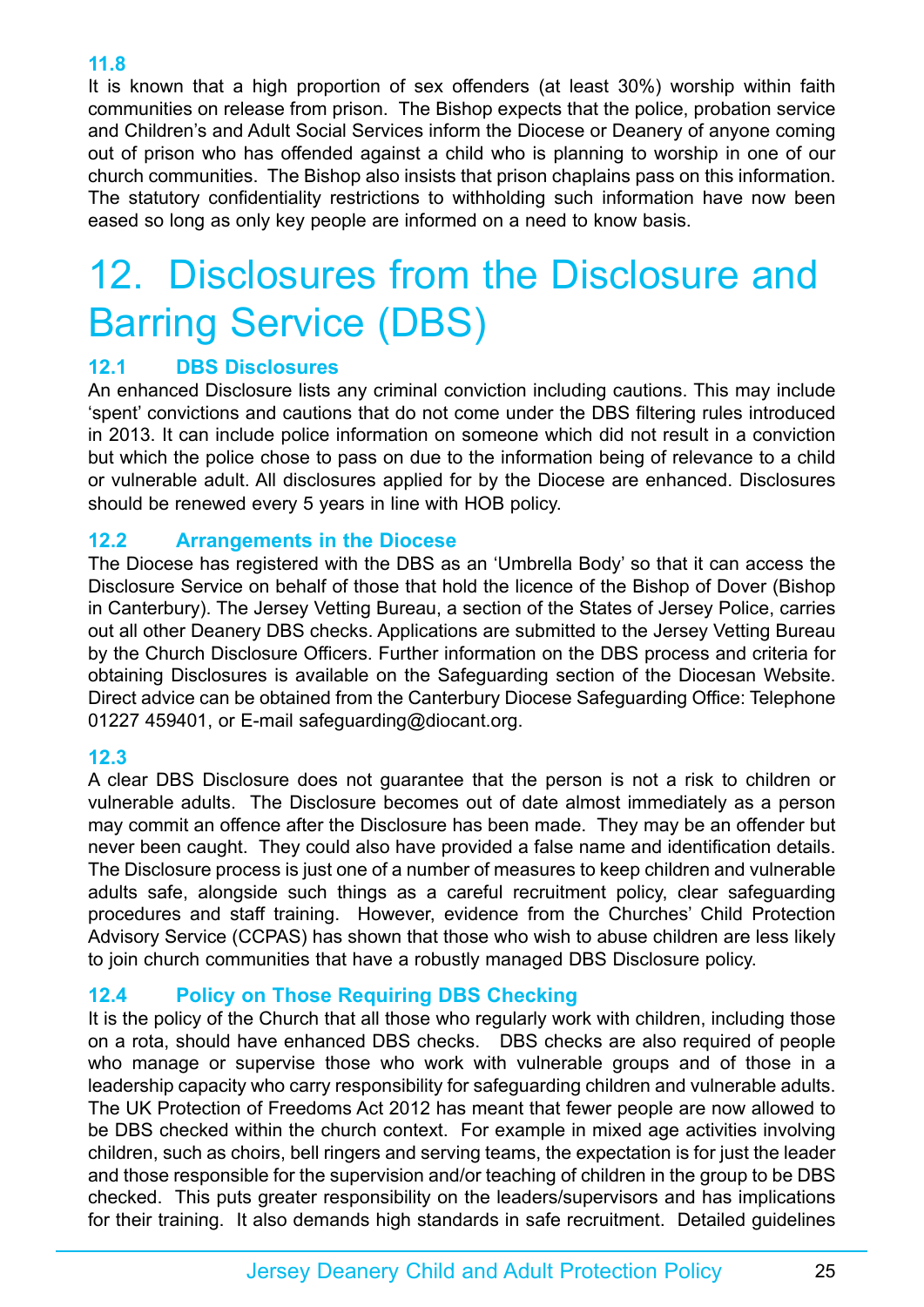<span id="page-25-0"></span>on procedures for bell ringers are available on the Safeguarding section of the Diocesan Website.

### **12.5**

A person for whom a DBS Disclosure has been sought must not take up post until the Disclosure is returned.

### **12.6 What to do if Unsure or Seeking Advice**

The Canterbury Diocesan Safeguarding Office can advise on any queries over which individuals and which activities require a DBS Disclosure and in what circumstances a Disclosure in one job can be carried over into another job in the Diocese – telephone 01227 459401 or e-mail safeguarding@diocant.org

### 13. Safe Recruitment

### **13.1**

A key way of protecting children from harm is to ensure the careful recruitment of those working with them. These Guidelines cover the recruitment of unpaid workers. Expert advice should be taken about the recruitment of paid workers where employment law will apply. Some of the principles will apply to both groups.

### **13.2**

The HOB documents "Safeguarding Guidelines relating to Safer Recruitment," 2010 and 2013 (interim versions) reflect the emphasis and expectations the Church of England is giving to the recruitment of both paid staff and volunteers. The following summarises the HOB guidance.

#### **13.3**

In the recruitment, supervision and support of volunteers working with children or vulnerable adults the following good practice points should be followed:

- The Deanery and local churches should follow safe recruitment practices which are set out in full in the HOB "Safeguarding Guidelines for Safer Recruitment" 2010 and 2013.
- Prospective volunteers should be regarded as job applicants.
- $\blacksquare$  They should have a defined role with a written job description provided by the parish (see 13.5).
- They should fill in a job application form (see 13.5).
- Two references should be sought (see 13.5).
- For those under 18 in education one of those references must be from school. Any young person on work experience must have a reference from their school. No young person under 18 should be expected to take on a role with sole responsibility.
- A DBS Disclosure should be obtained if appropriate preceded by the filling in of the Confidential Declaration (see 13.4); the person should not take up post until the Disclosure is returned.
- Their appointment should be confirmed in writing.
- There should be a 3 to 6 month probationary period before confirming the
- 26 Jersey Deanery Child and Adult Protection Policy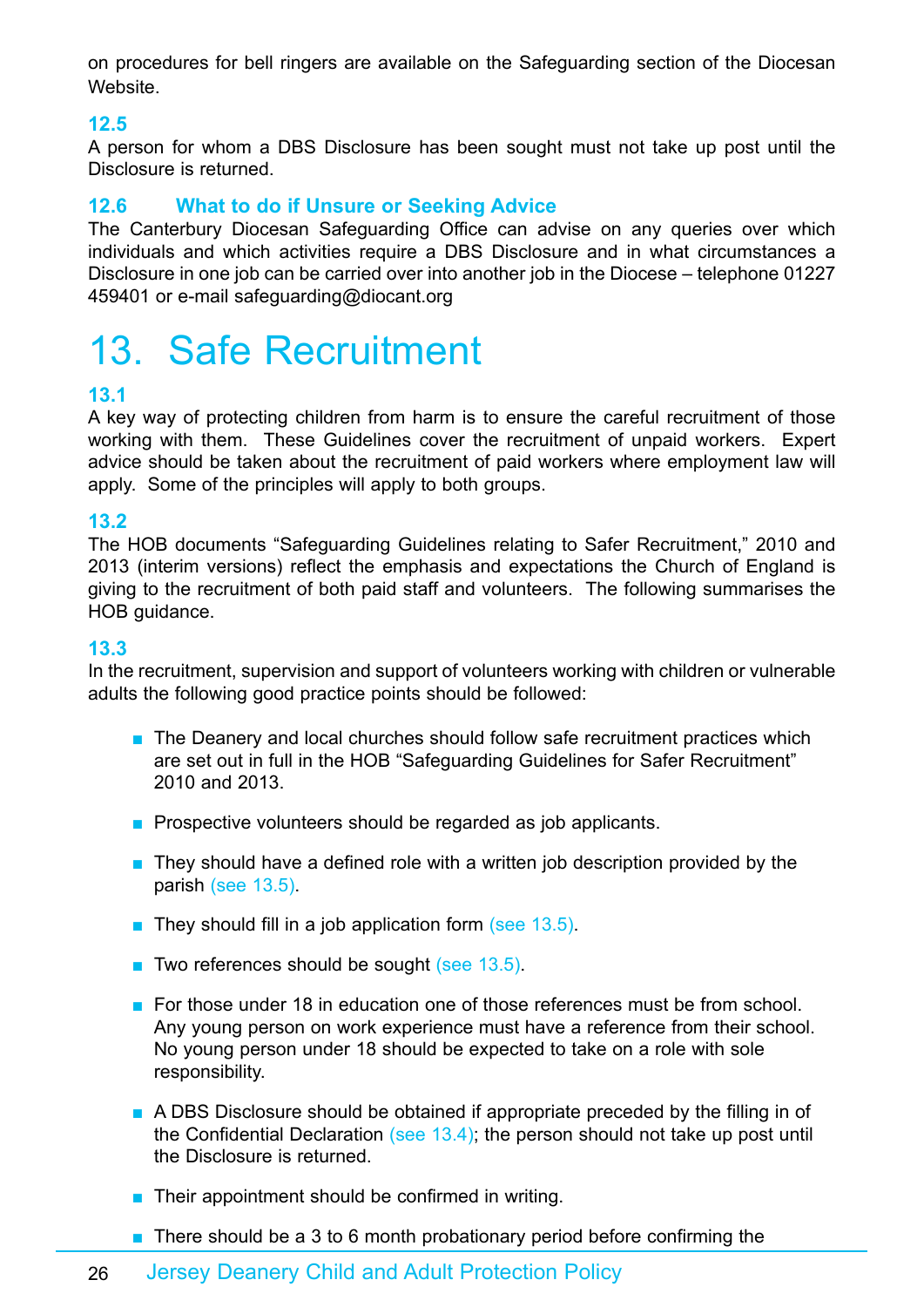appointment depending on the role.

- There should be clear and consistent supervision arrangements.
- There should be an annual review and supervision meetings should not be more than 3 months apart.
- Each parish should create and retain adequate records on all those working with children/vulnerable adults, taking care to store them securely.

### **13.4 Confidential Declaration**

It is good practice for parishes to ask all those for whom a DBS Disclosure is to be sought to fill in the Confidential Declaration form (downloadable from the Safeguarding section of the Diocesan Website). This seeks details about any previous offences and includes questions about prior statutory involvement with children and vulnerable adults in civil proceedings.

#### **13.5 Forms**

The following forms are downloadable from the Safeguarding section of the Diocesan Website:

- a suggested application form for voluntary workers proposing to work with children and/or vulnerable adults
- a suggested reference request form to send to nominated referees
- a proforma for a job description and job agreement
- the Confidential Declaration

#### **13.6**

Some may find such processes and procedures over-bureaucratic. However, the primary concern must be the need to protect children and vulnerable adults. In addition, a well conducted recruitment process protects the interests of both the local church, Deanery and the person appointed; it also makes clear to the person appointed the value the Deanery places on the work being undertaken and the contribution that the person appointed is making.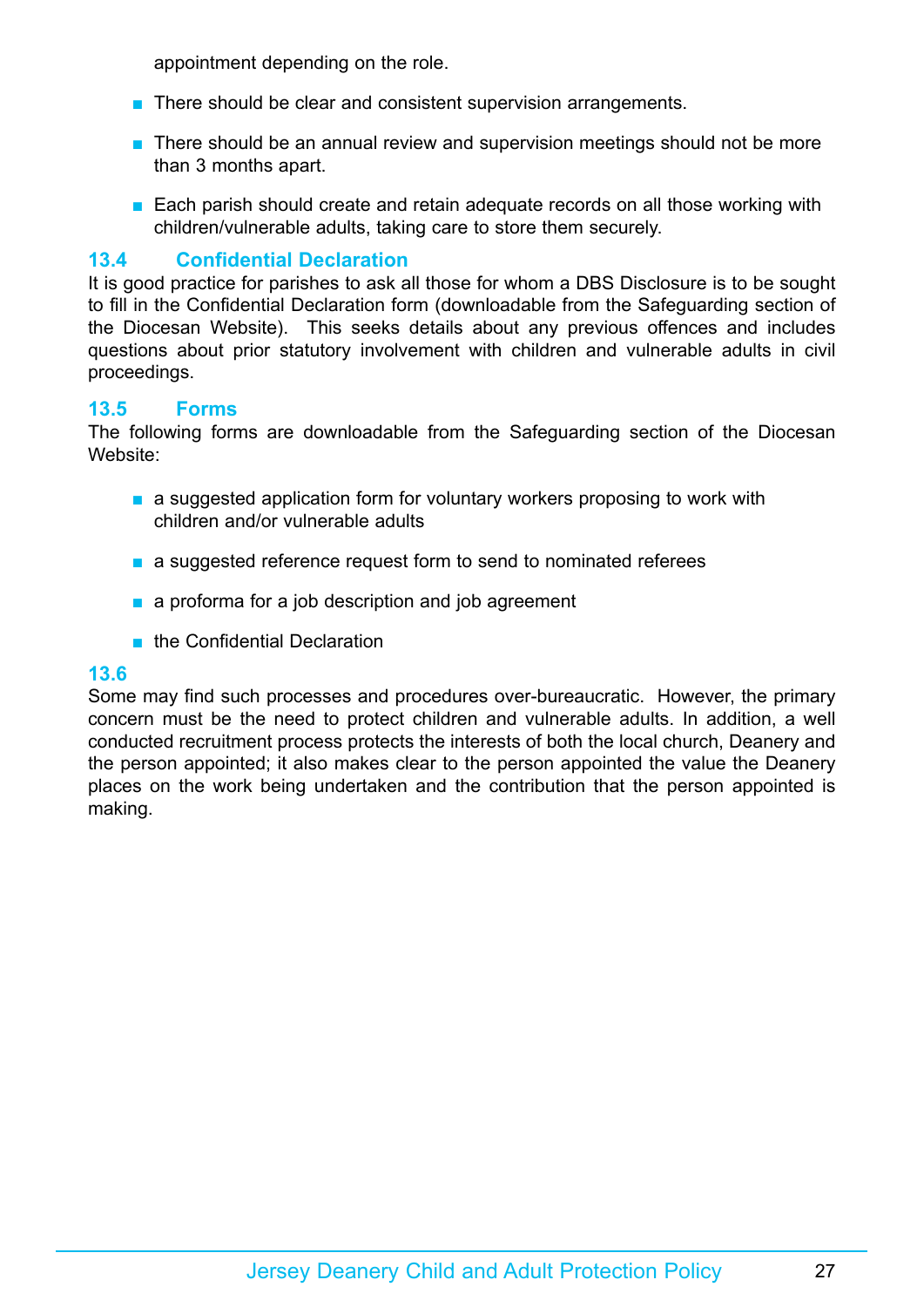### <span id="page-27-0"></span>14. A Safe Environment for Children

### **14.1 A Safe Working Environment**

Church groups working with children need to ensure good practice standards across a wide range of areas including: recruitment of group leaders; DBS checking; staffing ratios; suitability of premises; health and safety arrangements; and facilities for children with special needs. A helpful Model Code of Safer Working Practice is provided in the HOB Safeguarding Children Policy (p. 63-70). Key sections of this code are reproduced in the Safeguarding section of the Diocesan Website.

### **14.2**

Diocesan policy is that the minimum staffing levels for groups should be as follows:

|                                              | Adult             |                      | Children                                              |
|----------------------------------------------|-------------------|----------------------|-------------------------------------------------------|
| 2 years and under                            |                   | $1 \qquad \qquad$ :  | 3                                                     |
| 3 years                                      |                   | $1 \quad \therefore$ | 4                                                     |
| 4 to 8 years                                 | $1 \qquad \qquad$ |                      | 8                                                     |
| Over 8 years<br>for every extra 12 children. |                   |                      | 1 person for the first 8 children then 1 extra person |

**Each group should have at least two workers**, if possible with one male and one female

#### **14.3**

Staff ratios for all groups should always be based on a risk assessment. For example, staffing numbers would need to be increased for outdoor activities and more so if that activity is considered higher risk or potentially dangerous or when children with disabilities or special needs are involved. Practice guidance on off site children's activities, including residential activities, is available on the Safeguarding section of the Diocesan Website.

### **14.4 For all groups:**

- A register should be kept and be available at all group meetings.
- A registration form should be completed for every child or young person who attends groups or activities which should include up to date information on parents' contact numbers, medical information (e.g. allergies) and any special needs. A suggested registration form is available on the Diocesan Website.
- A First Aid kit should be available on any premises that are used by children
- An accident and incident logbook should be available and all accidents recorded. The logbook should be stored in a secure place. An incident/accident report form is available on the Safeguarding section of the Diocesan Website.
- Any significant incidents should be recorded (e.g. a fight between children).
- There should be access to a telephone.
- In premises where children's groups are held the Childline and Family Lives telephone numbers should be displayed.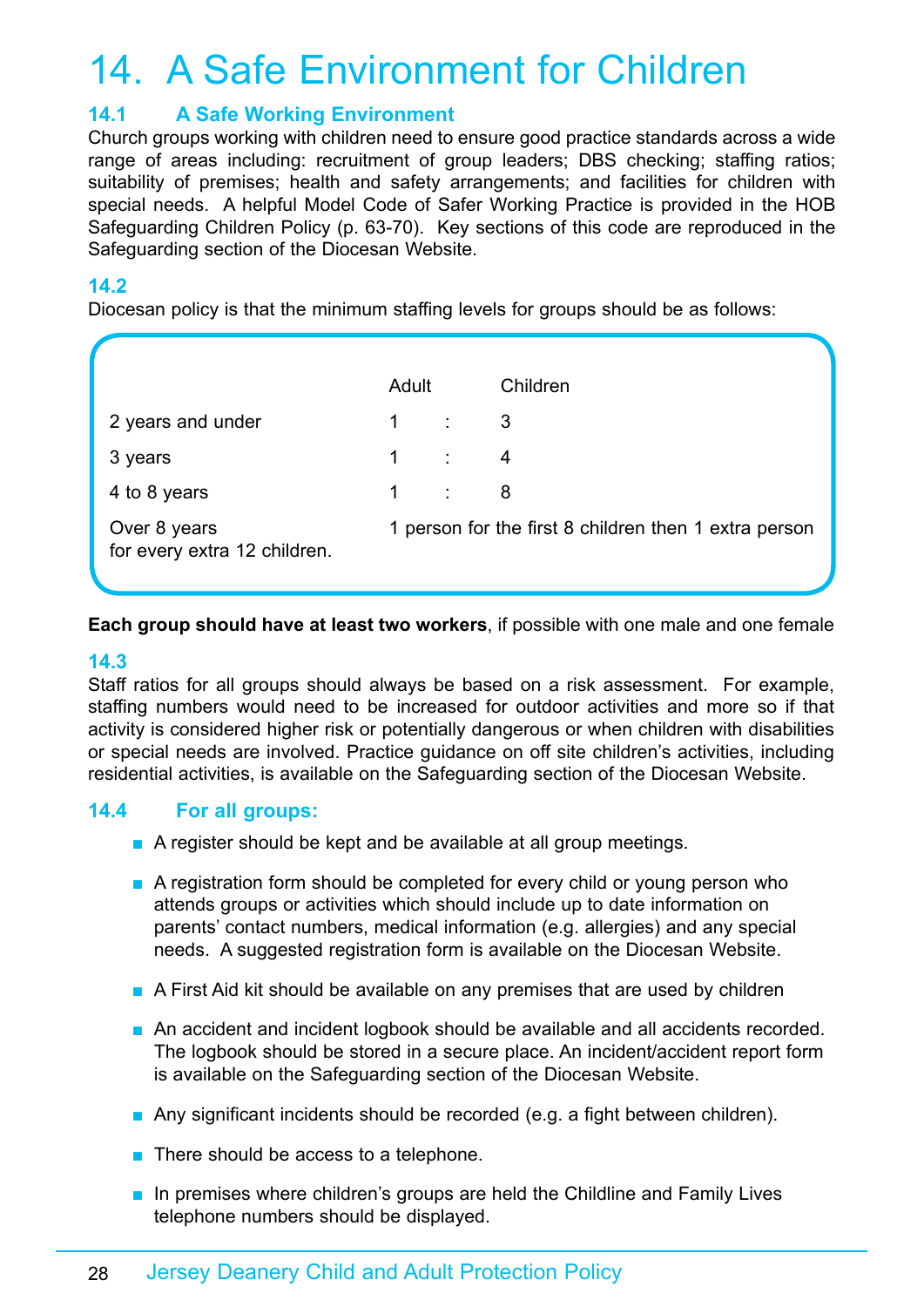- Parents must now sign a consent form before children are taken off site for activities. The consent form and guidance are downloadable from the Safeguarding section of the Diocesan Website.
- When taking children off site a detailed programme and list of contacts should be left with someone in the church.
- Activities planned to take place away from church premises should have the agreement of the church leadership in order to be covered by insurance.

Many of these items are equally applicable to groups involving vulnerable adults.

### **14.5**

Further advice on any matter concerning groups and activities involving children and young people can be sought from the Diocesan Children and Young People's Ministry Adviser who is contactable at Diocesan House (Tel.: 01227 459401).

### **14.6 Good Practice in Working with Children**

Sympathetic attention, humour, encouragement and appropriate physical contact are needed by children as part of their coming to understand human relationships. Some physical contact with children, particularly younger children, is wholly appropriate. The following guidelines regarding touching are suggested:

- **EXECT** Everything public. A hug in the context of a group is very different from a hug behind closed doors.
- Touch should be in response to a child's needs and not related to the worker's needs.
- Touch should be age appropriate, welcome and generally initiated by the child, not the worker.
- Avoid any physical activity that is, or could be construed as, sexually stimulating to the adult or the child.
- Allow the child to determine the degree of physical contact with others except in exceptional circumstances (e.g. when they need medical attention).
- Ensure that workers at all levels take responsibility for monitoring one another in the area of physical contact with children. They should be encouraged to challenge another worker if necessary. Concerns about possible abuse should always be reported.

(Guidelines drawn up by the Churches' Child Protection Advisory Service - CCPAS)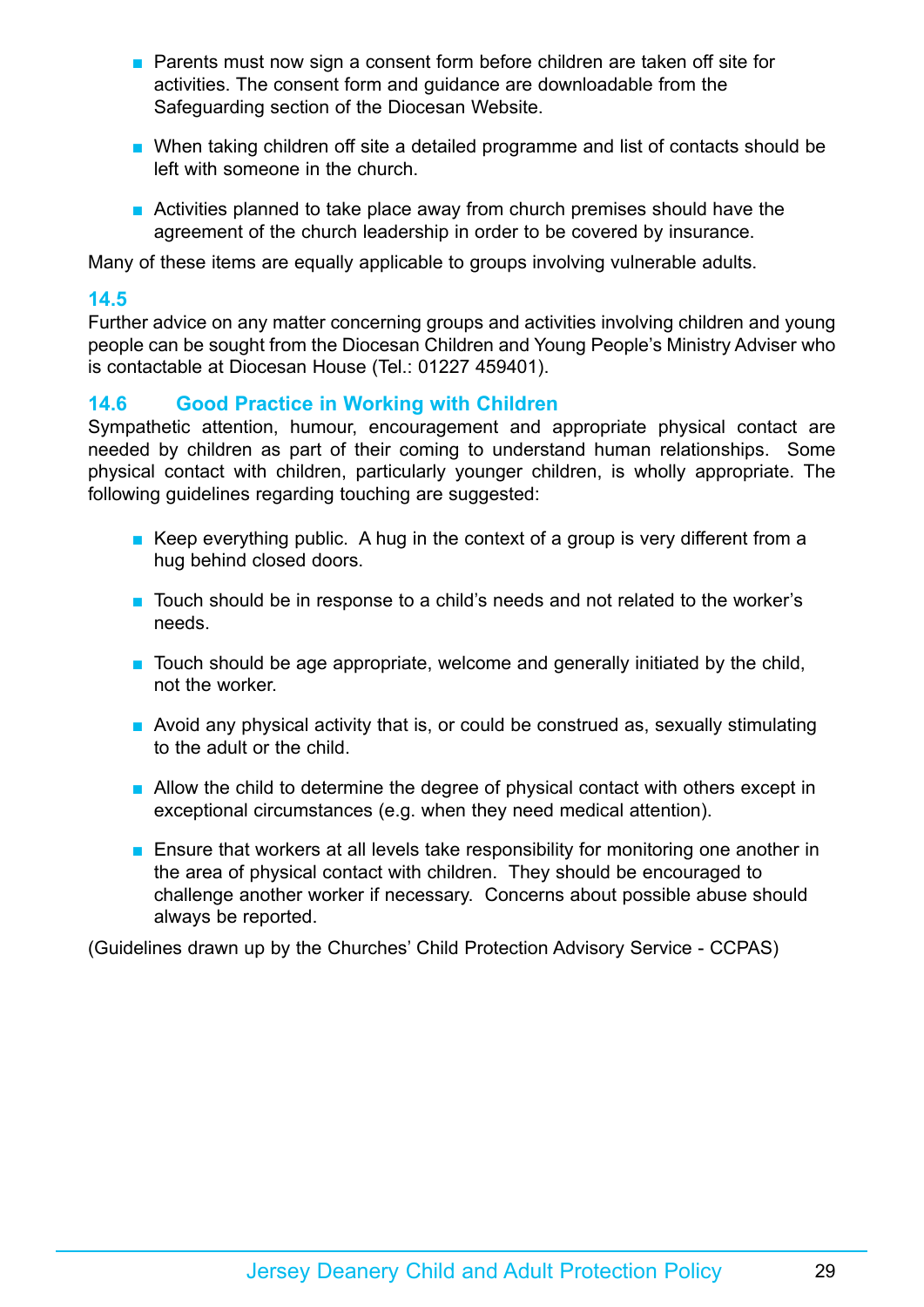### <span id="page-29-0"></span>15. A Safe Environment for Adults

### **15.1 Attitudes**

Places of worship and relevant activities should be welcoming and accessible to vulnerable adults. An adult with a disability is not necessarily vulnerable, nor is a vulnerable adult necessarily disabled. However, discrimination faced by disabled people is not uncommon. It is essential therefore that every effort is made to create an environment that is inclusive and accessible and where vulnerable adults are free from fear of being exploited, marginalised or abused.

### **15.2 Good Practice Regarding Visual Impairment**

- Identify yourself by name.
- Reserve seats near the front so the partially sighted person has the option to sit closer to what is going on. Offer to assist someone who is blind to find their way around. Don't push; always allow them to take your arm and if necessary provide space for a guide dog to lie down.
- Make sure that all corridors, approaches and circulating areas are free from obstructions.
- Ensure large print versions are available for songs/hymns and other written material (e.g. bible, news sheets etc.). Print for partially sighted people should be in a Sans Serif typeface (e.g. Arial).
- Good lighting is required for partially sighted people.
- The international symbol for visual impairment can be shown on literature and notice boards to indicate what facilities are provided for blind and partially sighted people.

### **15.3 Good Practice regarding Hearing Impairment**

- Get the attention of the deaf person before speaking to them
- Address the deaf person directly, not the person who may have accompanied them.
- Ensure that your face and mouth can be seen clearly. Look directly at the person and speak at normal speed and volume with clear lip patterns. Avoid exaggerated lip patterns that are harder to read. Keep your hands away from your face and remember eating or chewing gum whilst talking hinders effective lip reading. Don't speak directly into the person's ear.
- A hearing induction loop should be provided whether you are aware of people using hearing aids or not. It is not always obvious someone has a hearing aid and most people do not like to draw attention to the fact.
- Where someone is asked to sign what is said and sung they need to be in a clearly visible well lit place.
- Be aware that background noise can make life very difficult for people who use a hearing aid because it often distorts sounds they are trying to hear.
- Do not raise your voice if someone is wearing a hearing aid as this too can distort



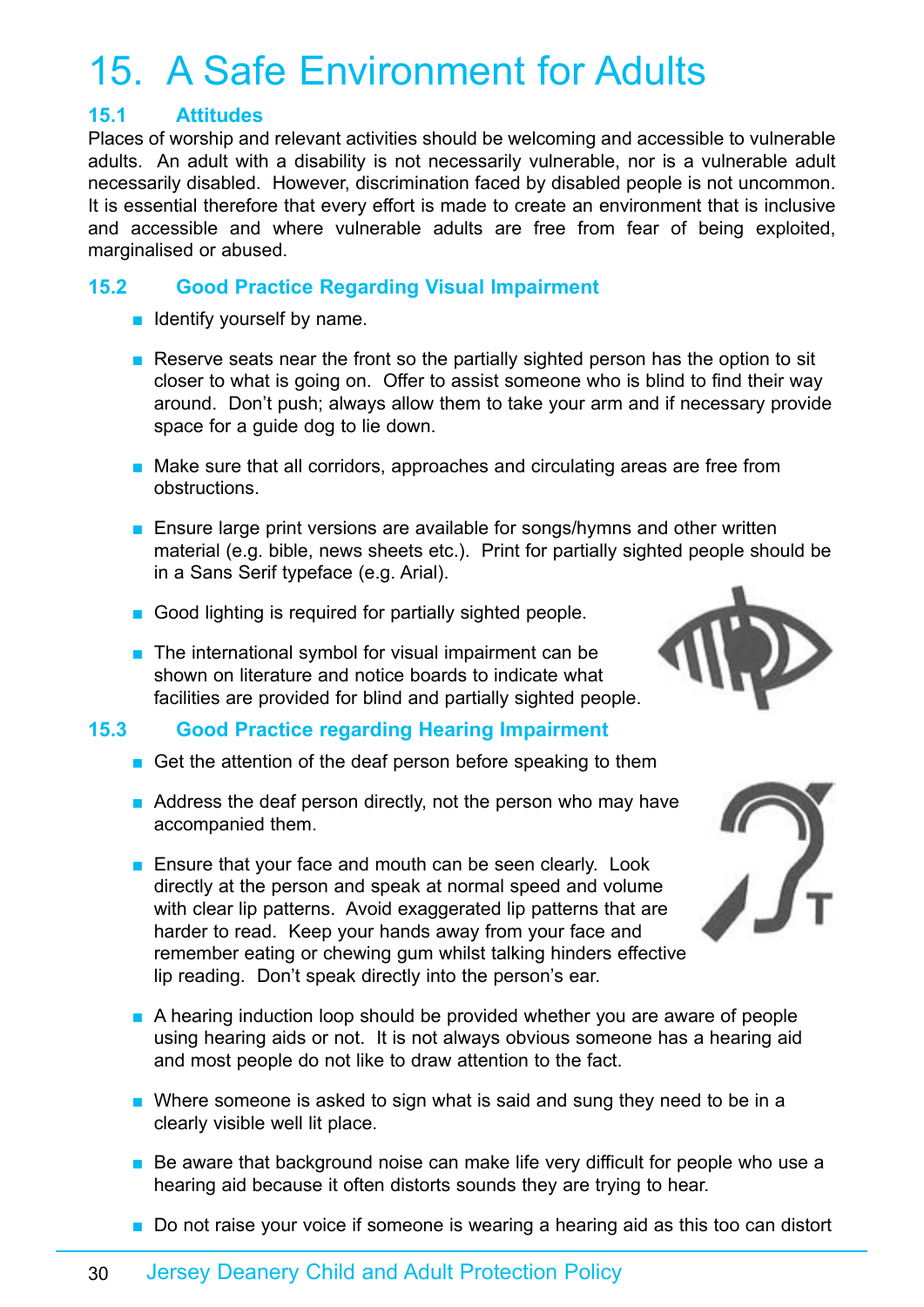sound.

- Be prepared to write thing down if necessary; the important thing is not to give up if communication is difficult. Change/simplify your language if the deaf person does not understand, avoiding jargon.
- The international symbol can be shown on literature or notice boards to indicate that facilities are available for the hard of hearing.

A lay worker, Pat Bougeard, is a specialist worker with the deaf. She is based at St Brelade's Church, St Brelade. She is British Sign Language (BSL) trained. She regularly signs at services at St Brelade and is available to sign at other churches. She is contactable for advice or assistance on layworkerjsydeafhoh@gmail.com Further guidelines on working with the deaf are on the Safeguarding section of the Diocesan Website.

### **15.4 Good Practice Regarding Impaired Mobility**

- Internal or external access needs to be level or ramped.
- Don't designate one area for wheelchair users; this unnecessarily draws attention to their disability.
- Think about a seat being reserved alongside a wheelchair user so that a friend can sit next to them.
- When talking to a wheelchair user it is polite to sit down so that you are on the same level, making eye contact easier.
- Remember that a wheelchair is part of the user's personal space – so don't lean on it, hold it or attempt to move it/push it unless asked. However, offers are usually welcome, even if declined.



■ The international symbol can be shown on literature, notice boards and facilities such as toilets to indicate that there is access for those with impaired mobility.

### **15.5 Good Practice Regarding Learning Disability**

- Adults with learning disabilities may well have limited or no reading ability so where possible signpost facilities and directions (fire exits, toilets etc.) using images as well as words.
- Offer assistance if people seem to be experiencing difficulties understanding or if they require help with certain instructions.
- Speak in short sentences.
- Check out they have understood. Beware of "veneer skills" where someone gives the impression of understanding when they do not.
- Give them time to process questions and answers.
- Avoid completing sentences for them.
- It can sometimes be helpful to check out how best to communicate with the person with someone who knows them well.
- Be patient if individuals are noisy or move about when it seems inappropriate; don't immediately pick up on the norms of how things are usually done within your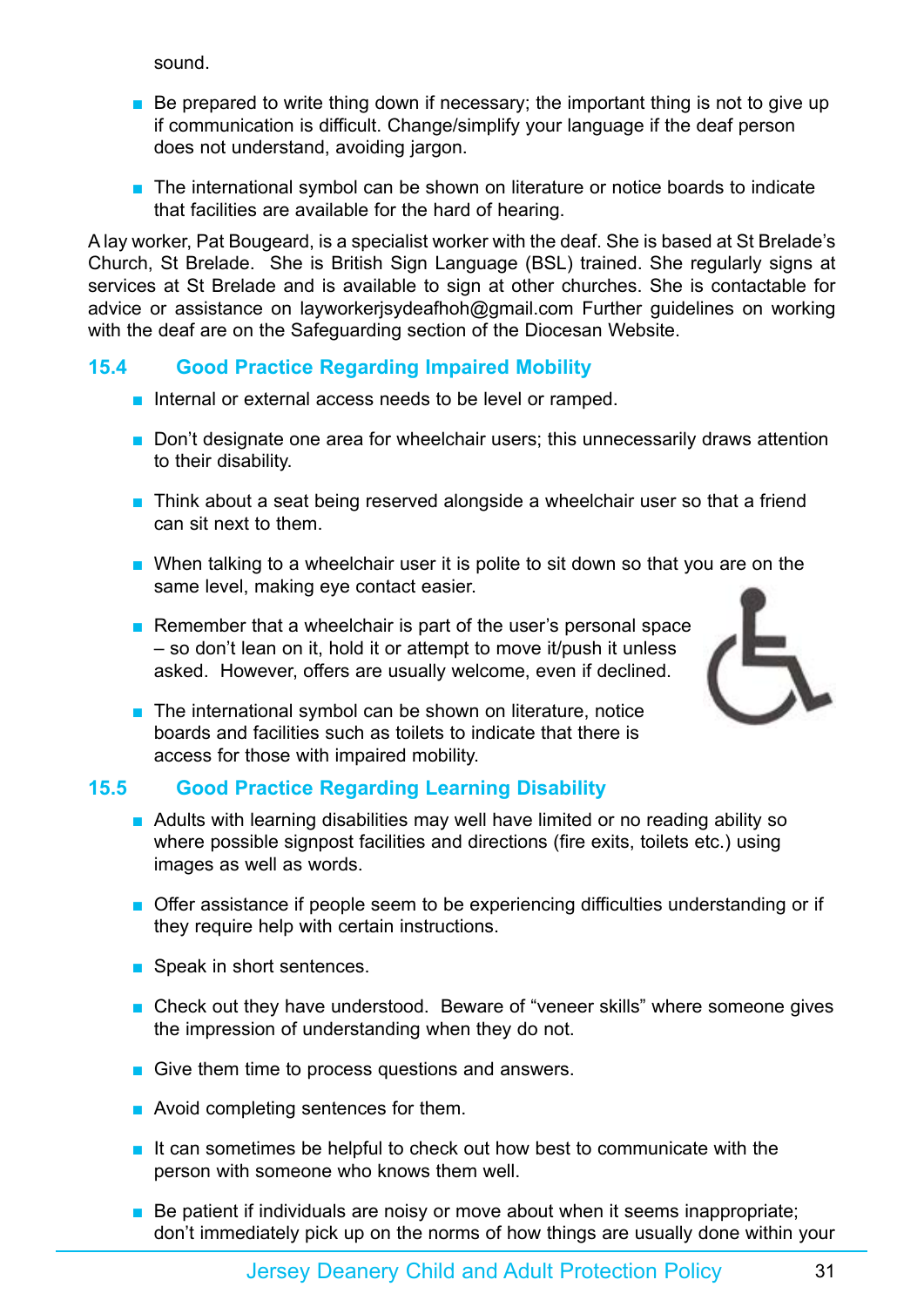place of worship.

### <span id="page-31-0"></span>**15.6 Good Practice for Those Working with People with Dementia:**

- Those with dementia have varying skills dependent on where they are on the wide spectrum of dementia. It is important to find out what those skills are, so get to know them and consult with them and their carer.
- Those with dementia require stability, attention, calm ordered routines, familiar faces and a familiar home environment. These can make a huge difference to their contentment and wellbeing.
- Some of the good practice points on communication in the previous section can assist in speaking to those with dementia such as: speaking in short sentences; checking out that what is said is understood; and giving time for people to process and answer questions.

### **15.7**

Those with a learning disability should be embraced into church life and church activities. However difficulties can emerge when an adult with a learning disability is given responsibilities in a children's group. Thought needs to be given over whose needs this will be serving. Attention needs to be given to: supervision arrangements; the age and vulnerability of the children in the group; how well boundaried the adult is able to be; and whether they have the intellectual ability to pick up on the cues presented by the children. If in any doubt the advice of the Diocesan Safeguarding Adviser should be sought.

### **15.8 Lone Working**

Good practice guidelines are available on the Safeguarding section of the Diocesan Website for those making pastoral visits alone. This includes visits to vulnerable adults and others in the community including the work of street pastors. The guidelines also include advice on the prevention of financial abuse.

### 16. Confidentiality

### **16.1 The HOB Safeguarding Children Policy states:**

*"Where a child or an adult is judged to be at risk of significant harm and in need of protection, it will normally be necessary to share all relevant information with the statutory agencies."*

Section 9 above, particularly paragraphs 9.15 to 9.26 discuss the circumstances for sharing confidential information with the statutory authorities regarding vulnerable adults.

### **16.2**

As far as children are concerned both law and sound morals impose a general duty not to pass on information that has been received in the clear expectation that it will be treated in confidence. That duty is not absolute, however, and the courts will not intervene to restrain disclosure where (a) the information relates to a crime or other serious misconduct and (b) disclosure is in the public interest. Thus where a child is judged to be at risk of significant harm, it will be legally possible, appropriate and highly desirable to disclose relevant information to the public authorities for the sake of protecting children.

### **14.3**

The key factor in deciding whether or not to disclose confidential information is proportionality: is the proposed disclosure a proportionate response to the need to protect the welfare of the child? The amount of confidential information disclosed, and the number of people to whom it is disclosed, should be no more than is strictly necessary to meet the public interest in protecting the health and wellbeing of a child. The more sensitive the information is, the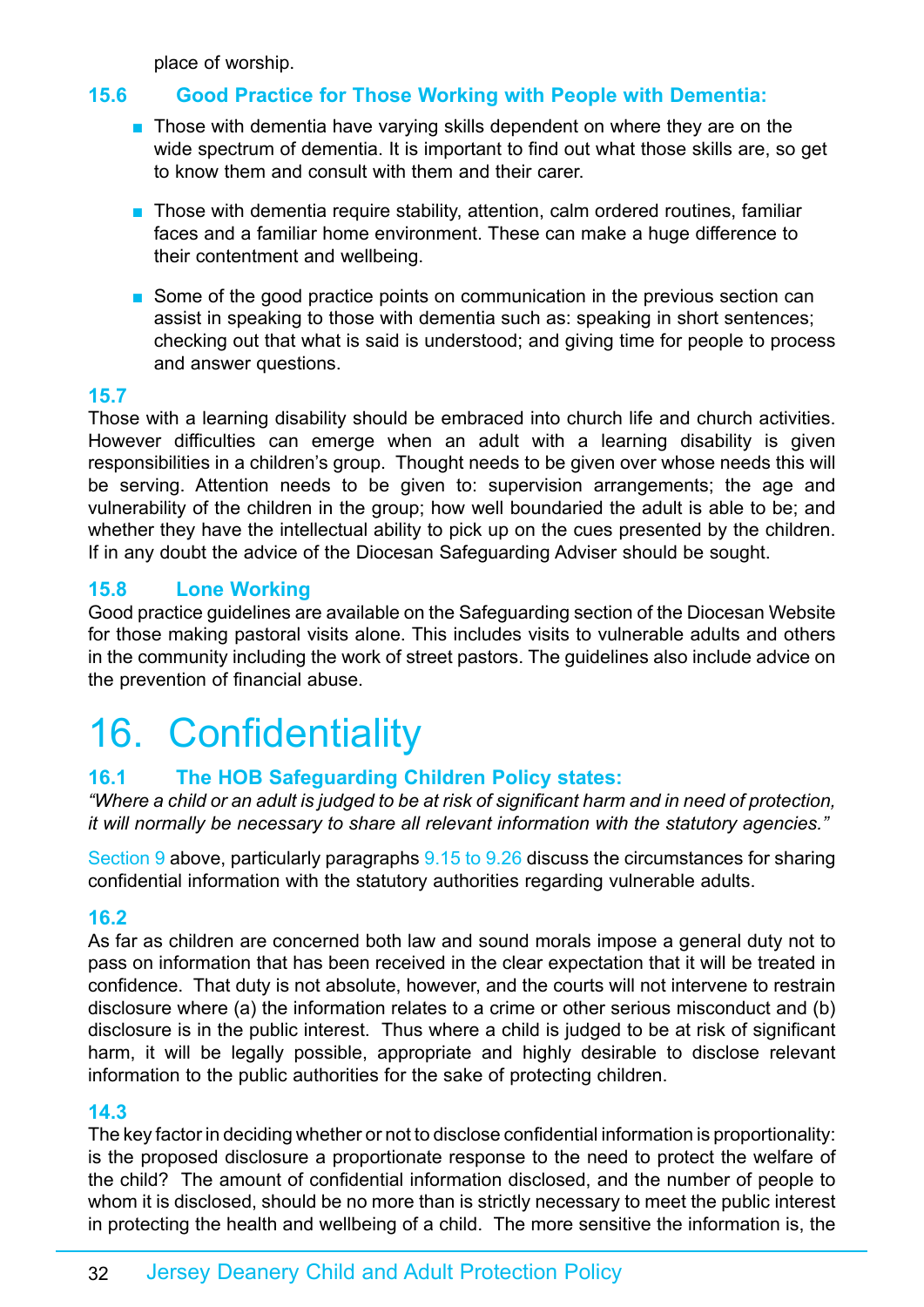greater the child focussed need must be to justify disclosure and the greater the need to ensure that only those professionals who have to be informed receive the material. This test applies equally to vulnerable adults.

#### **14.4**

It is important to discuss with children and young people and their families the issue of confidentiality and with whom information will be shared. If in any doubt consult the Diocesan Safeguarding Adviser.

#### **14.5 Confession**

A particular issue regarding confidentiality is raised by the practice of formal confession. The HOB Safeguarding Children Policy offers the following guidance:

*"It is possible that relevant information may be disclosed in the particular context of confession.*

*It is in everyone's interest to recognise the distinction between what is heard in formal confession, however this might take place, which is made for the quieting of conscience and intended to lead to absolution, and disclosures made in pastoral situations. For this reason, it is helpful if confessions are normally heard at advertised times, or by other arrangements, or in some way differentiated from a general pastoral conversation or meeting for spiritual direction. A stole might be worn and a liturgy should be used.*

*Canon law constrains a priest from disclosing details of any crime or offence which is revealed in the course of formal confession: however there is some doubt as to whether this absolute privilege is consistent with the civil law. Where a penitent's own behaviour is at issue, the priest should not only urge the person to report it to the police or the local authority social care, if that is appropriate, but may judge it necessary to withhold absolution. In such a case the priest may consider it necessary to alert the Bishop to his or her decision in order to safeguard himself or herself and seek advice on the issues, though the penitent's details would not be shared without their permission. The priest may also judge it appropriate to encourage the penitent to speak personally to the Bishop."*

(HOB Safeguarding Children Policy, p 35.)

### **14.6**

Although this guidance specifies issues of concern relating to children it applies equally to adults.

#### **14.7**

The Bishop expects that:

No priest should hear confession on a regular basis unless he/she is under the discipline of the confessional themselves (i.e. confession is part of their own spiritual practice and they are under supervision).

Any priest hearing a confession, regularly or otherwise, must say prior to hearing that confession the following statement of confidentiality and safeguarding:

*"If you touch on any matter in your confession that raises a concern about the wellbeing or safeguarding of another person or yourself, I am duty bound to pass that information on to the relevant agencies, which means that I am unable to keep such information confidential."*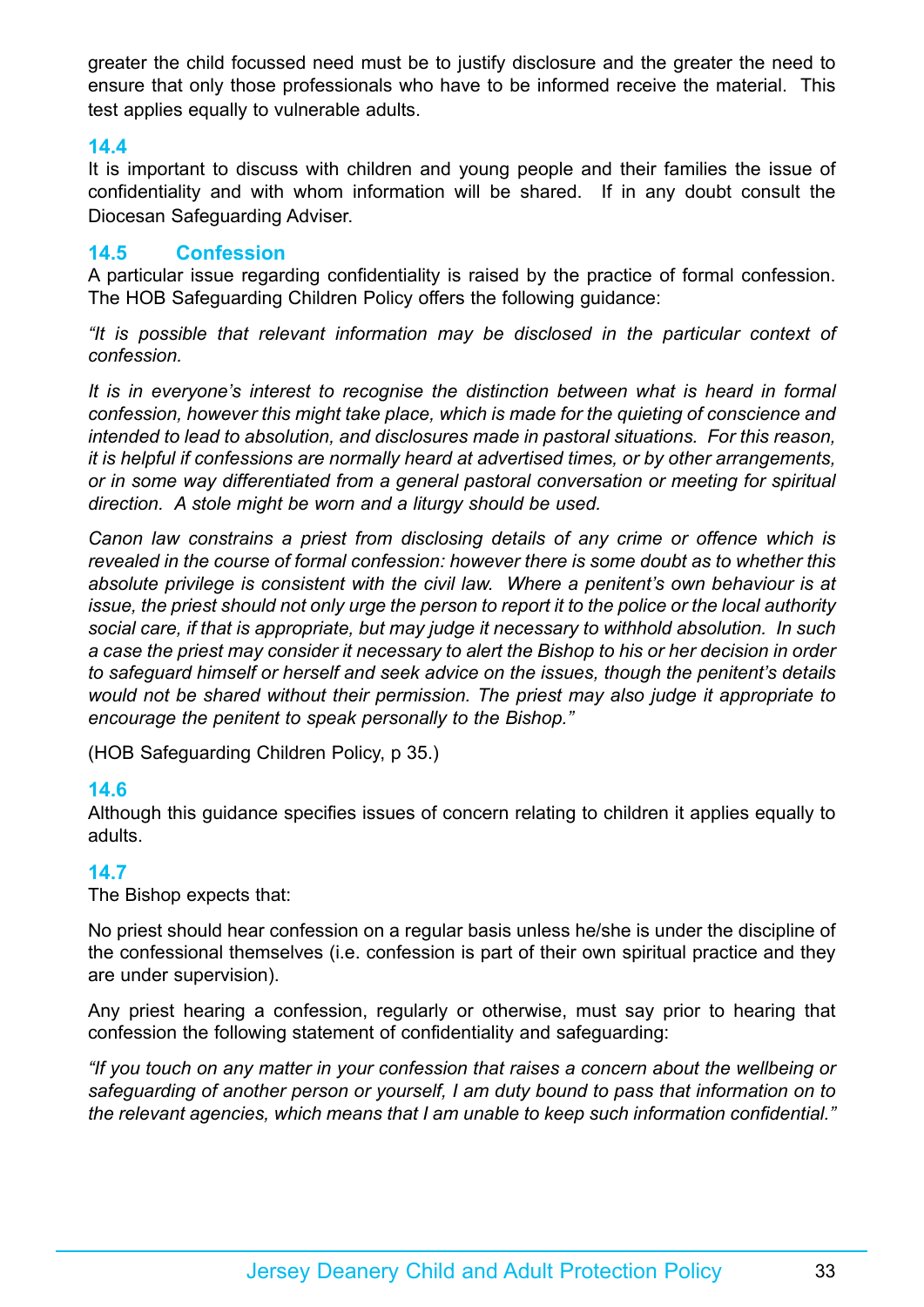# <span id="page-33-0"></span>17. Further Help and Guidance

### **17.1**

The Diocesan Safeguarding Advisers are qualified and experienced practitioners who work for the Deanery in order to provide advice and guidance to churches whenever necessary. The Advisers are available to the clergy, Church Safeguarding Coordinators and others in churches and the Deanery to give advice on specific and general safeguarding concerns, worries or procedures. If you have any concerns or worries, or just want to discuss a situation generally, then do not hesitate to pick up the telephone to speak to them. Alternatively you can send an e-mail.

### **17.2**

This Policy has been prepared to help make the Deanery a safe place. They are not the last word. They will be supplemented by updated information in the Safeguarding section of the Diocesan Website, in the Deanery Website when up and running and periodic training opportunities for those working in the island churches.

### 18. Useful Contacts

### **18.1 Diocesan Safeguarding Advisers**

■ Elaine Rose, 01233 720930, mob 07831 860218, e-mail elainerose1966@gmail.com

### **18.2 Vice Dean (Safeguarding)**

■ Paul Brooks, 01534 880393, e-mail minister@stpaulsjersey.org

### **18.3 Safeguarding section of the Diocesan Website**

www.canterburydiocese.org/safeguarding

### **18.4 Canterbury Diocese Safeguarding Office and DBS Help Desk**

01227 459401, e-mail safeguarding@diocant.org

### **Diocesan House**

Lady Wootton's Green, Canterbury, Kent, CT1 1NQ

### **18.5 Childline**

Freepost 1111, London N1 0BR

Tel: 0800 1111

Website: www.childline.org.uk

*(Note: children can write to Child Line rather than telephone if they wish)*

### **18.6 Family Lives**

Tel: 0808 800 2222

E-mail: parentssupport@familylives.org.uk

Website : www.familylives.org.uk

Provides and help and support to parents and carers in all aspects of family life

### **18.7 Samaritans**

Tel: 01534 725555

30 Hue Street, St Helier, Jersey, JE2 3RE

### **18.8 Jersey MIND**

34 Jersey Deanery Child and Adult Protection Policy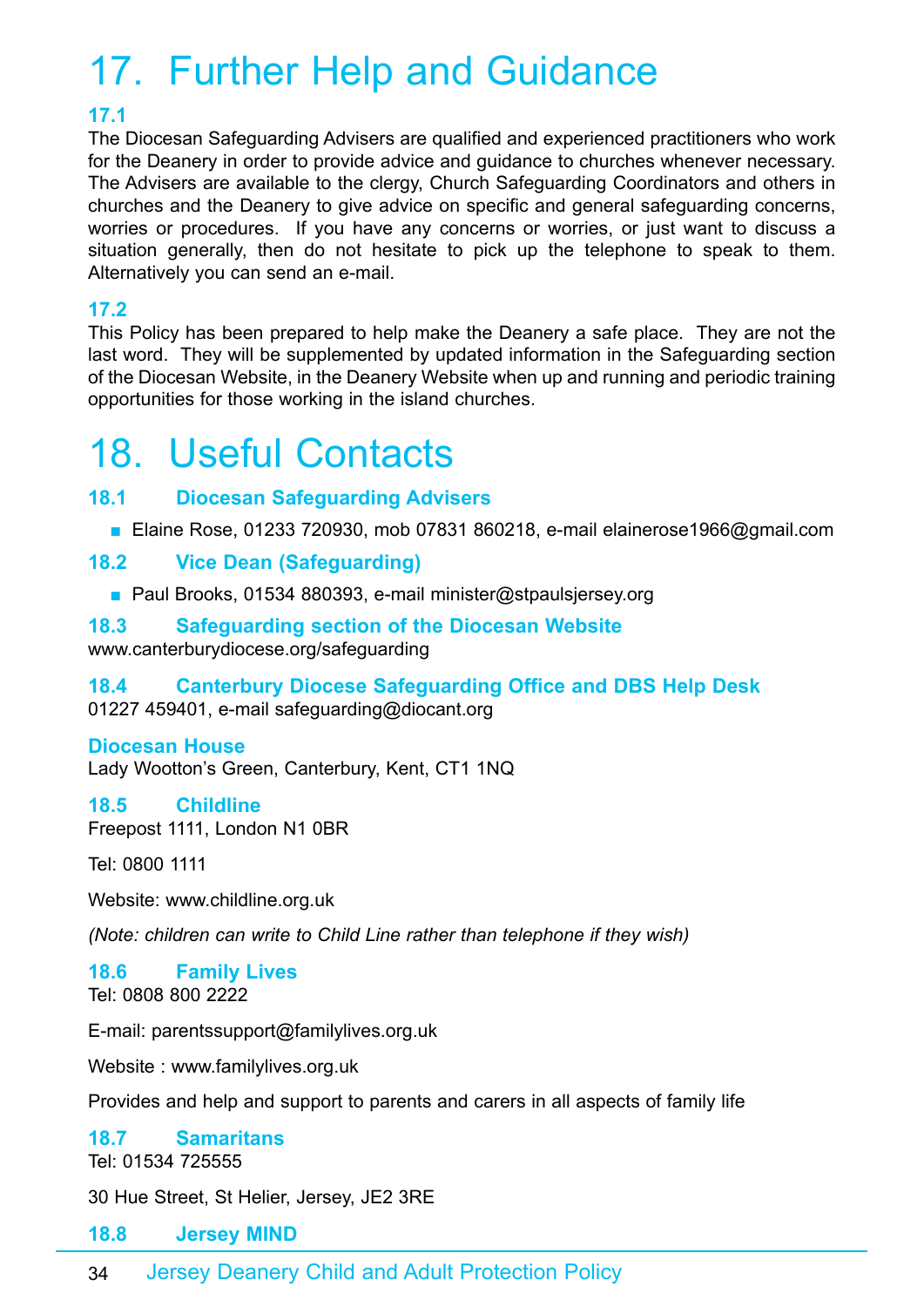0800 735 9404 (Information and advice line, non emergency)

144 Wharf Street, St Helier, Jersey, JE2 3NR

e-mail: help@mindjersey.org

**18.9 Pat Bougeard, Specialist Lay Worker for the Deaf** e-mail: layworkerjsydeafhoh@gmail.com

**18.10 Bishop's Adviser on the Deliverance Ministry** The Reverend Steve Lillicrap, 01795 522510

**18.11 Jersey MASH Team** Tel: 01534 519000

**18.12 Children's Social Services** Tel: 01534 443500 or 01534 443930

**18.13 Adult Social Services** Tel: 01534 444440

### **18.14 Social Services Out of Hours Team**

Tel: 01534 442000

This is the Jersey Hospital switchboard. Ask to be put through to the out of hours Social Worker.

### **18.15 States of Jersey Police**

Tel: 01534 612612

Further addresses and contacts can be found on the Safeguarding section of the Diocesan Website: www.canterburydiocese.org/safeguarding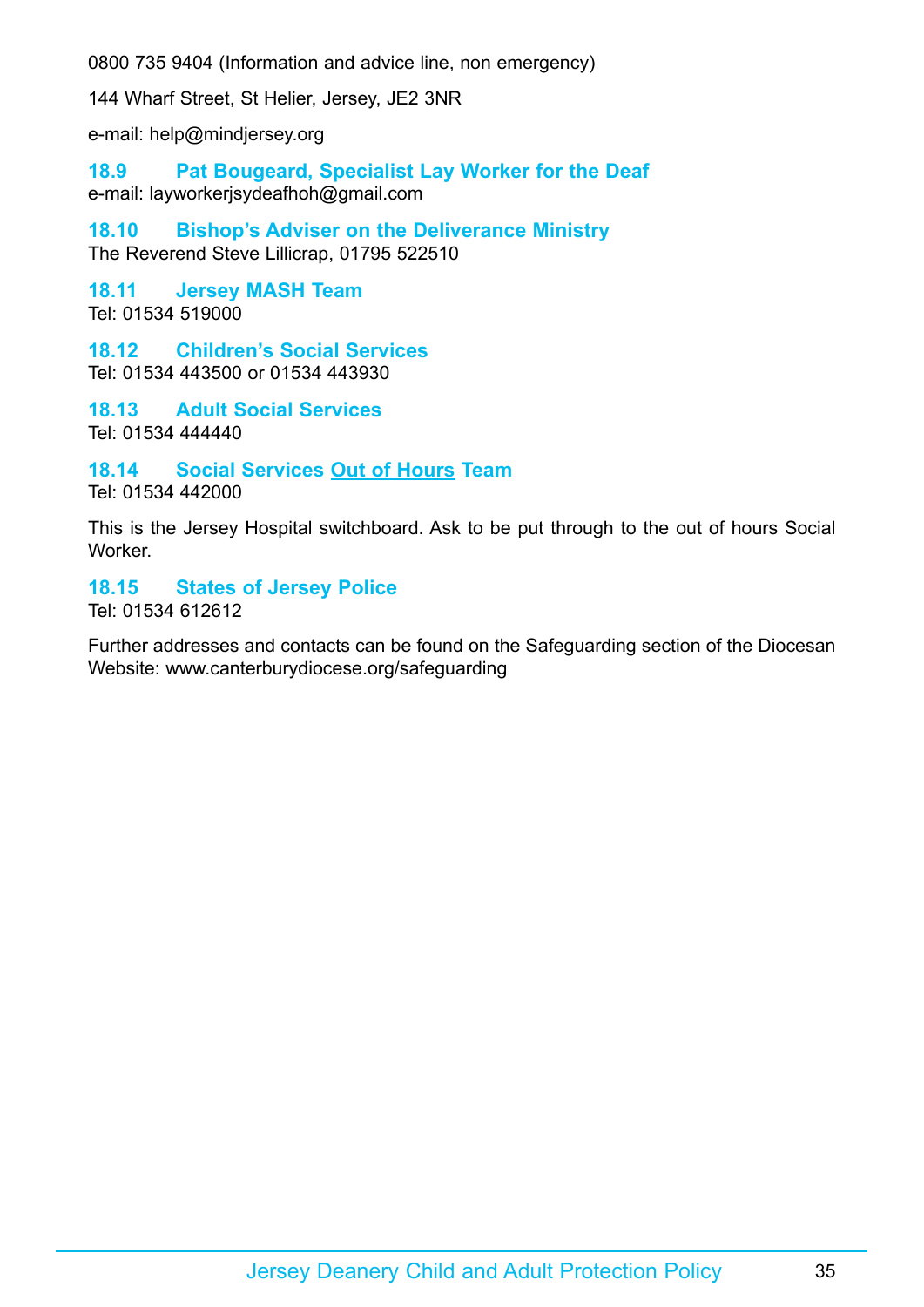### <span id="page-35-0"></span>**Church Safeguarding Policy Statement**

Church of ...........................................................................................................................

The Church leadership has adopted the safeguarding policies and procedures of the Church of England. In particular we are committed to:

- The safeguarding of all children, young people and vulnerable adults
- Carefully selecting and training paid and voluntary staff who might come into contact with children or vulnerable adults, using the Disclosure and Barring Service amongst other tools, to check their suitability
- Responding without delay to every complaint made which suggests that an adult, child or young person may have been harmed
- Cooperating fully with the police, local authority and any other appropriate statutory body in any investigation
- Ministering appropriately to anyone, child or adult, who has experienced abuse
- Extending pastoral care to those known to have offended against children or vulnerable adults whilst ensuring that children and vulnerable adults are protected from them

|--|--|

as the Church Safeguarding Coordinator(s)

Approved by the Church leadership on .............................................................................

Signed ………………………………………………. Date ………………………... (Minister)

Any child wishing to talk about a problem can contact Childline on 0800 1111

Any parent or carer wishing to talk about parenting problems can contact Family Lives on 0808 800 2222

Any adult experiencing difficulties can contact the Samaritans on 01534 725555

The Parish Safeguarding Coordinator(s) is available to speak with adults or children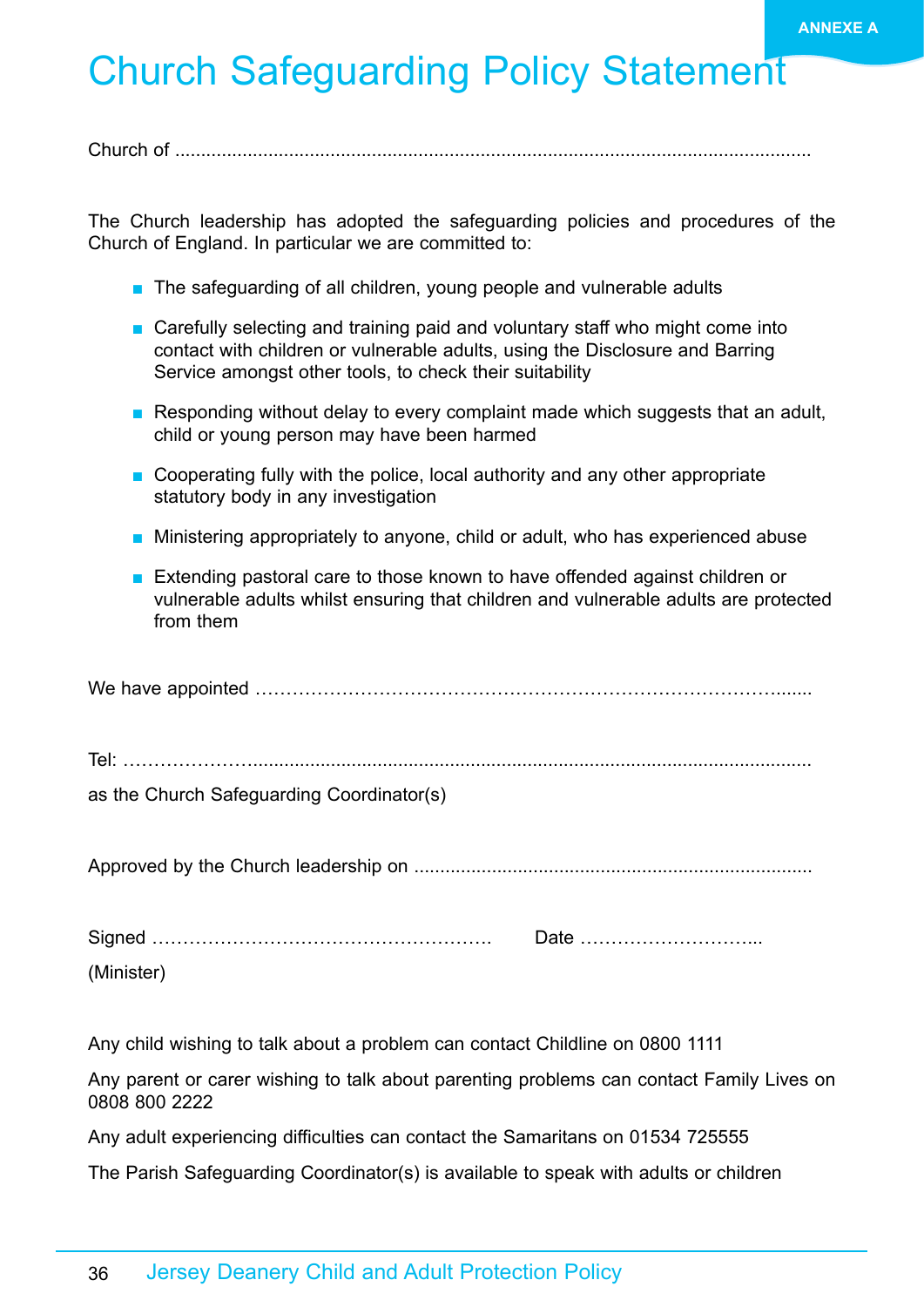# <span id="page-36-0"></span>Church Safeguarding Coordinator -

### Job Description

The Church Safeguarding Coordinator is the key link between the Diocese, the Deanery and the island churches concerning safeguarding matters. She/he will have an overview of all church activities involving children and vulnerable adults and will monitor the implementation of Diocesan and Deanery policy. The role can be taken by one person or the role shared, for example with one person covering children the other vulnerable adults.

The key tasks of the Church Safeguarding Coordinator are to:

- 1. have an overview of all church activities involving children and vulnerable adults and keep a record of these activities
- 2. be familiar with Diocesan/Deanery safeguarding guidance and ensure that leaders of activities are fully aware of, and are implementing, this guidance
- 3. liaise with the Minister over safeguarding issues
- 4. keep in touch with the leaders of all activities and offer them advice and support over safeguarding matters
- 5. liaise as necessary with the Diocesan Safeguarding Advisers and other Deanery staff
- 6. attend training offered for Church Safeguarding Coordinators
- 7. assist with safeguarding training in the parish as appropriate
- 8. attend a meeting of the church leadership at least annually to ensure safeguarding issues are discussed and that the church leadership adopt the annual Church Safeguarding Policy
- 9. ensure that the Church Safeguarding Policy is displayed in the Church
- 10. keep good records of any safeguarding concerns that may arise, and ensure that others do the same
- 11. promote inclusiveness in places of worship and within church activities
- 12. keep the church leadership informed of good safeguarding practice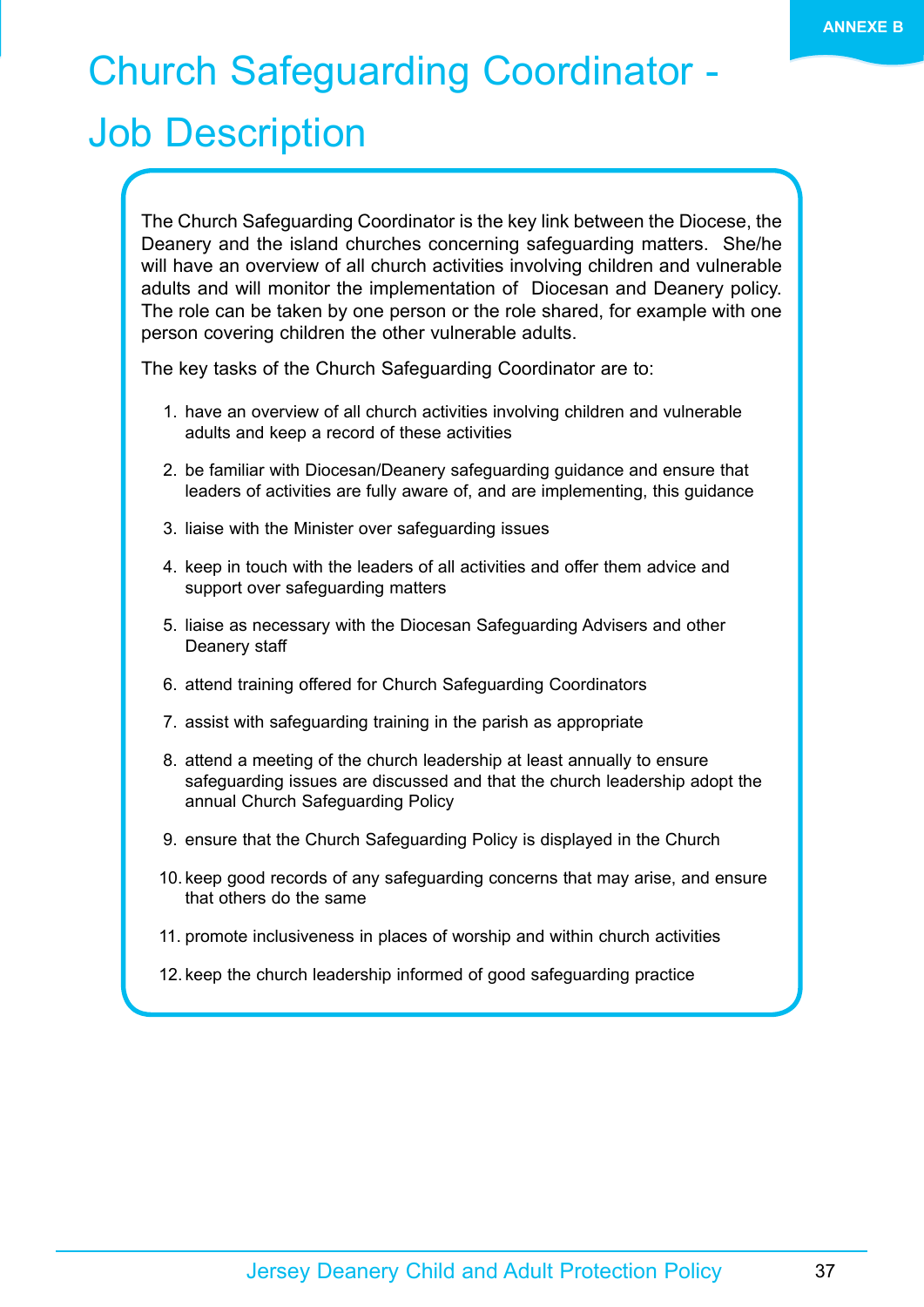### <span id="page-37-0"></span>Safeguarding in the Church

### Key Tasks for the Church Leadership - Checklist

- $\Box$  Adopt annually the church Safeguarding Policy.
- $\Box$  Display this policy.
- $\Box$  Review annually the implementation of this policy and of the Jersey Deanery Safeguarding Policy.
- $\Box$  Appoint Church Safeguarding Coordinator(s) and advise the Diocesan House Safeguarding Office in Canterbury of any change.
- $\Box$  Display the Childline, Family Lives and Samaritans telephone numbers.
- $\Box$  Keep a record of all activities in which children and vulnerable adults are involved.
- $\Box$  Ensure that a record is kept of all children and vulnerable adults attending parish activities.
- $\Box$  Ensure that all those working with children and vulnerable adults are appropriately recruited, trained and supported under Safer Recruitment Guidelines.
- $\Box$  Ensure that all those working with children and vulnerable adults have a DBS Disclosure subject to role, which is renewed every 5 years.
- $\Box$  Ensure that those who may pose a threat to children or vulnerable adults are effectively managed and monitored, always taking advice from the Diocesan Safeguarding Adviser.
- $\Box$  Ensure that appropriate Health and Safety procedures are in place.
- $\Box$  Notify the church insurers of any serious safeguarding incident involving a church worker, paid or unpaid.
- $\Box$  Carry out an audit of premises in which activities involving children and vulnerable adults take place to assess safety and suitability.
- $\Box$  Ensure that good records are kept of safeguarding concerns/unusual circumstances and that they are stored securely.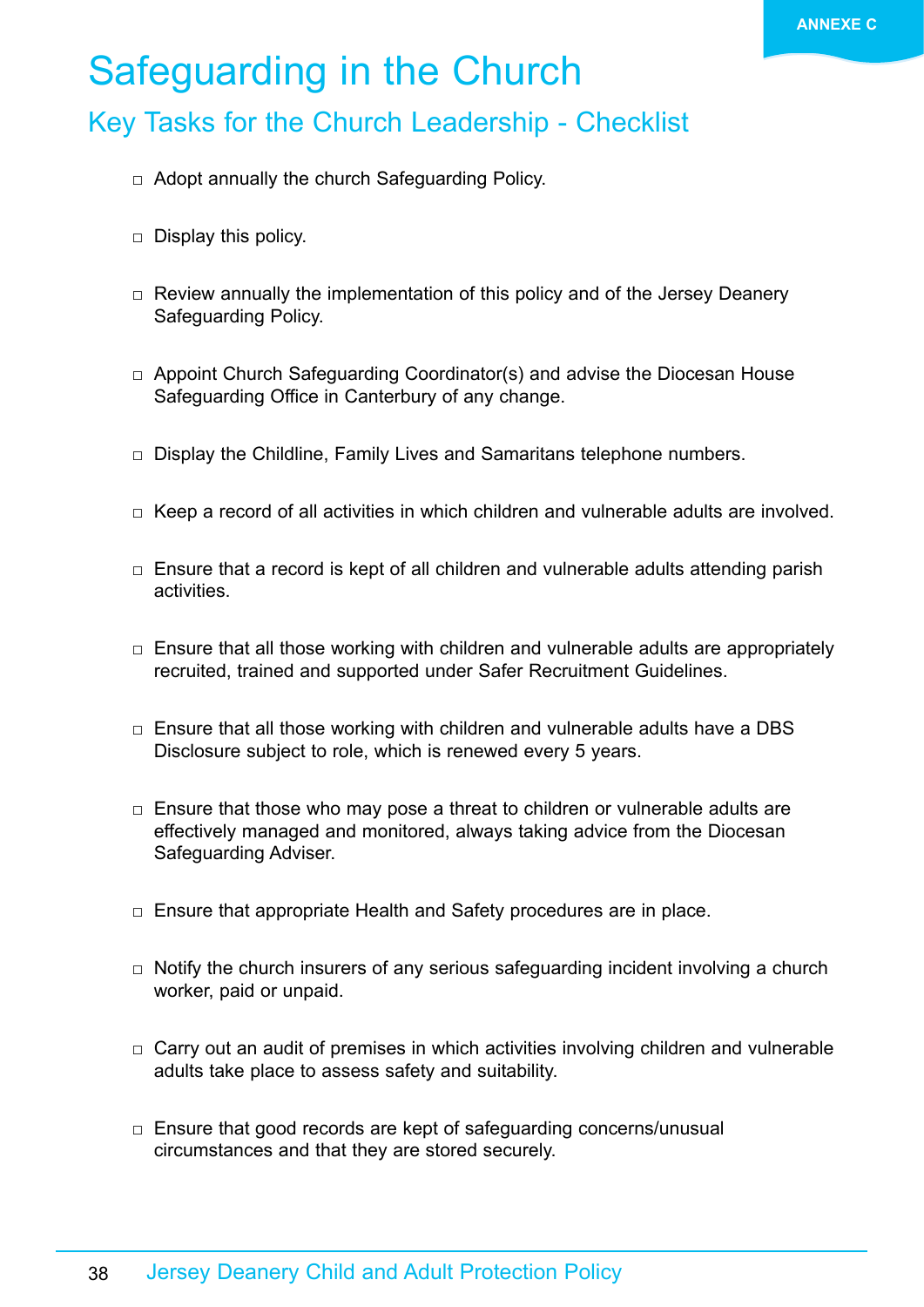<span id="page-38-0"></span>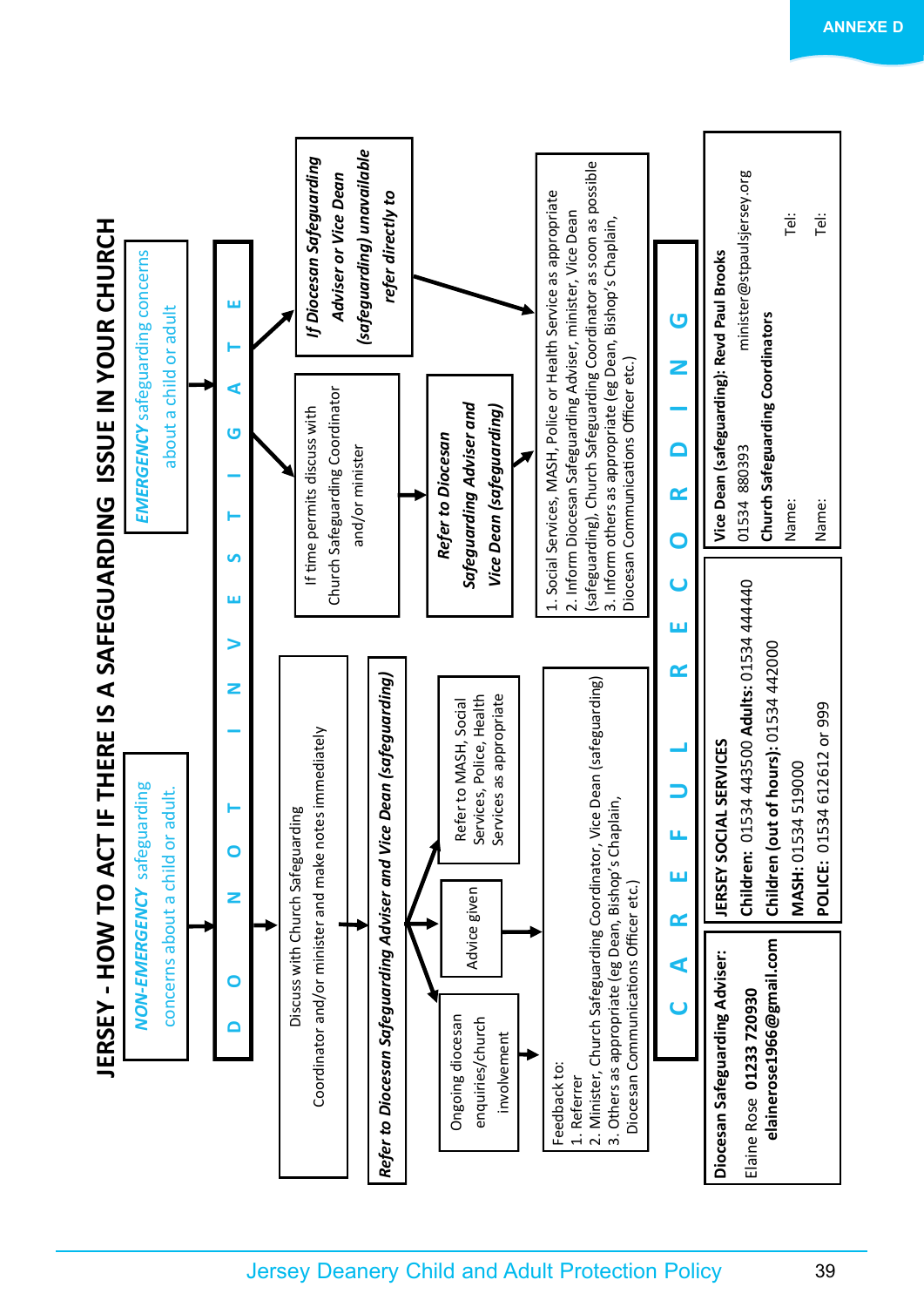### <span id="page-39-0"></span>Dos and Don'ts in

### Responding to Disclosures/Allegations

Just occasionally a child or vulnerable adult might disclose abuse to a person they trust within the church. It is important not to discourage the person concerned from doing this. Active and empathic listening is required rather than investigating yourself.

#### Dos

- Actively listen
- Clarify if necessary  $-$  e.g.: "can you say a bit more about that?" or "what happened next?"
- Stay calm and reassure
- $\blacksquare$  Make notes as soon afterwards as possible within an hour. Record: their own words where possible; their emotional presentation e.g. if crying; date; time; length of discussion; sign notes.
- Tell supervisor, Incumbent, Church Safeguarding Coordinator or Vice Dean (Safeguarding) as quickly as possible
- Ensure that the Diocesan Safeguarding Adviser is notified quickly
- Consider immediate safety of the person concerned
- Support for yourself

#### Don'ts

- Ask leading questions e.g.: "was it your Grandad who bruised you?"
- Investigate yourself
- Speak to the person against whom the allegation is made
- Draw your own conclusions
- Promise confidentiality
- Keep it to yourself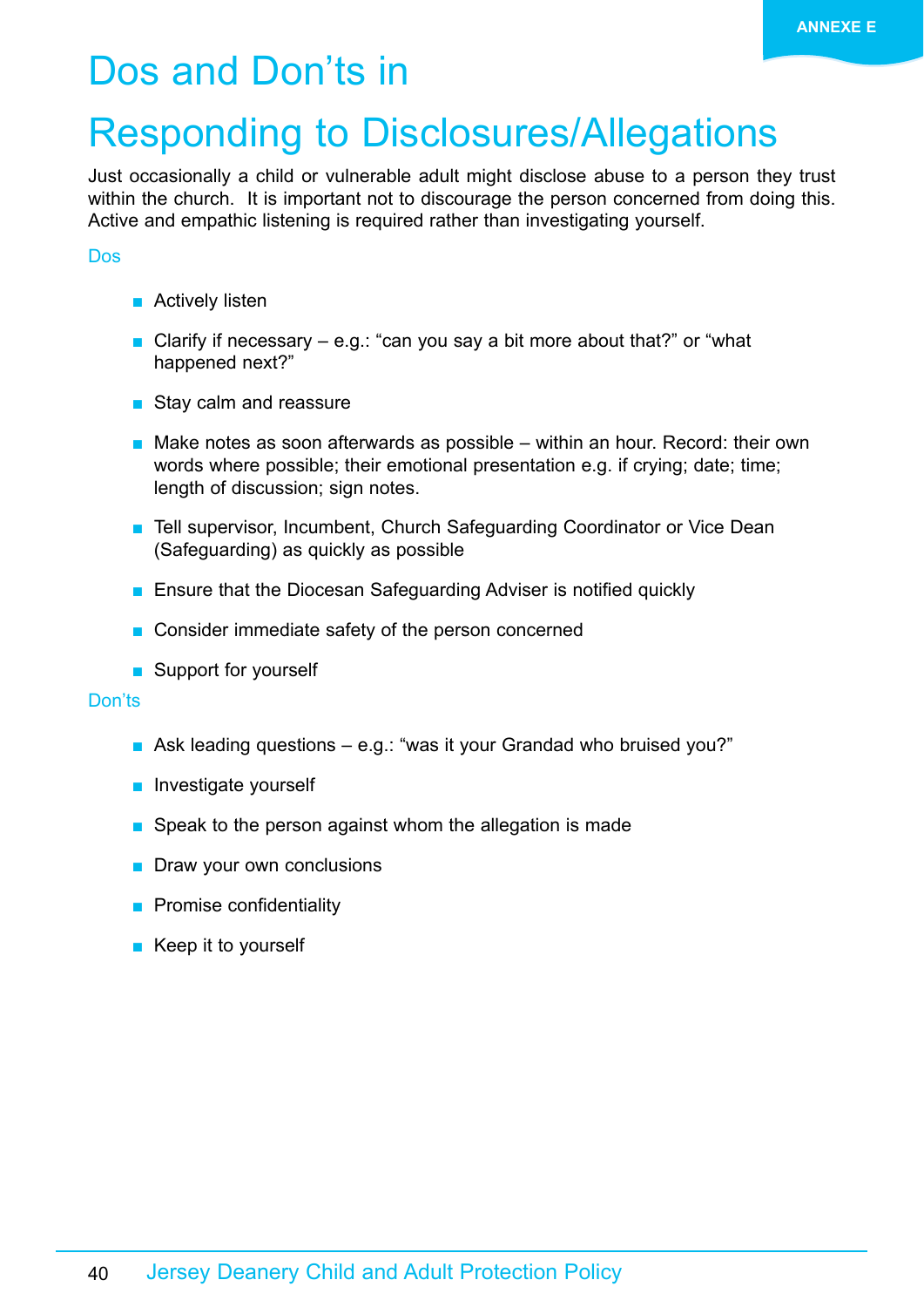

#### **JERSEY DEANERY**

#### **Safeguarding Referral Form - Case chronology Strictly Confidential**

| <b>Date</b><br>opened                                         |                                      | <b>Date</b><br>closed |                   |  |
|---------------------------------------------------------------|--------------------------------------|-----------------------|-------------------|--|
| <b>Reference</b><br>number                                    |                                      |                       | Church:<br>Other: |  |
| Referrer                                                      |                                      |                       |                   |  |
| Name of<br>subject and<br>age                                 |                                      |                       |                   |  |
| Summary of<br>referral                                        |                                      |                       |                   |  |
| Ongoing<br><b>Action with</b><br>dates                        |                                      |                       |                   |  |
| Inform                                                        | <b>Diocesan Safeguarding Adviser</b> |                       | <b>Date</b>       |  |
|                                                               | <b>Vice Dean (Safeguarding)</b>      |                       | <b>Date</b>       |  |
| Other<br>relevant<br>documents<br>(include dates<br>received) |                                      |                       |                   |  |
|                                                               |                                      |                       |                   |  |
| Completed<br>by                                               |                                      |                       |                   |  |

#### **Please note:**

This document opens a case file for a safeguarding concern and records actions taken.

Detailed observation notes, reports, relevant documents should be stored with this referral form.

**Storage:** This form and any associated documents should be stored securely in the church safeguarding files in a locked cabinet and access restricted accordingly.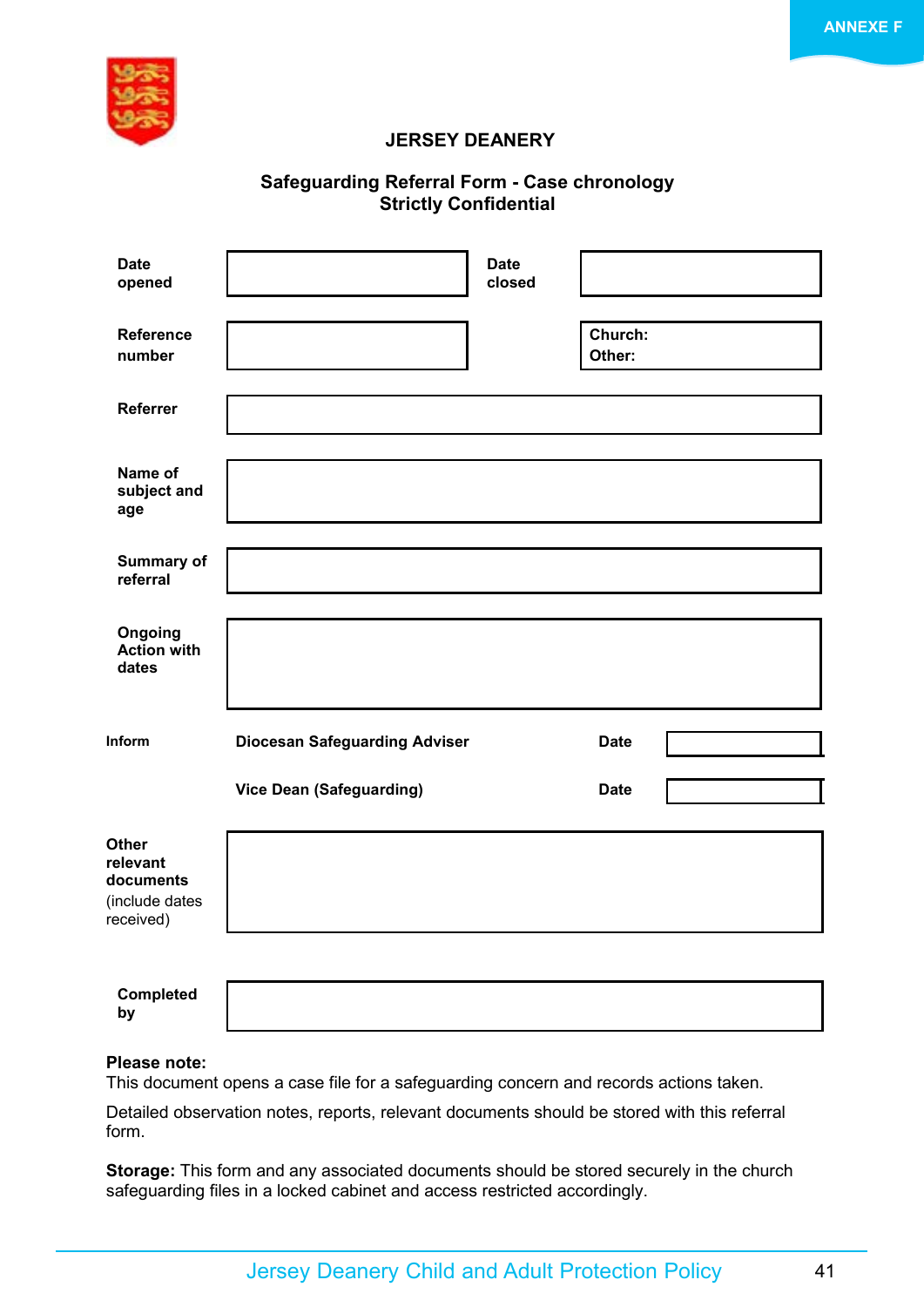### <span id="page-41-0"></span>Ministering to Sexual Offenders

Where a sex offender is known, befriended and helped by a group of volunteers to lead a fulfilled life without direct contact with children, the chances of reoffending are diminished and the church has thus an important role contributing to the prevention of child abuse.

When it is known that a member of the congregation has sexually abused a child, the Diocesan Safeguarding Adviser must be consulted, so that a safe course of action can be agreed in conjunction with the relevant statutory agencies. A written agreement or contract will usually be entered into with the offender which reflects research evidence about the compulsive nature of child sexual abuse.

Where a small group is formed the membership should be chosen carefully. It should include the priest or a delegated representative, another member of the leadership team and the Church Safeguarding Coordinator. The Diocesan Safeguarding Adviser should be consulted on the constitution of the group, and training of the group may be necessary.

If the offender's victim, or in some cases the victim's family, attends the church the offender should be introduced to another congregation. Consideration must also be given to other people in the congregation who have been abused in the past.

#### **The offender should not accept any official role or office in the church which gives him or her status or authority; a child may deem that person to be trustworthy.**

A meeting should be held with the offender, explaining that the appointed small group and a few others from the congregation will need to know the facts in order to create a safe environment for him or her. Those needing to know are likely to include the clergy, the leadership team, the Church Safeguarding Coordinator and any befriending volunteers. Any children's work leader will normally need to be informed so that he or she does not inadvertently ask the person to volunteer. The police should be invited to the meeting, in addition to the probation service and Social Services representative if they have a role.

Consideration should be given as to whether, with the offender's agreement, the congregation should be told. The advantages and disadvantages of this course of action should be carefully considered, including the offender's need for protection as a vulnerable adult. This would not normally happen.

It must be made clear that no one else apart from those identified on the agreement will be informed of the facts without the offender's knowledge. The highest levels of confidentiality should be maintained unless there is a breach of the agreement and it is necessary to inform others to protect a child or vulnerable adult.

The group should offer support and friendship as well as supervision. They should endeavour to keep channels of communication open.

It will be necessary to establish clear boundaries, both to protect children and to lessen the possibility of the adult being wrongly accused of abuse. The Diocesan Safeguarding Adviser should assist in drafting a written agreement/contract which might include the following elements:

- attend designated services or meetings only
- sit apart from children
- stay away from areas of the building where children meet
- attend a house group where there are no children

### 42 Jersey Deanery Child and Adult Protection Policy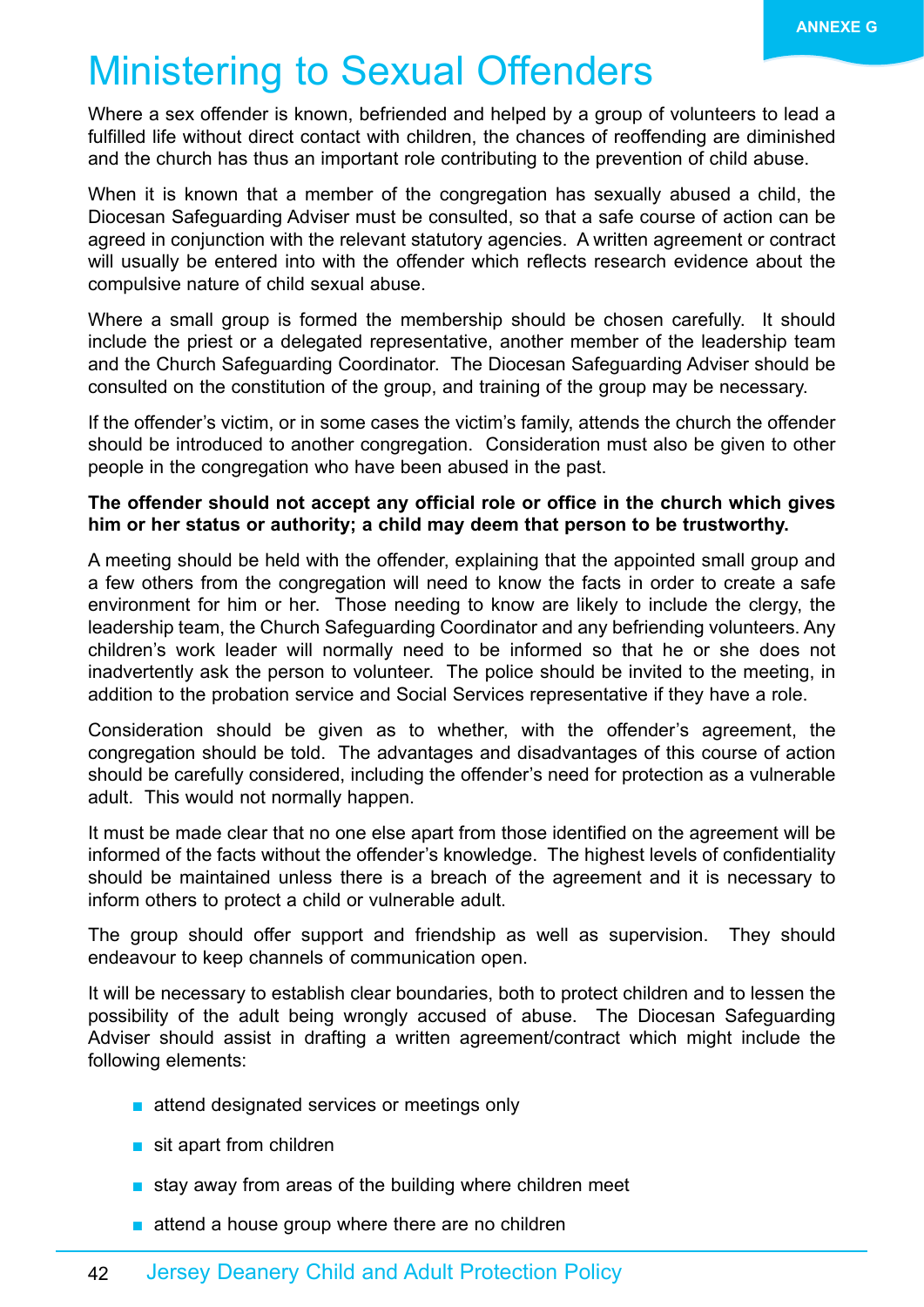- decline hospitality where there are children
- never be alone with children
- never work or be part of a mixed age group with children
- take no official role in the church.

The agreement should be enforced, and no changes made without consultation with the Diocesan Safeguarding Adviser and other parties involved. It should be made clear that a breach or other relevant information could lead to a referral to the police and probation service and advice that the offender attends a different church.

The agreement should be reviewed at regular intervals, at least annually, with the Diocesan Safeguarding Adviser. A review must take the form of a face-to-face meeting with the offender and at least two members of the group. The meeting should be recorded and the record retained.

If the person leaves the church for another church, then the Diocesan Safeguarding Adviser will contact the incumbent of the new church about the offender whether that be within the Church of England or another denomination. The police and probation service will also be contacted if they are involved. If the person leaves without informing anyone where or whether they might attend for worship, the police should be informed.

This approach is equally applicable to those who have sexually abused vulnerable adults.

(From H.O.B. Safeguarding Children Policy 2010, central points only, p. 50-53)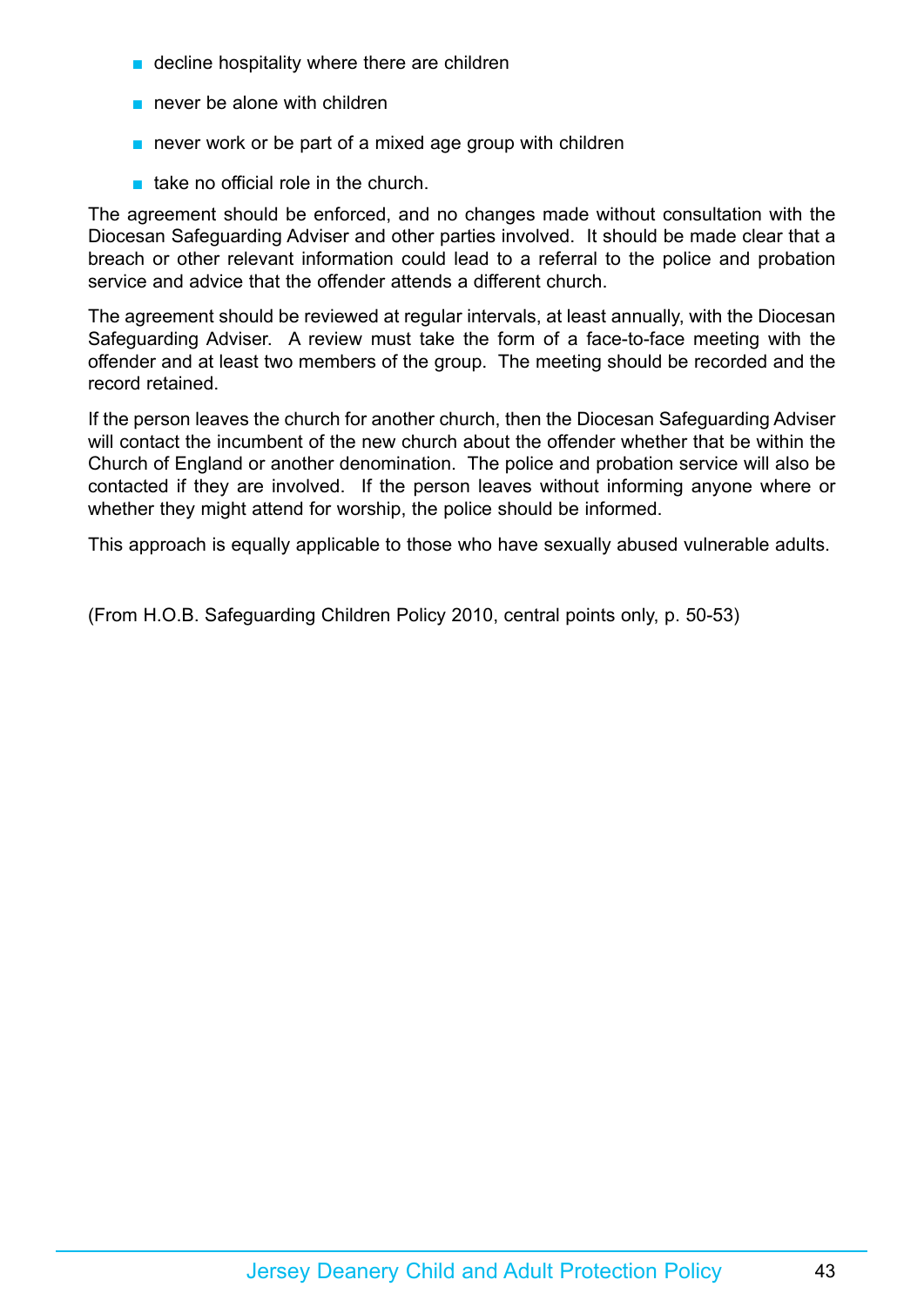# <span id="page-43-0"></span>Possible Contract for Someone with Sex **Offences or Posing Other Serious Risks**

N.B. this list is NOT definitive. They are only examples, which will need to be personalised to take into account the particular circumstances of the individual and the church involved.

- I will never allow myself to be in a situation where I am alone with children/young people.
- I will attend meetings/house groups as directed by the church leadership.
- I will sit where directed in the church and will not place myself in the vicinity of children and young people.
- I will not enter certain parts of the building designated by the leadership, nor any area where children's activities are in progress.
- I will decline invitations of hospitality where there are children in the home.
- I accept that "x" and "y" will sit with me during church activities, accompanying me when I need to use other facilities. They will know I am a sex offender/registered with the police under the terms of the Sex Offenders Act.
- $\blacksquare$  I accept that there are certain people who will need to be told of my circumstances in order for them to protect the children/young people for whom they care.
- I accept that contact will need to be made with my probation officer, who will meet with church leaders as and when necessary (where appropriate).
- I accept that "z" will provide me with pastoral care.
- I understand that if I do not keep to these conditions, then I may be barred from attending the church, and in such circumstances the leadership may choose to inform the statutory agencies (e.g. police, probation and social services) and any other relevant organisation, and the church congregation.
- I understand that any concerns will be taken seriously and reported.
- I understand that this contract will be reviewed regularly every ------ months and will remain for an indefinite period.

This outline contract was first published by The Churches' Child Protection Advisory Service and has since become the basis for procedures adopted by various denominations and used by many local churches throughout the UK. This document can be adapted for use with offenders other than sex offenders.

A more detailed draft contract is reproduced in the HOB Safeguarding Children Policy, p. 72-74.

**The Diocesan Safeguarding Adviser must be involved in the drafting of any such safeguarding contract.**